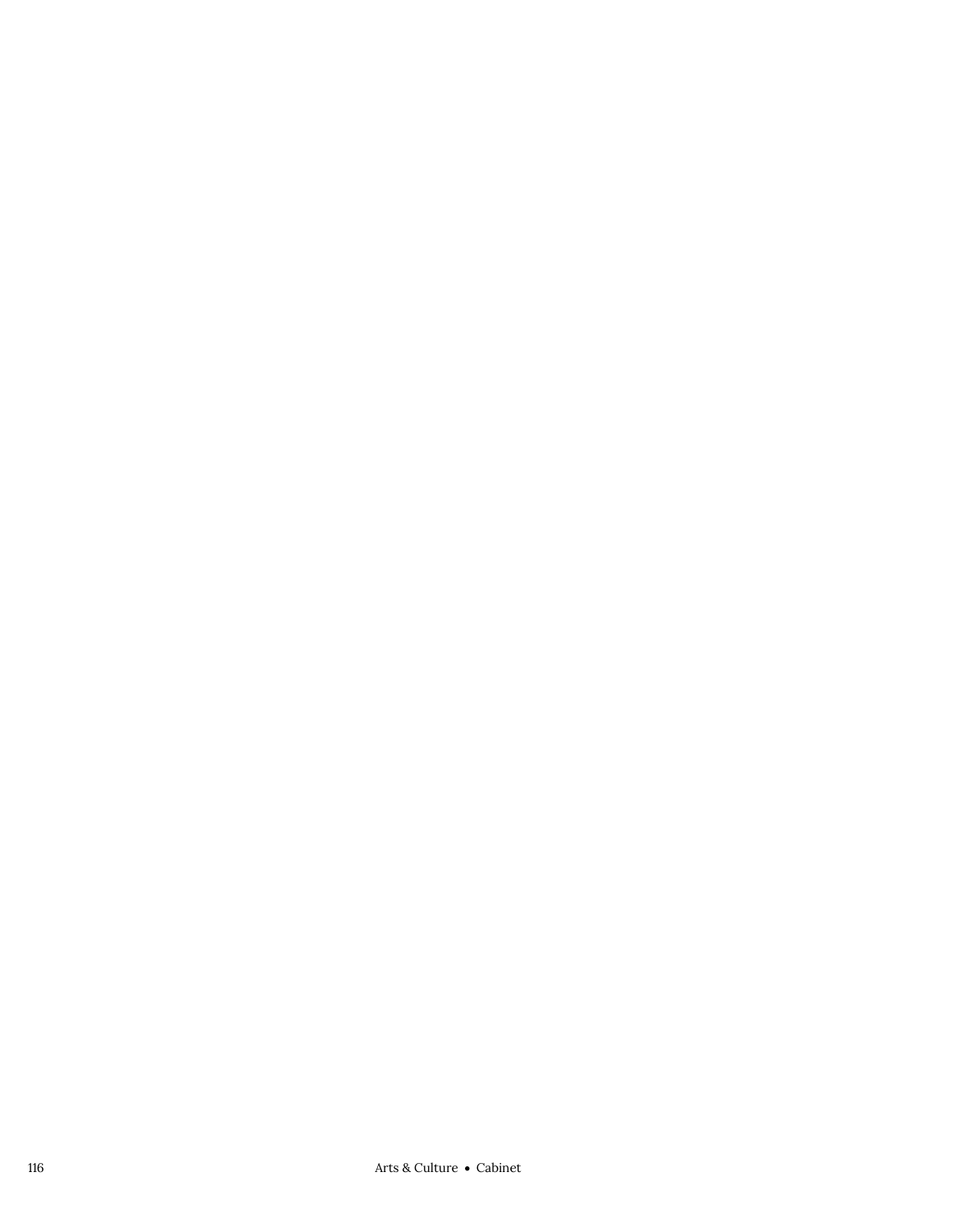# <span id="page-2-0"></span>Arts & Culture

# **Kara Elliott-Ortega,** *Chief of Arts and Culture*

# **Cabinet Mission**

The mission of the Arts & Culture Cabinet is to foster the growth and well-being of the cultural community and promote participation in the arts. Recognizing the importance of creativity across all policy areas, the cabinet seeks to promote access to arts and culture to all the City's residents, and to make Boston a municipal arts leader. The Cabinet includes the Boston Public Library as a city department, and provides oversight and support of the Library's vision and operation.

| <b>Operating Budget</b>            |                                                | <b>Total Actual '17</b> | <b>Total Actual '18</b> | Total Approp '19                  | <b>Total Budget '20</b> |
|------------------------------------|------------------------------------------------|-------------------------|-------------------------|-----------------------------------|-------------------------|
|                                    | Office of Arts & Culture<br>Library Department | 1,246,828<br>34,774,810 | 1,347,104<br>35,758,482 | 1,489,140<br>38,179,817           | 2,046,667<br>40,534,902 |
|                                    | Total                                          | 36,021,638              | 37,105,586              | 39,668,957                        | 42,581,569              |
|                                    |                                                |                         |                         |                                   |                         |
| <b>Capital Budget Expenditures</b> |                                                | <b>Actual '17</b>       | <b>Actual '18</b>       | <b>Estimated '19</b>              | Projected '20           |
|                                    | Library Department                             | 14,891,807              | 5,879,150               | 26,416,574                        | 11,695,375              |
|                                    | Office of Arts & Culture                       | 0                       | 20,000                  | 90,000                            | 590,000                 |
|                                    | Total                                          | 14,891,807              | 5,899,150               | 26,506,574                        | 12,285,375              |
|                                    |                                                |                         |                         |                                   |                         |
| <b>External Funds Expenditures</b> |                                                | <b>Total Actual '17</b> | <b>Total Actual '18</b> | Total Approp '19 Total Budget '20 |                         |
|                                    | Library Department<br>Office of Arts & Culture | 9,332,182<br>645,260    | 7,981,306<br>838,365    | 8,738,756<br>1,471,867            | 9,420,454<br>721,813    |
|                                    | Total                                          | 9,977,442               | 8,819,671               | 10,210,623                        | 10,142,267              |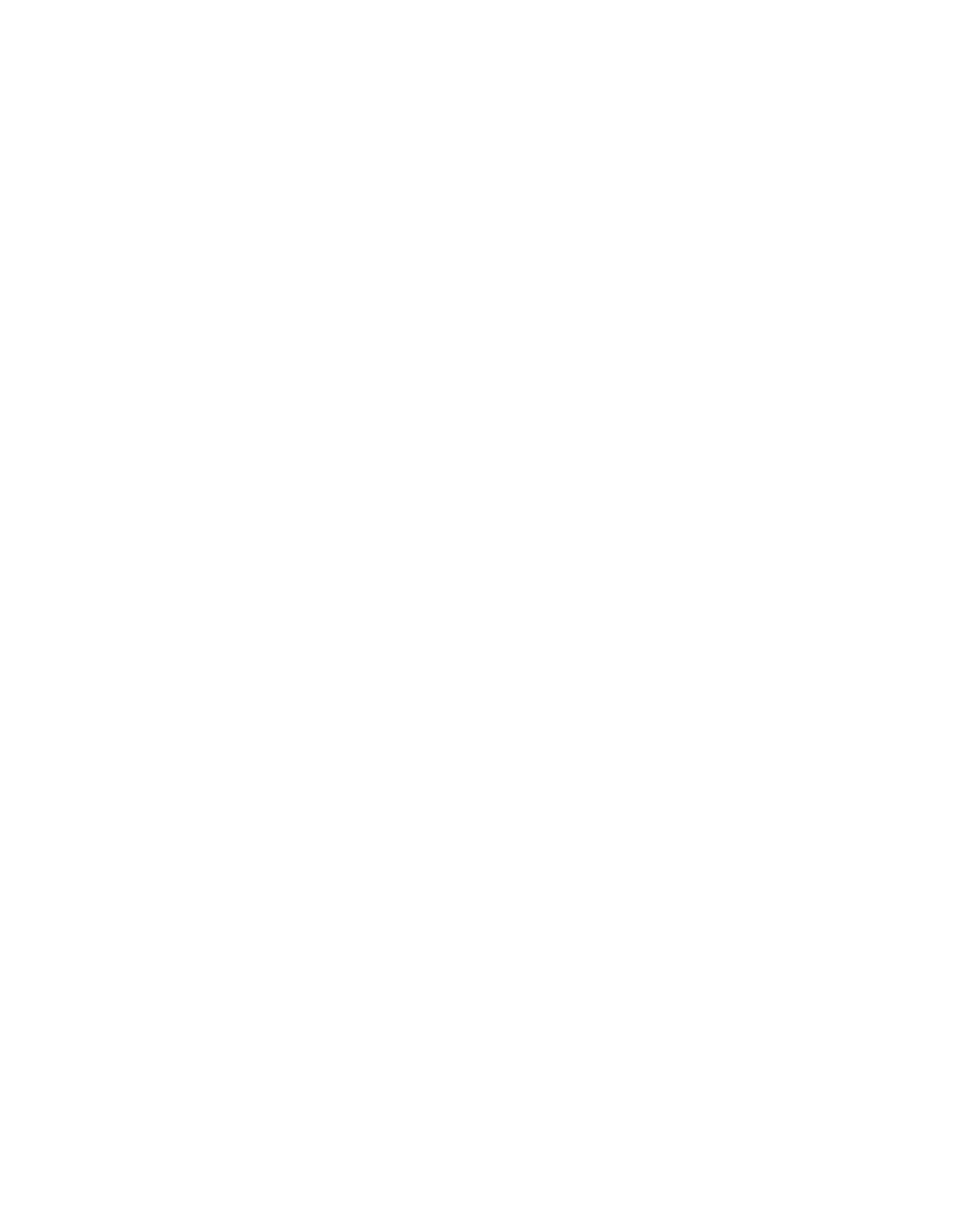# Office of Arts & Culture Operating Budget

## **Kara Elliott-Ortega,** *Director,* **Appropriation 414000**

## **Department Mission**

The mission of the Office of Arts & Culture is to foster the growth of the cultural community and promote participation in the arts.

# <span id="page-4-0"></span>**Selected Performance Goals**

### **Arts & Culture**

- Equitable resources and access for all.
- Integrate arts and culture into all aspects of civic life.
- Keep artists in Boston.

| <b>Operating Budget</b>      | Program Name                        | <b>Total Actual '17</b> |                   | Total Actual '18 Total Approp '19 Total Budget '20 |            |
|------------------------------|-------------------------------------|-------------------------|-------------------|----------------------------------------------------|------------|
|                              | Arts & Culture                      | 1,246,828               | 1,347,104         | 1,489,140                                          | 2,046,667  |
|                              | <b>Total</b>                        | 1,246,828               | 1,347,104         | 1,489,140                                          | 2,046,667  |
| <b>External Funds Budget</b> | <b>Fund Name</b>                    | <b>Total Actual '17</b> |                   | Total Actual '18 Total Approp '19 Total Budget '20 |            |
|                              | Americans For The Arts              | 2,190                   | $\mathbf{0}$      | $\Omega$                                           | $\Omega$   |
|                              | <b>Artist Resource Desk</b>         | 25,618                  | 72,517            | 82,973                                             | $\Omega$   |
|                              | ArtLab                              | $\Omega$                | $\Omega$          | $\Omega$                                           | 10,000     |
|                              | Boston Artists in Residence Program | 332,692                 | 279,611           | 332,330                                            | 84,522     |
|                              | <b>Boston Cultural Council</b>      | 179,000                 | 181,303           | 199,100                                            | 199,000    |
|                              | <b>Boston Marathon Memorial</b>     | 0                       | $\mathbf{0}$      | 100,000                                            | $\Omega$   |
|                              | City Hall Activation                | 0                       | 5,526             | $\Omega$                                           | 0          |
|                              | <b>Communications Staff Grant</b>   | 0                       | 50,348            | 84,355                                             | 0          |
|                              | <b>Emerging Artists Program</b>     | 5,000                   | 4,211             | 5,000                                              | 5,000      |
|                              | Grants to Individual Artists        | 44,820                  | 134,887           | 235,011                                            | 80,389     |
|                              | Mayors Mural Crew                   | $\theta$                | 15,250            | 0                                                  | 0          |
|                              | N.E. Artists in Residence           | 35,625                  | 0                 | $\Omega$                                           | 0          |
|                              | National Arts Program               | $\theta$                | $\theta$          | 26,000                                             | 0          |
|                              | National Endowment for the Arts     | $\Omega$                | $\Omega$          | 100,000                                            | $\Omega$   |
|                              | Public Art Fund                     | 20,315                  | 33,446            | 150,000                                            | 150,000    |
|                              | <b>Strand Theatre</b>               | 0                       | 61,266            | 150,000                                            | 150,000    |
|                              | Surdna Foundation                   | 0                       | $\Omega$          | 7,098                                              | 42,902     |
|                              | Total                               | 645,260                 | 838,365           | 1,471,867                                          | 721,813    |
|                              |                                     |                         |                   |                                                    |            |
| <b>Operating Budget</b>      |                                     | <b>Actual '17</b>       | <b>Actual '18</b> | Approp '19                                         | Budget '20 |
|                              | <b>Personnel Services</b>           | 744,568                 | 830,374           | 897,148                                            | 1,037,658  |
|                              | Non Personnel                       | 502,260                 | 516,730           | 591,992                                            | 1,009,009  |
|                              | Total                               | 1,246,828               | 1,347,104         | 1,489,140                                          | 2,046,667  |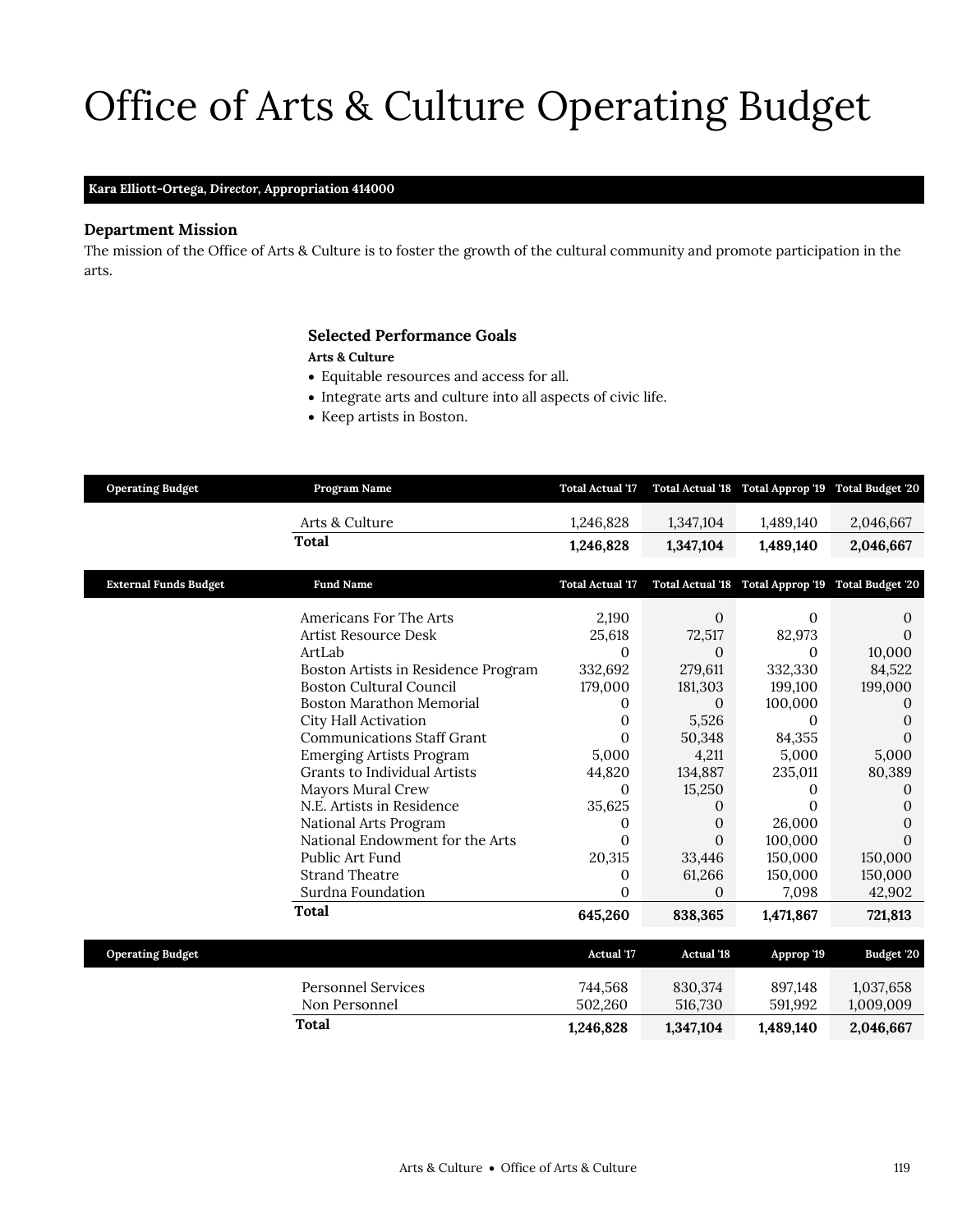# Office of Arts & Culture Operating Budget



# **Authorizing Statutes**

- Enabling Legislation, CBC Ord. §§ 15-3.1- 15-3.2.
- Boston Arts Lottery Council, CBC Ord. §§ 5-9.1-5-9.10.
- Art Commission Enabling Legislation, 1890 Mass. Acts ch. 122, §§ 1-4.
- Establishing Arts & Humanities Division, CBC Ord. §§ 15-9.1-15-9.5.

# **Description of Services**

The Office of Arts and Culture enhances the quality of life, the economy, and the design of the city through the arts. The role of the arts in all aspects of life in Boston is reinforced via equitable access to arts and culture in every community, its public institutions, and public places. Key areas of work include support to the cultural sector through grants and programs such as the Artist Resource Desk, Open Studios, and the Poet Laureate; as well as the production and permitting of art in public places via exhibitions, temporary installations, the stewardship of the City's collection of permanent sculpture, memorials and monuments, and the management of the Strand Theatre. The mission is articulated in a cultural plan for Boston and is carried out via the implementation of this plan which will foster further investment in the arts community, deepen intergovernmental collaborations, and address cultural facility development and the support of cultural districts.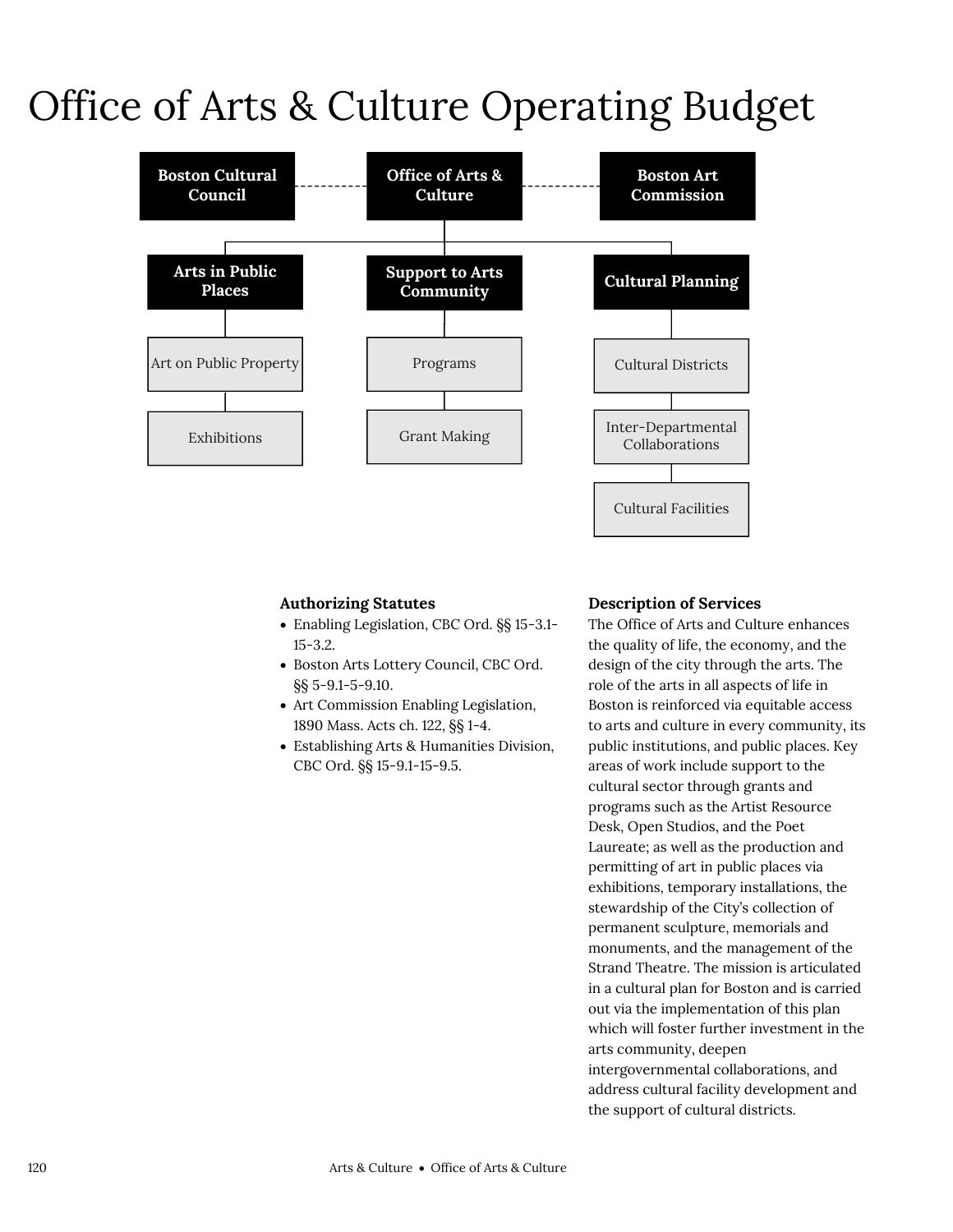# Department History

| <b>Personnel Services</b>                                           | <b>FY17 Expenditure</b>              | <b>FY18 Expenditure</b>              | <b>FY19 Appropriation</b> | FY20 Adopted                 | $Inc/Dec$ 19 vs 20                   |
|---------------------------------------------------------------------|--------------------------------------|--------------------------------------|---------------------------|------------------------------|--------------------------------------|
| 51000 Permanent Employees                                           | 726,931                              | 830,374                              | 897,148                   | 1,037,658                    | 140,510                              |
| 51100 Emergency Employees                                           | 17,637                               | 0                                    | 0                         | 0                            | 0                                    |
| 51200 Overtime                                                      | 0                                    | 0                                    | 0                         | 0                            | $\mathbf{0}$                         |
| 51600 Unemployment Compensation<br>51700 Workers' Compensation      | 0<br>$\mathbf{0}$                    | 0<br>0                               | 0<br>$\overline{0}$       | $\mathbf{0}$<br>$\mathbf{0}$ | $\mathbf{0}$<br>$\mathbf{0}$         |
| <b>Total Personnel Services</b>                                     | 744,568                              | 830,374                              | 897,148                   | 1,037,658                    | 140,510                              |
| <b>Contractual Services</b>                                         | <b>FY17 Expenditure</b>              | <b>FY18 Expenditure</b>              | <b>FY19 Appropriation</b> | FY20 Adopted                 | $Inc/Dec 19$ vs $20$                 |
| 52100 Communications                                                | 1,499                                | 570                                  | 2,400                     | 2,400                        | 0                                    |
| 52200 Utilities                                                     | 148,832                              | 127,573                              | 235,767                   | 206,398                      | $-29,369$                            |
| 52400 Snow Removal                                                  | 0                                    | 0                                    | 0                         | 0                            | 0                                    |
| 52500 Garbage/Waste Removal<br>52600 Repairs Buildings & Structures | 0<br>$\overline{0}$                  | $\boldsymbol{0}$<br>0                | 0<br>$\overline{0}$       | $\mathbf{0}$<br>$\mathbf{0}$ | $\boldsymbol{0}$<br>$\mathbf{0}$     |
| 52700 Repairs & Service of Equipment                                | $\mathbf{0}$                         | $\Omega$                             | $\overline{0}$            | $\Omega$                     | $\mathbf{0}$                         |
| 52800 Transportation of Persons                                     | 3,172                                | 2,588                                | 4,000                     | 4,000                        | $\Omega$                             |
| 52900 Contracted Services                                           | 323,240                              | 357,147                              | 327,700                   | 777,700                      | 450,000                              |
| <b>Total Contractual Services</b>                                   | 476,743                              | 487,878                              | 569,867                   | 990,498                      | 420,631                              |
| <b>Supplies &amp; Materials</b>                                     | <b>FY17 Expenditure</b>              | FY18 Expenditure                     | <b>FY19 Appropriation</b> | FY20 Adopted                 | $Inc/Dec 19$ vs $20$                 |
| 53000 Auto Energy Supplies                                          | 0                                    | 0                                    | 0                         | 0                            | 0                                    |
| 53200 Food Supplies<br>53400 Custodial Supplies                     | 1,726<br>0                           | 0<br>0                               | 0<br>0                    | 0<br>$\mathbf{0}$            | $\mathbf{0}$<br>$\mathbf{0}$         |
| 53500 Med, Dental, & Hosp Supply                                    | $\mathbf{0}$                         | $\overline{0}$                       | $\overline{0}$            | $\mathbf{0}$                 | $\mathbf{0}$                         |
| 53600 Office Supplies and Materials                                 | 7,890                                | 6,684                                | 10,934                    | 7,320                        | $-3,614$                             |
| 53700 Clothing Allowance                                            | $\mathbf{0}$                         | 0                                    | 0                         | 0                            | $\mathbf{0}$                         |
| 53800 Educational Supplies & Mat<br>53900 Misc Supplies & Materials | $\mathbf{0}$<br>14,132               | $\mathbf{0}$<br>12,983               | $\overline{0}$<br>7,088   | $\mathbf{0}$<br>7,088        | $\mathbf{0}$<br>$\Omega$             |
|                                                                     |                                      |                                      |                           |                              |                                      |
|                                                                     | 23,748                               | 19,667                               |                           |                              | $-3,614$                             |
| <b>Total Supplies &amp; Materials</b>                               |                                      |                                      | 18,022                    | 14,408                       |                                      |
| <b>Current Chgs &amp; Oblig</b>                                     | <b>FY17 Expenditure</b>              | <b>FY18 Expenditure</b>              | <b>FY19 Appropriation</b> | FY20 Adopted                 | $Inc/Dec 19$ vs $20$                 |
| 54300 Workers' Comp Medical                                         | 0                                    | 0                                    | 0                         | 0                            | 0                                    |
| 54400 Legal Liabilities<br>54500 Aid To Veterans                    | 0<br>0                               | 0<br>0                               | 0<br>0                    | 0<br>$\mathbf{0}$            | $\boldsymbol{0}$<br>$\boldsymbol{0}$ |
| 54600 Current Charges H&I                                           | $\overline{0}$                       | $\overline{0}$                       | $\overline{0}$            | $\mathbf{0}$                 | $\mathbf{0}$                         |
| 54700 Indemnification                                               | 0                                    | 0                                    | 0                         | 0                            | $\mathbf{0}$                         |
| 54800 Reserve Account                                               | $\boldsymbol{0}$                     | $\overline{0}$                       | $\overline{0}$            | $\mathbf{0}$                 | $\mathbf{0}$                         |
| 54900 Other Current Charges<br>Total Current Chgs & Oblig           | 343<br>343                           | 6,105<br>6,105                       | 1,015<br>1,015            | 1,015<br>1,015               | 0<br>$\mathbf{0}$                    |
| Equipment                                                           | <b>FY17 Expenditure</b>              | <b>FY18 Expenditure</b>              | FY19 Appropriation        | FY20 Adopted                 | Inc/Dec 19 vs 20                     |
|                                                                     | 0                                    | 0                                    | 0                         | 0                            | 0                                    |
| 55000 Automotive Equipment<br>55400 Lease/Purchase                  | $\boldsymbol{0}$                     | $\boldsymbol{0}$                     | $\boldsymbol{0}$          | $\boldsymbol{0}$             | $\boldsymbol{0}$                     |
| 55600 Office Furniture & Equipment                                  | $\mathbf{0}$                         | $\overline{0}$                       | $\overline{0}$            | $\mathbf{0}$                 | $\mathbf{0}$                         |
| 55900 Misc Equipment                                                | 1,426                                | 3,080                                | 3,088                     | 3,088                        | $\boldsymbol{0}$                     |
| <b>Total Equipment</b>                                              | 1,426                                | 3,080                                | 3,088                     | 3,088                        | $\mathbf{0}$                         |
| Other                                                               | FY17 Expenditure                     | FY18 Expenditure                     | FY19 Appropriation        | FY20 Adopted                 | $Inc/Dec 19$ vs $20$                 |
| 56200 Special Appropriation                                         | 0                                    | 0                                    | $\mathbf{0}$              | $\boldsymbol{0}$             | 0                                    |
| 57200 Structures & Improvements                                     | $\boldsymbol{0}$                     | $\boldsymbol{0}$                     | $\mathbf{0}$              | $\boldsymbol{0}$             | $\boldsymbol{0}$                     |
| 58000 Land & Non-Structure<br><b>Total Other</b>                    | $\boldsymbol{0}$<br>$\boldsymbol{0}$ | $\boldsymbol{0}$<br>$\boldsymbol{0}$ | 0<br>$\boldsymbol{0}$     | 0<br>$\boldsymbol{0}$        | $\mathbf{0}$<br>$\mathbf{0}$         |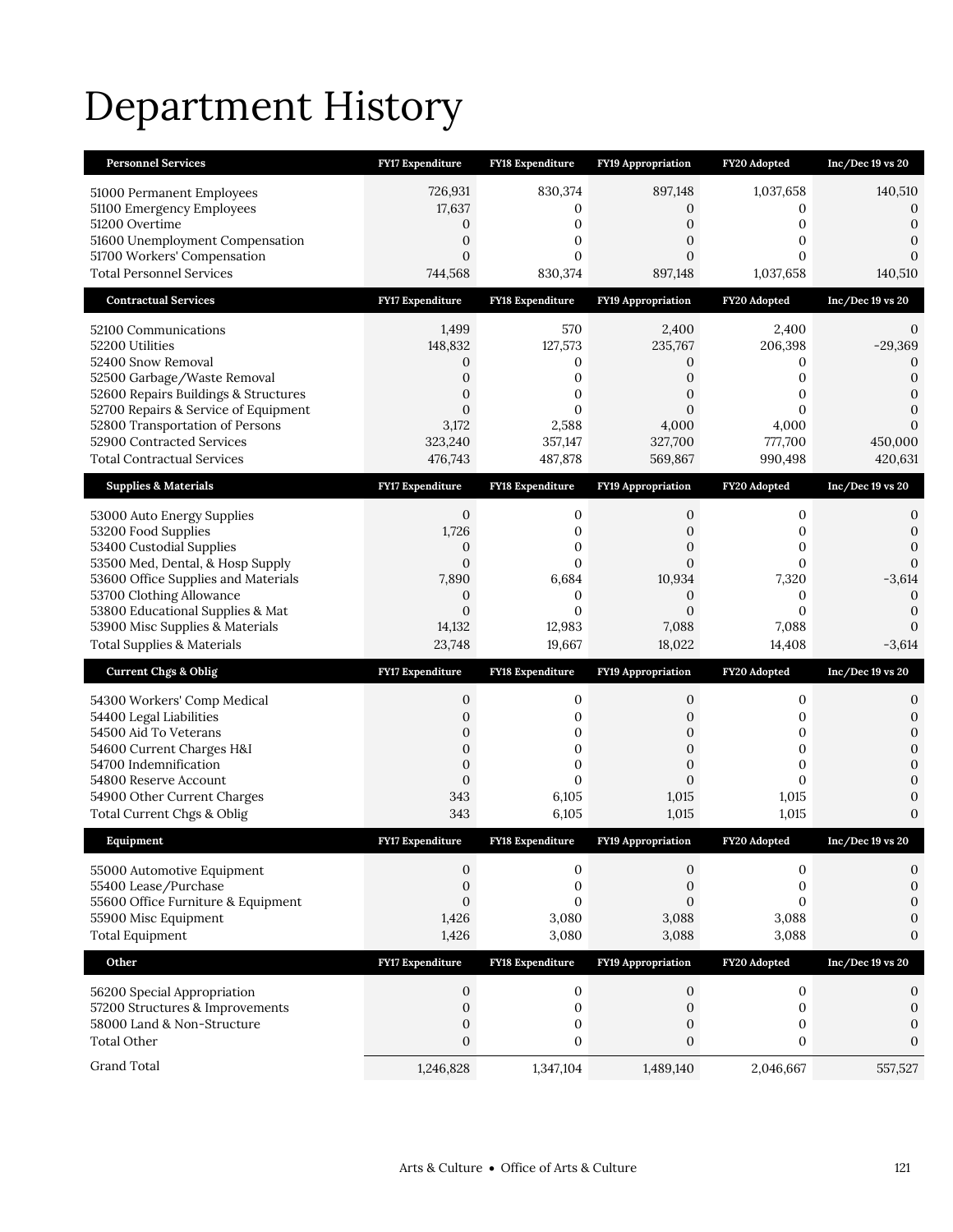# Department Personnel

| Title                      | Union<br>Code | Grade | Position | <b>FY20 Salary</b> | Title                     | Union<br>Code | Grade | Position | <b>FY20 Salary</b> |
|----------------------------|---------------|-------|----------|--------------------|---------------------------|---------------|-------|----------|--------------------|
|                            |               |       |          |                    |                           |               |       |          |                    |
| Arts Commissioner          | <b>CDH</b>    | NG.   | 1.00     | 127,698            | St Asst I                 | <b>MYO</b>    | 04    | 1.00     | 58,208             |
| Dir of Planning and Policy | <b>MYO</b>    | 09    | 1.00     | 86,110             | <b>Staff Assistant</b>    | <b>MYO</b>    | 04    | 2.00     | 99,279             |
| <b>Executive Assistant</b> | <b>MYO</b>    | 08    | 1.00     | 84,367             | Staff Assistant I         | <b>MYO</b>    | 05    | 1.00     | 64,099             |
| Proj Director              | <b>MYO</b>    | 08    | 1.00     | 72,835             | Staff Assistant II        | <b>MYO</b>    | 06    | 2.00     | 120,264            |
| Proj Manager               | <b>MYO</b>    | 08    | 1.00     | 78,866             | Staff Asst                | <b>MYN</b>    | NG    | 1.00     | 61,834             |
| Spec Asst I                | <b>MYO</b>    | 10    | 1.00     | 97,506             | <b>Staff Asst IV</b>      | <b>MYO</b>    | 09    | 1.00     | 75,090             |
|                            |               |       |          |                    | Total                     |               |       | 14       | 1,026,156          |
|                            |               |       |          |                    |                           |               |       |          |                    |
|                            |               |       |          |                    | Adjustments               |               |       |          |                    |
|                            |               |       |          |                    | Differential Payments     |               |       |          | $\mathbf{0}$       |
|                            |               |       |          |                    | Other                     |               |       |          | 11,500             |
|                            |               |       |          |                    | Chargebacks               |               |       |          | $\theta$           |
|                            |               |       |          |                    | <b>Salary Savings</b>     |               |       |          | $\mathbf 0$        |
|                            |               |       |          |                    | <b>FY20 Total Request</b> |               |       |          | 1,037,656          |
|                            |               |       |          |                    |                           |               |       |          |                    |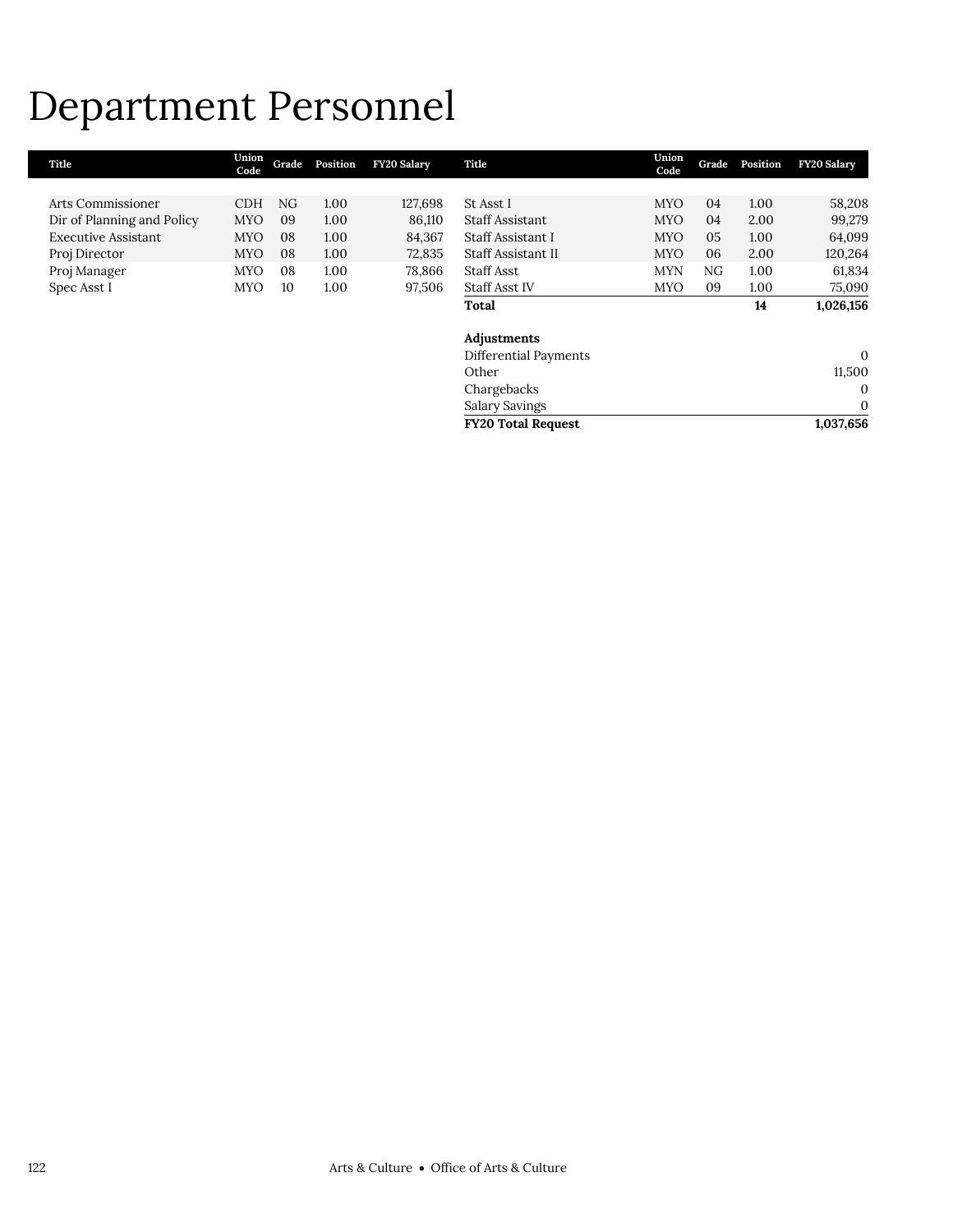# External Funds History

| <b>Personnel Services</b>                                               | FY17 Expenditure                   | FY18 Expenditure        | FY19 Appropriation               | FY20 Adopted            | Inc/Dec 19 vs 20                   |
|-------------------------------------------------------------------------|------------------------------------|-------------------------|----------------------------------|-------------------------|------------------------------------|
| 51000 Permanent Employees                                               | 21,232                             | 109,696                 | 133,382                          | $\mathbf{0}$            | $-133,382$                         |
| 51100 Emergency Employees                                               | 0                                  | 0                       | 0                                | $\mathbf{0}$            | 0                                  |
| 51200 Overtime                                                          | 0                                  | 0                       | 0                                | 0                       | $\mathbf{0}$                       |
| 51300 Part Time Employees<br>51400 Health Insurance                     | $\mathbf{0}$<br>2,313              | $\mathbf{0}$<br>4,981   | $\mathbf{0}$<br>20,007           | 0<br>0                  | $\mathbf{0}$<br>$-20,007$          |
| 51500 Pension & Annuity                                                 | 1,809                              | 8,204                   | 27,005                           | 0                       | $-27,005$                          |
| 51600 Unemployment Compensation                                         | 0                                  | 0                       | 0                                | 0                       | 0                                  |
| 51700 Workers' Compensation<br>51800 Indirect Costs                     | $\overline{0}$<br>$\boldsymbol{0}$ | $\mathbf{0}$<br>2,109   | $\overline{0}$<br>$\overline{0}$ | 0<br>$\mathbf{0}$       | $\boldsymbol{0}$<br>$\Omega$       |
| 51900 Medicare                                                          | 264                                | 1,325                   | 1,934                            | 0                       | $-1,934$                           |
| <b>Total Personnel Services</b>                                         | 25,618                             | 126,315                 | 182,328                          | 0                       | $-182,328$                         |
| <b>Contractual Services</b>                                             | <b>FY17 Expenditure</b>            | <b>FY18 Expenditure</b> | <b>FY19 Appropriation</b>        | FY20 Adopted            | $Inc/Dec 19$ vs 20                 |
| 52100 Communications                                                    | 0                                  | 1,087                   | 0                                | $\mathbf{0}$            | 0                                  |
| 52200 Utilities                                                         | $\overline{0}$                     | 0                       | 0                                | $\mathbf{0}$            | 0                                  |
| 52400 Snow Removal<br>52500 Garbage/Waste Removal                       | 0<br>$\mathbf{0}$                  | 0<br>$\mathbf{0}$       | 0<br>0                           | 0<br>0                  | $\mathbf{0}$<br>$\mathbf{0}$       |
| 52600 Repairs Buildings & Structures                                    | $\mathbf{0}$                       | 12,695                  | $\overline{0}$                   | 0                       | $\boldsymbol{0}$                   |
| 52700 Repairs & Service of Equipment                                    | $\overline{0}$                     | 0                       | $\overline{0}$                   | $\mathbf{0}$            | $\Omega$                           |
| 52800 Transportation of Persons<br>52900 Contracted Services            | $\overline{0}$<br>618,903          | 1,313<br>679,538        | $\mathbf{0}$<br>1,239,539        | $\mathbf{0}$<br>721,813 | $\Omega$<br>$-517,726$             |
| <b>Total Contractual Services</b>                                       | 618,903                            | 694,633                 | 1,239,539                        | 721,813                 | $-517,726$                         |
| <b>Supplies &amp; Materials</b>                                         | <b>FY17 Expenditure</b>            | <b>FY18 Expenditure</b> | FY19 Appropriation               | FY20 Adopted            | $Inc/Dec 19$ vs 20                 |
| 53000 Auto Energy Supplies                                              | $\mathbf{0}$                       | 0                       | 0                                | $\boldsymbol{0}$        | 0                                  |
| 53200 Food Supplies                                                     | 739                                | 693                     | 0                                | 0                       | $\mathbf{0}$                       |
| 53400 Custodial Supplies                                                | 0                                  | 0                       | 0                                | 0                       | $\mathbf{0}$                       |
| 53500 Med, Dental, & Hosp Supply<br>53600 Office Supplies and Materials | 0<br>$\overline{0}$                | 0<br>0                  | $\overline{0}$<br>$\mathbf{0}$   | 0<br>0                  | $\overline{0}$<br>$\boldsymbol{0}$ |
| 53700 Clothing Allowance                                                | $\mathbf{0}$                       | 0                       | 0                                | $\mathbf{0}$            | $\mathbf{0}$                       |
| 53800 Educational Supplies & Mat                                        | $\mathbf{0}$                       | $\Omega$                | $\overline{0}$                   | 0                       | $\Omega$                           |
| 53900 Misc Supplies & Materials                                         | 0                                  | 12,948                  | 50,000                           | $\boldsymbol{0}$        | $-50,000$                          |
| <b>Total Supplies &amp; Materials</b>                                   | 739                                | 13,641                  | 50,000                           | 0                       | $-50,000$                          |
| <b>Current Chgs &amp; Oblig</b>                                         | <b>FY17 Expenditure</b>            | <b>FY18 Expenditure</b> | <b>FY19 Appropriation</b>        | FY20 Adopted            | $Inc/Dec 19$ vs $20$               |
| 54300 Workers' Comp Medical                                             | 0                                  | 0                       | 0                                | 0                       | 0                                  |
| 54400 Legal Liabilities<br>54600 Current Charges H&I                    | 0<br>0                             | 0<br>0                  | 0<br>0                           | 0<br>0                  | $\mathbf{0}$<br>$\mathbf{0}$       |
| 54700 Indemnification                                                   | $\mathbf{0}$                       | 0                       | 0                                | 0                       | $\boldsymbol{0}$                   |
| 54800 Reserve Account                                                   | $\Omega$                           | $\Omega$                | $\Omega$                         | $\Omega$                | $\Omega$                           |
| 54900 Other Current Charges<br>Total Current Chgs & Oblig               | 0<br>$\boldsymbol{0}$              | 476<br>476              | 0<br>0                           | $\boldsymbol{0}$<br>0   | 0<br>0                             |
| Equipment                                                               | FY17 Expenditure                   | FY18 Expenditure        | FY19 Appropriation               | FY20 Adopted            | $Inc/Dec 19$ vs $20$               |
|                                                                         | $\boldsymbol{0}$                   | $\boldsymbol{0}$        | $\boldsymbol{0}$                 | $\boldsymbol{0}$        | 0                                  |
| 55000 Automotive Equipment<br>55400 Lease/Purchase                      | $\mathbf{0}$                       | 0                       | 0                                | 0                       | 0                                  |
| 55600 Office Furniture & Equipment                                      | 0                                  | 0                       | 0                                | 0                       | 0                                  |
| 55900 Misc Equipment                                                    | 0                                  | 3,300                   | 0                                | 0                       | $\Omega$                           |
| <b>Total Equipment</b>                                                  | 0                                  | 3,300                   | 0                                | 0                       | 0                                  |
| Other                                                                   | <b>FY17 Expenditure</b>            | FY18 Expenditure        | <b>FY19 Appropriation</b>        | FY20 Adopted            | Inc/Dec 19 vs 20                   |
| 56200 Special Appropriation                                             | 0                                  | 0                       | 0                                | $\boldsymbol{0}$        | 0                                  |
| 57200 Structures & Improvements<br>58000 Land & Non-Structure           | 0<br>0                             | 0<br>0                  | 0<br>0                           | $\mathbf{0}$<br>0       | 0<br>0                             |
| <b>Total Other</b>                                                      |                                    |                         |                                  |                         |                                    |
|                                                                         | $\mathbf{0}$                       | 0                       | $\mathbf{0}$                     | $\mathbf{0}$            | 0                                  |
| Grand Total                                                             | 645,260                            | 838,365                 | 1,471,867                        | 721,813                 | $-750,054$                         |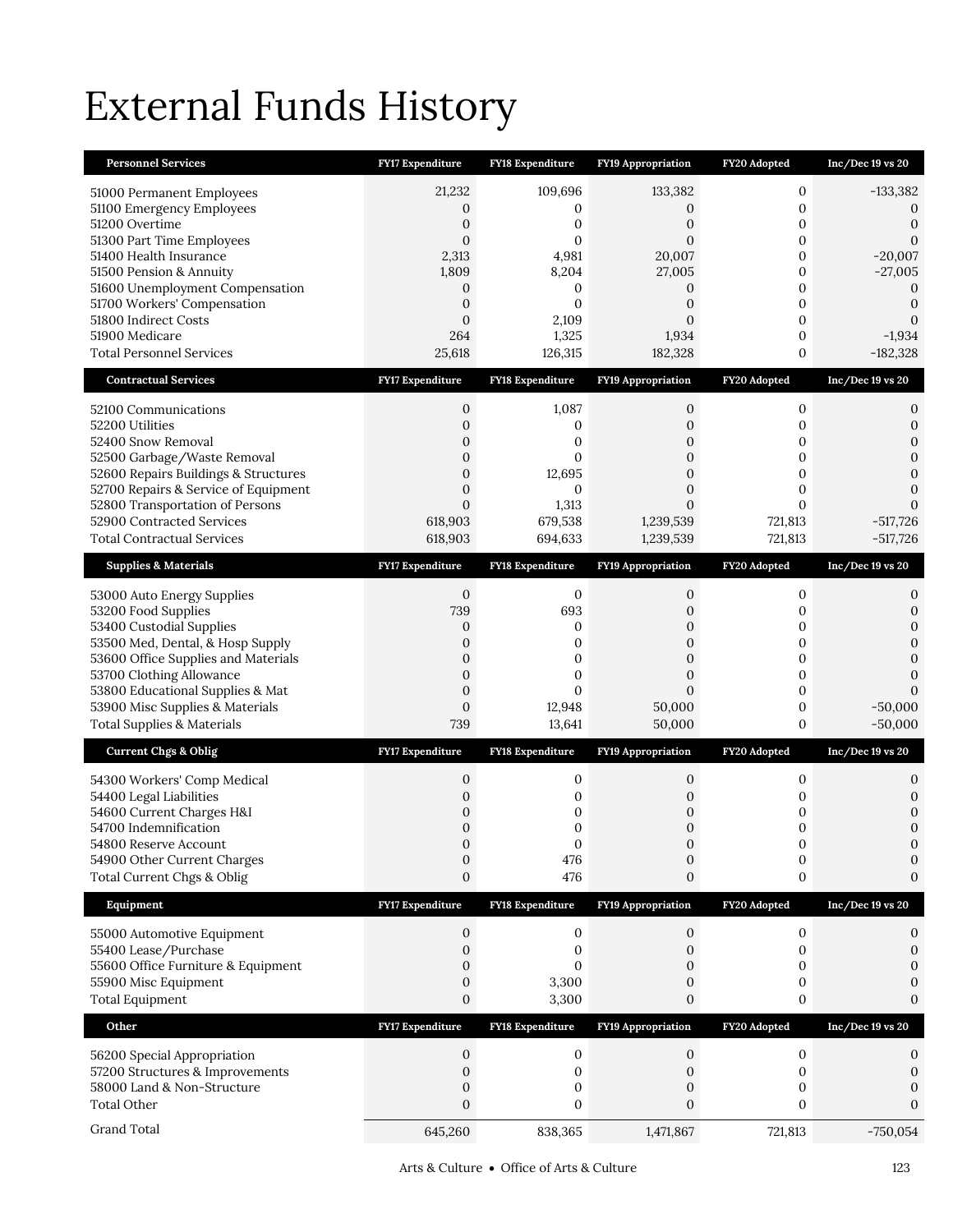# <span id="page-9-0"></span>Program 1. Arts & Culture

# **Kara Elliott-Ortega,** *Manager,* **Organization 414100**

# **Program Description**

The Arts & Culture program oversees the City's efforts to support artists, the arts and outreach to new audiences in Boston and beyond.

|       | <b>Operating Budget</b>                |                                                                  | <b>Actual</b> '17  | <b>Actual '18</b>  | Approp '19         | Budget '20             |
|-------|----------------------------------------|------------------------------------------------------------------|--------------------|--------------------|--------------------|------------------------|
|       |                                        | <b>Personnel Services</b><br>Non Personnel                       | 744,568<br>502,260 | 830,374<br>516,730 | 897,148<br>591,992 | 1,037,658<br>1,009,009 |
|       |                                        | <b>Total</b>                                                     | 1,246,828          | 1,347,104          | 1,489,140          | 2,046,667              |
|       | Performance                            |                                                                  |                    |                    |                    |                        |
| Goal: | Equitable resources and access for all |                                                                  |                    |                    |                    |                        |
|       |                                        | <b>Performance Measures</b>                                      | <b>Actual</b> '17  | <b>Actual '18</b>  | Projected '19      | Target '20             |
|       |                                        | % of first time BCC organizational<br>grant awardees             | 28%                | 26%                | 29%                | 15%                    |
|       |                                        | % of zip codes receiving<br>organizational grant funding         | 35%                | 74%                | 92%                | 80%                    |
|       |                                        | % of zip codes with approved public<br>art applications          | 41.8%              | 25%                | 26%                | 60%                    |
| Goal: |                                        | Integrate arts and culture into all aspects of civic life        |                    |                    |                    |                        |
|       |                                        | <b>Performance Measures</b>                                      | <b>Actual</b> '17  | <b>Actual '18</b>  | Projected '19      | Target '20             |
|       |                                        | Number of Percent for Art projects<br>contracted per fiscal year | $\mathbf{1}$       | 3                  | 2                  | 2                      |
| Goal: | Keep artists in Boston                 |                                                                  |                    |                    |                    |                        |
|       |                                        | <b>Performance Measures</b>                                      | <b>Actual</b> '17  | <b>Actual '18</b>  | Projected '19      | Target '20             |
|       |                                        | Number of artists supported by the<br>Artist Resource Manager    | 333                | 990                | 1,200              | 1,000                  |
|       |                                        | Number of artists who applied for an<br>opportunity through MOAC | 367                | 1,496              | 1,431              | 1,500                  |
|       |                                        | Number of Boston Certified Artists                               | 252                | 1,038              | 1,730              | 1,800                  |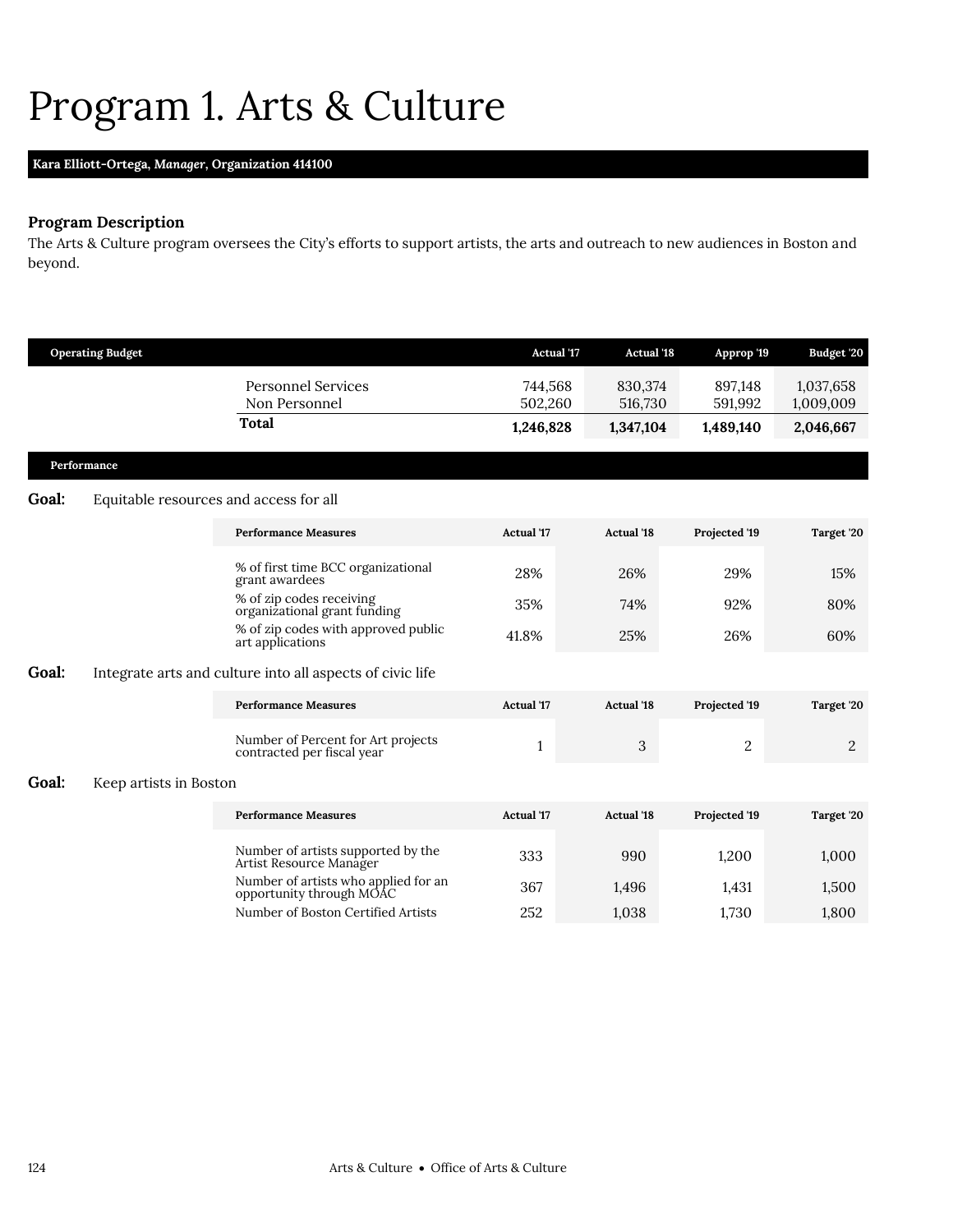# External Funds Projects

### **Artist Resource Desk**

### **Project Mission**

The Artist Resource Desk was created as part of the Boston Creates planning process by artists who felt disconnected from City Hall and sought clarity on how to access City resources. This Desk supports artists through the process of: permitting, zoning, and other regulatory requirements for arts and culture uses. The award was funded as part of a public benefit obligation of the Russia Wharf Redevelopment Project.

### **ArtLab**

### **Project Mission**

The ArtLab grant funds Allston-Brighton artists and projects through the Opportunity Fund, a Boston Cultural Council program that supports professional development for Boston-based artists, events and festivals in the City, and cultural field trips organized by public schools. The award is funded by Harvard University as part of a public benefit obligation of the ArtLab Project, to be expended over five years through FY23.

### **Boston Artists in Residence**

### **Project Mission**

The Boston Artists in Residence program seeks to integrate artists into City departments and agencies. Boston AIR in collaboration with BCYF was able to place artists in ten neighborhood-based centers around the city. The award was funded as part of a public benefit obligation of the Russia Wharf Redevelopment Project.

### **Boston Cultural Council**

### **Project Mission**

The Boston Cultural Council allocates funds from the Massachusetts Cultural Council annually to Boston to be regranted to non-profit arts organizations in the City. This year, the Office of Arts & Culture will receive funds to distribute to the non-profit cultural industry.

**Boston Marathon Memorial**

### **Project Mission**

The Boston Marathon Memorial grant supports the planning of a memorial in Copley Square that speaks to the resilience of Boston, honors survivors and victims of domestic terrorism and violence, and celebrates Boston's peacekeepers and healers. This one-time grant was awarded by the Copley Square Charitable Trust.

### **Boston Public Art Fund**

### **Project Mission**

The purpose of this fund is to purchase goods and services to support public art throughout the City of Boston. Funding is received by receipts from easements granted by the Public Improvement Commission per G.L.c44, §53E ½.

### **Communications Staff Grant**

### **Project Mission**

Providing equitable access to support services and resources that the City of Boston offers to the cultural community and artists is an important part of implementing the Boston Creates Cultural Plan. Funded by The Boston Foundation through FY19, full time in-house communication staff will enhance the Mayor's Office of Arts and Culture capacity to reach every community and all of Boston's artists.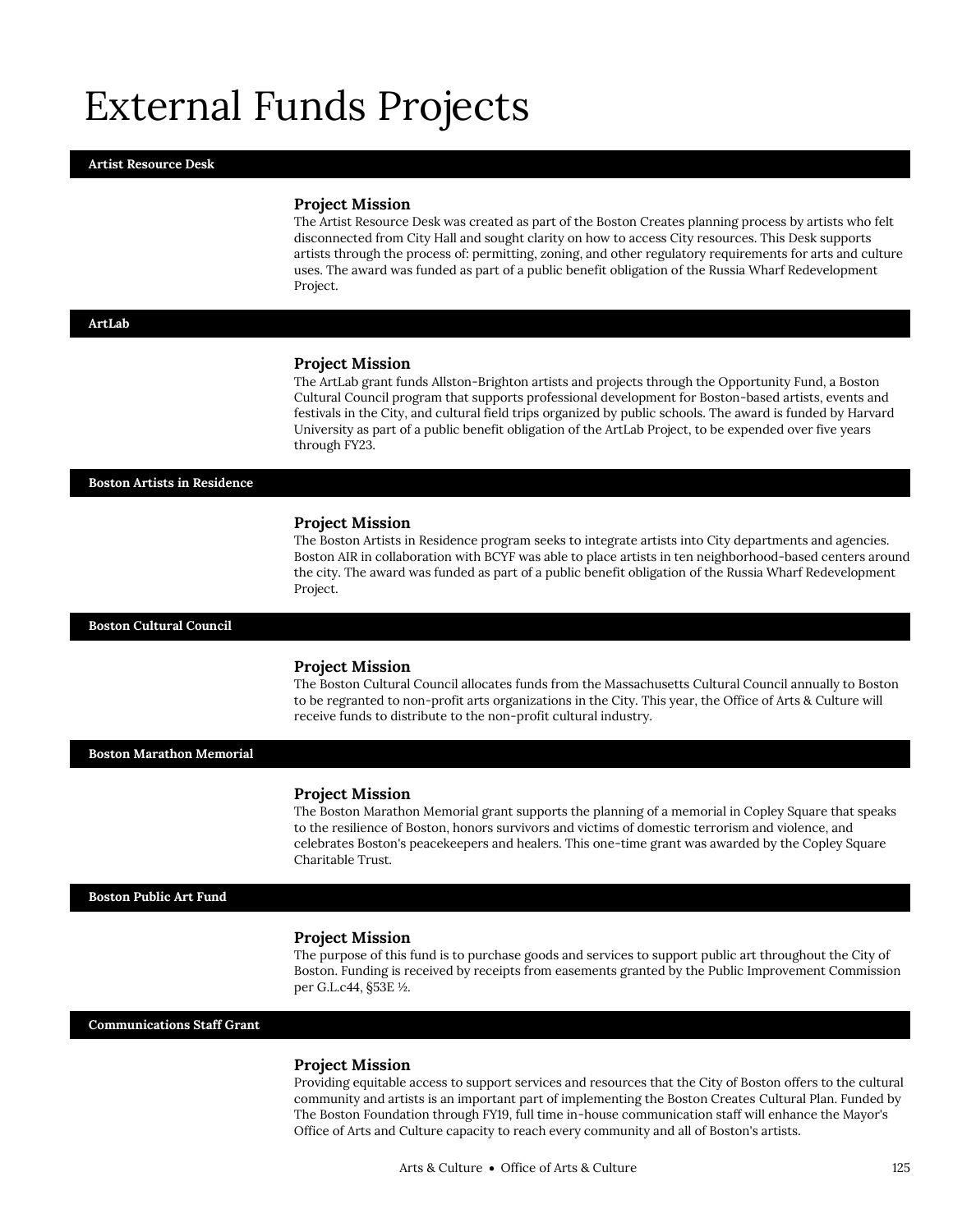### **Project Mission**

This year-long grant from the Boston Foundation supports the Emerging Artists program, which awards prizes annually to local artists who produce fresh, original, and contemporary work.

### **Grants to Individual Artists**

### **Project Mission**

Grants to Individual Artists gives support to artists for activities that helps to share their work, teach others, and continue their professional development. Funding is used for materials, stipends for teaching artists, or anything that helps an artist develop their artistic practice. The award was funded as part of a public benefit obligation of the Russia Wharf Redevelopment Project.

### **National Arts Program**

#### **Project Mission**

Funded by the National Arts Program Foundation, this grant supports the City of Boston's National Arts Program Awards, an annual exhibition that invites City employees and immediate family members to display their art in City Hall.

**National Endowment for the Arts**

### **Project Mission**

Awarded through the National Endowment for the Arts' Our Town program, this year-long grant supports arts programming and cultural district planning in Hyde Square's Latin Quarter Cultural District.

**N.E. Artists in Residence**

### **Project Mission**

Funded by Our Town award from the National Endowment for the Arts, the Artists in Residency program will worked to directly connect local artists with city departments and the municipal planning process, informing policy around civic practice and the role of artists in government and community work.

**Strand Theatre Revolving Fund**

#### **Project Mission**

The purpose of the fund authorized by (Chapter 44, Section 53E $\frac{1}{2}$ ) is to pay for expenses related to the operations of the Strand Theatre. This revolving fund is funded from rental fees that are paid when the theater is rented.

### **Surdna Foundation Grant**

### **Project Mission**

This grant provides general project support for MOAC's implementation of the Surdna Foundation's refined strategy, Radical Imagination for Racial Justice. As part of a learning cohort, MOAC will strive to establish effective philanthropic practices and strategies for investing in artist-leaders of color working to build a more racially just society.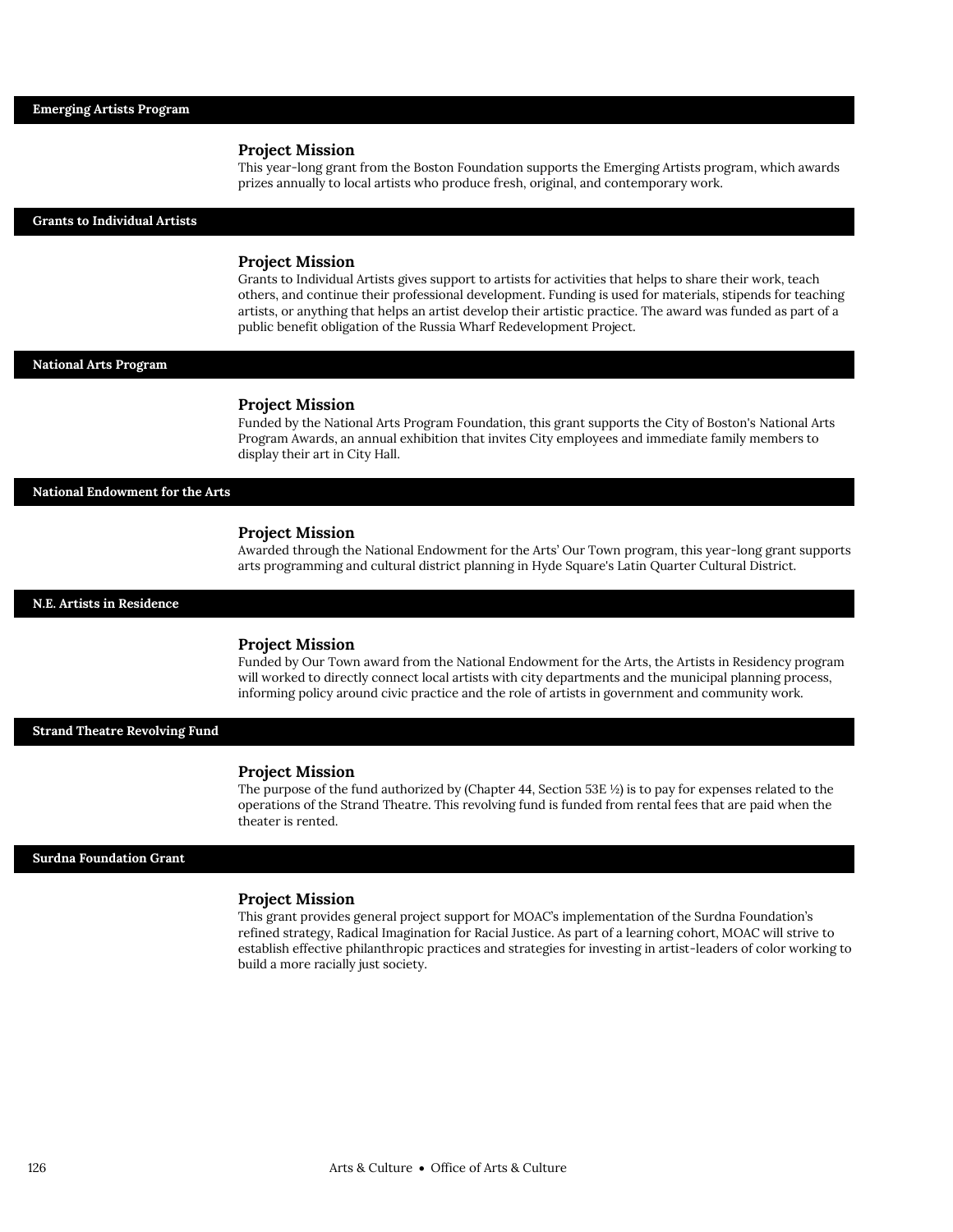# Office of Arts & Culture Capital Budget

# **Overview**

The Mayor's Office of Arts and Culture is responsible for the integration of arts and culture into all aspects of civic life. Their office enhances the quality of life, the economy, and the design of the City through the arts. The Percent for the Arts project will utilize one percent of the City's annual capital borrowing, to provide permanent public artwork by collaborating between professional artists and the community.

## **FY20 Major Initiatives**

- Active public art projects at the Jamaica Plain Library, Dudley Library, and Vine Street BCYF will continue to move forward.
- New public art projects in East Boston, Fenway, Dorchester, and other neighborhoods will move forward.
- New public art will be installed in conjunction with Public Works Department projects in the North End and Hyde Square in Jamaica Plain.
- A new round of project locations will be identified.

| <b>Capital Budget Expenditures</b> | <b>Total Actual '17</b> | <b>Total Actual '18</b> | <b>Estimated '19</b> | <b>Total Projected</b><br>$20^{\circ}$ |
|------------------------------------|-------------------------|-------------------------|----------------------|----------------------------------------|
| <b>Total Department</b>            |                         | 20,000                  | 90,000               | 590,000                                |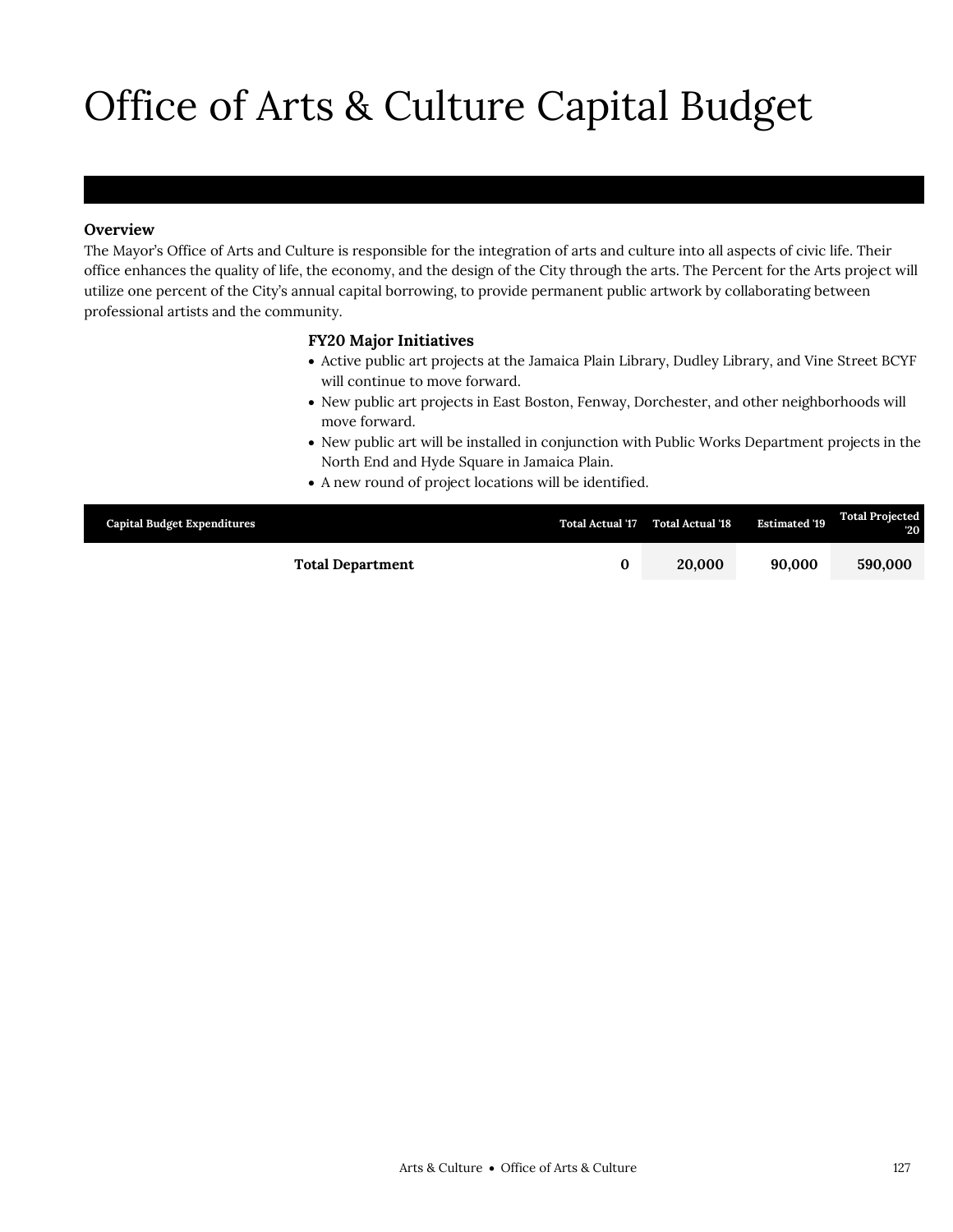# Office of Arts & Culture Project Profiles

# **JAMAICA PLAIN BRANCH LIBRARY ART**

## **Project Mission**

Create and install permanent artwork at the Jamaica Plain Branch Library. **Managing Department, Office of Arts and Culture Status, In Design Location, Jamaica Plain Operating Impact, No** 

| <b>Authorizations</b>                    |                  |             |        |               |         |
|------------------------------------------|------------------|-------------|--------|---------------|---------|
|                                          |                  |             |        | Non Capital   |         |
| Source                                   | Existing         | <b>FY20</b> | Future | Fund          | Total   |
| City Capital                             | 200,000          | 0           | U      | 0             | 200,000 |
| Grants/Other                             |                  |             |        | U             |         |
| Total                                    | 200,000          | 0           | O      | 0             | 200,000 |
| <b>Expenditures (Actual and Planned)</b> |                  |             |        |               |         |
| $\sim$                                   | Thru<br>0.100110 | $- - - - -$ | $-222$ | $\frac{1}{2}$ | . .     |

| Source       | 6/30/18 | <b>FY19</b> | FY20   | FY21-24 | Total   |
|--------------|---------|-------------|--------|---------|---------|
| City Capital | 20.000  | 90.000      | 90,000 |         | 200,000 |
| Grants/Other |         |             |        |         |         |
| Total        | 20.000  | 90.000      | 90,000 |         | 200,000 |

## **PERCENT FOR THE ARTS**

### **Project Mission**

One percent of the City's annual capital budget is designated for the commissioning of permanent, public art in municipal spaces. Site selection will be coordinated with projects in the capital plan.

Managing Department, Office of Arts and Culture Status, Annual Program

**Location, Operating Impact,** No

| <b>Authorizations</b>                    |           |             |             |             |            |
|------------------------------------------|-----------|-------------|-------------|-------------|------------|
|                                          |           |             |             | Non Capital |            |
| Source                                   | Existing  | <b>FY20</b> | Future      | Fund        | Total      |
| City Capital                             | 3,400,000 | 2,000,000   | 8,000,000   | 0           | 13,400,000 |
| Grants/Other                             | 0         | $\Omega$    |             |             | $\theta$   |
| Total                                    | 3,400,000 | 2,000,000   | 8,000,000   | 0           | 13,400,000 |
| <b>Expenditures (Actual and Planned)</b> |           |             |             |             |            |
|                                          | Thru      |             |             |             |            |
| Source                                   | 6/30/18   | <b>FY19</b> | <b>FY20</b> | FY21-24     | Total      |
| City Capital                             | $\Omega$  | $\theta$    | 500,000     | 12,900,000  | 13,400,000 |
| Grants/Other                             | 0         | $\theta$    |             |             | $\theta$   |
| Total                                    | $\Omega$  | $\theta$    | 500,000     | 12.900.000  | 13,400,000 |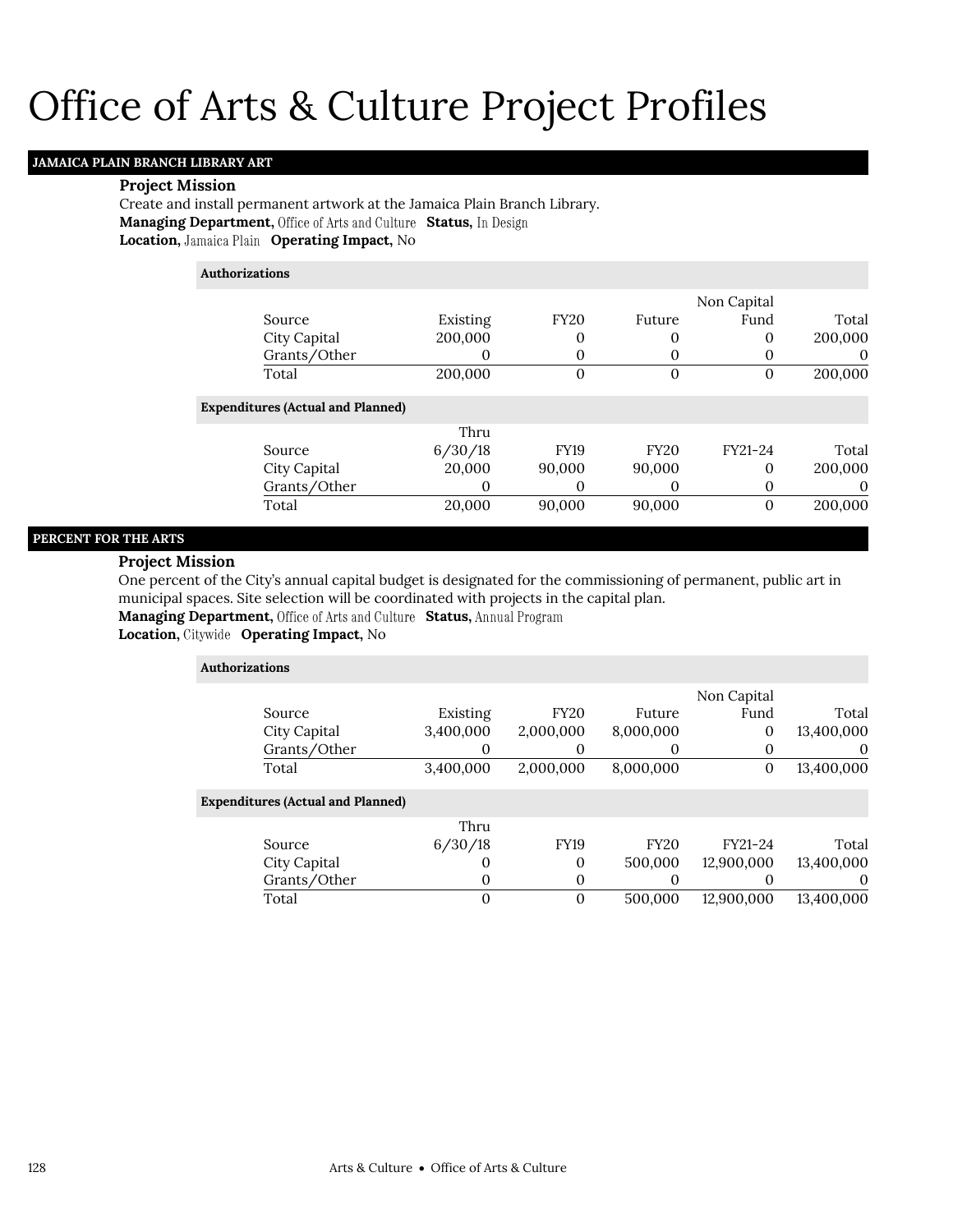# Library Department Operating Budget

# **David Leonard,** *President,* **Appropriation 110000**

# **Department Mission**

Boston Public Library provides educational and cultural enrichment free to all for the residents of Boston, Massachusetts and beyond, through its collections, services, programs, and spaces.

# <span id="page-14-0"></span>**Selected Performance Goals**

## **Community Library Services**

- To provide customer satisfaction through daily operations, program events, and special collection events.
- To provide improved access to programs, services and collections.
- To support improved youth literacy.

| <b>Operating Budget</b>      | Program Name                                                                                                                                                          | <b>Total Actual '17</b>                                                             | <b>Total Actual '18</b>                                                              | Total Approp '19                                                                  | <b>Total Budget '20</b>                                                             |
|------------------------------|-----------------------------------------------------------------------------------------------------------------------------------------------------------------------|-------------------------------------------------------------------------------------|--------------------------------------------------------------------------------------|-----------------------------------------------------------------------------------|-------------------------------------------------------------------------------------|
|                              | Library Administration<br><b>Community Library Services</b><br><b>Research Services</b>                                                                               | 18,261,015<br>14,523,684<br>1,990,111                                               | 19,167,006<br>15,044,093<br>1,547,383                                                | 19,693,423<br>16,515,300<br>1,971,094                                             | 21,228,473<br>17,260,723<br>2,045,704                                               |
|                              | Total                                                                                                                                                                 | 34,774,810                                                                          | 35,758,482                                                                           | 38,179,817                                                                        | 40,534,900                                                                          |
| <b>External Funds Budget</b> | <b>Fund Name</b>                                                                                                                                                      | <b>Total Actual '17</b>                                                             | <b>Total Actual '18</b>                                                              | Total Approp '19                                                                  | <b>Total Budget '20</b>                                                             |
|                              | Boston Public Library Affiliates<br>Inter-Library Loan Grant<br>Library for the Commonwealth<br>Other Sources<br>State Aid to Libraries<br>Trust Fund Income<br>Total | 1,483,918<br>100,000<br>2,501,885<br>2,768,952<br>517,509<br>1,959,918<br>9,332,182 | 1,131,286<br>100,000<br>2,501,883<br>2,260,916<br>$\Omega$<br>1,987,221<br>7,981,306 | 800,183<br>100,000<br>2,501,883<br>2,696,444<br>676,167<br>1,964,079<br>8,738,756 | 1,148,181<br>105,368<br>2,523,529<br>2,915,402<br>700,670<br>2,027,304<br>9,420,454 |
| <b>Operating Budget</b>      |                                                                                                                                                                       | <b>Actual</b> '17                                                                   | <b>Actual</b> '18                                                                    | Approp '19                                                                        | Budget '20                                                                          |
|                              | <b>Personnel Services</b><br>Non Personnel                                                                                                                            | 23,749,719<br>11,025,091                                                            | 24,388,471<br>11,370,011                                                             | 26,372,155<br>11,807,662                                                          | 27,352,869<br>13,182,031                                                            |
|                              | Total                                                                                                                                                                 | 34,774,810                                                                          | 35,758,482                                                                           | 38,179,817                                                                        | 40,534,900                                                                          |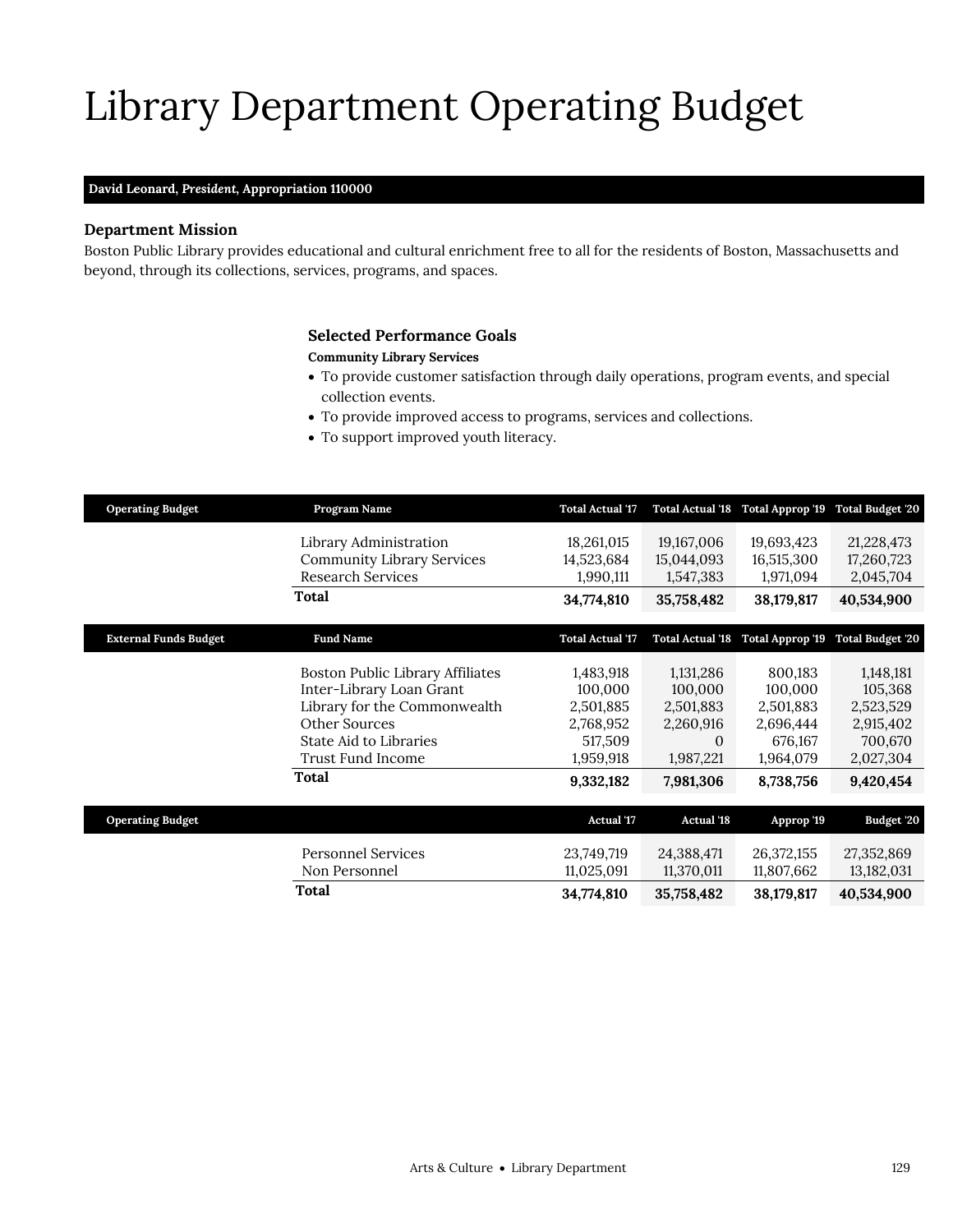# Library Department Operating Budget



# **Authorizing Statutes**

- Power of City to Establish and Maintain a Library, 1848 Mass. Acts ch. 52, §1.
- Library Department: Trustees of the Public Library, Appointment, Compensation, etc., 1878 Mass. Acts ch. 114, §3; 1994 Mass. Acts ch. 157, §3.
- Organization of Board; Powers and Duties, 1878 Mass. Acts ch. 114, §4-5.
- Librarian and Other Officers, 1878 Mass. Acts ch. 114, §1-2, 6; 1943 Mass. Acts ch. 218; 1953 Mass. Acts ch. 167.
- Reports to Mayor and City Council, 1887 Mass. Acts ch. 60.
- Incorporation of the Trustees, Duties, 1878 Mass. Acts ch. 114 §1.
- Authority of Corporation to Take and Hold Property; Limitation, 1878 Mass. Acts ch. 114 §2.

# **Description of Services**

The Boston Public Library system consists of the Central Library at Copley Square, including the Kirstein Business Library, branch libraries located throughout Boston's neighborhoods and one remote storage facility. Library staff assists users in locating and using resources, and provides public programming, exhibits, and outreach. Internet, wireless, and online technology resources connect people to informational resources aimed at enriching individuals, organizations, and the entire community.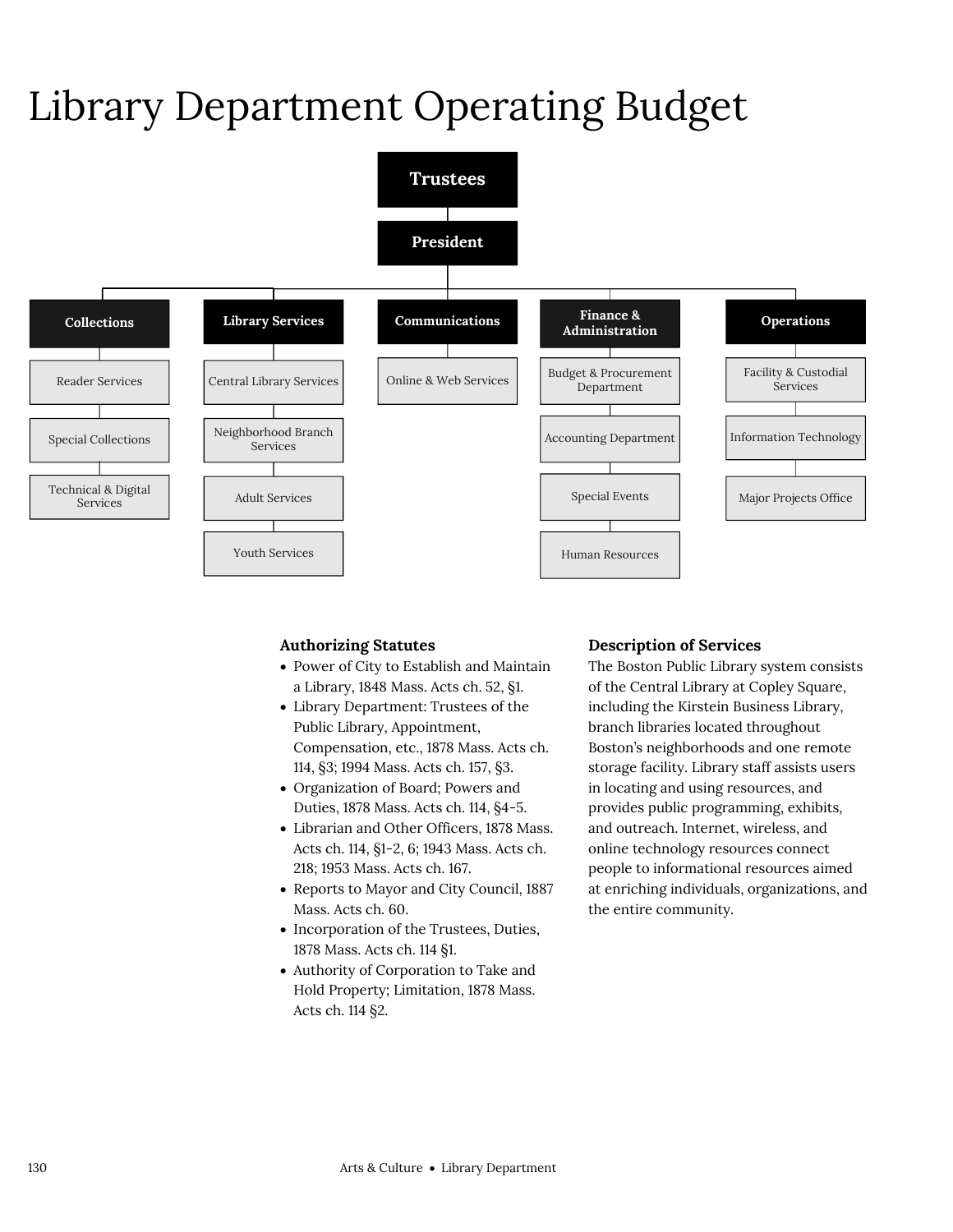# Department History

| <b>Personnel Services</b>                                               | <b>FY17 Expenditure</b>      | <b>FY18 Expenditure</b>          | <b>FY19 Appropriation</b>    | FY20 Adopted         | $Inc/Dec 19$ vs $20$           |
|-------------------------------------------------------------------------|------------------------------|----------------------------------|------------------------------|----------------------|--------------------------------|
| 51000 Permanent Employees                                               | 23,106,237                   | 23,798,818                       | 25,948,155                   | 26,928,869           | 980,714                        |
| 51100 Emergency Employees                                               | 0                            | 0                                | 0                            | 0                    | 0                              |
| 51200 Overtime                                                          | 564,052                      | 519,528                          | 325,000                      | 325,000              | $\mathbf{0}$                   |
| 51600 Unemployment Compensation<br>51700 Workers' Compensation          | 16,845<br>62,585             | 22,247<br>47,878                 | 20,000<br>79,000             | 20,000<br>79,000     | $\overline{0}$<br>$\mathbf{0}$ |
| <b>Total Personnel Services</b>                                         | 23,749,719                   | 24,388,471                       | 26,372,155                   | 27,352,869           | 980,714                        |
| <b>Contractual Services</b>                                             | FY17 Expenditure             | FY18 Expenditure                 | FY19 Appropriation           | FY20 Adopted         | $Inc/Dec 19$ vs $20$           |
| 52100 Communications                                                    | 66,039                       | 96,134                           | 116,708                      | 120,618              | 3,910                          |
| 52200 Utilities                                                         | 3,411,688                    | 3,472,854                        | 3,558,176                    | 3,706,128            | 147,952                        |
| 52400 Snow Removal                                                      | 0                            | 0                                | 0                            | 0                    | 0                              |
| 52500 Garbage/Waste Removal                                             | $\mathbf{0}$                 | $\boldsymbol{0}$                 | $\boldsymbol{0}$             | $\mathbf{0}$         | $\boldsymbol{0}$               |
| 52600 Repairs Buildings & Structures                                    | 2,170,534                    | 2,191,913                        | 2,190,907                    | 2,537,150            | 346,243                        |
| 52700 Repairs & Service of Equipment<br>52800 Transportation of Persons | 252,445<br>61,047            | 177,881<br>58,208                | 224,100<br>63,920            | 224,100<br>68,960    | $\mathbf{0}$<br>5,040          |
| 52900 Contracted Services                                               | 1,924,851                    | 1,694,391                        | 1,977,099                    | 2,421,588            | 444,489                        |
| <b>Total Contractual Services</b>                                       | 7,886,604                    | 7,691,381                        | 8,130,910                    | 9,078,544            | 947,634                        |
| <b>Supplies &amp; Materials</b>                                         | <b>FY17 Expenditure</b>      | <b>FY18 Expenditure</b>          | <b>FY19 Appropriation</b>    | FY20 Adopted         | $Inc/Dec 19$ vs 20             |
| 53000 Auto Energy Supplies                                              | 0                            | 0                                | 0                            | 0                    | 0                              |
| 53200 Food Supplies                                                     | $\mathbf{0}$                 | $\boldsymbol{0}$                 | $\mathbf{0}$                 | 0                    | $\mathbf{0}$                   |
| 53400 Custodial Supplies                                                | 14,037                       | 820                              | 7,500                        | 7,500                | $\mathbf{0}$                   |
| 53500 Med, Dental, & Hosp Supply<br>53600 Office Supplies and Materials | $\mathbf{0}$<br>14,500       | $\boldsymbol{0}$<br>17,340       | $\mathbf{0}$<br>17,340       | 0<br>17,340          | 0<br>$\overline{0}$            |
| 53700 Clothing Allowance                                                | $\mathbf{0}$                 | 0                                | $\mathbf{0}$                 | 0                    | 0                              |
| 53800 Educational Supplies & Mat                                        | $\mathbf{0}$                 | $\mathbf{0}$                     | $\overline{0}$               | $\Omega$             | $\overline{0}$                 |
|                                                                         |                              |                                  |                              |                      |                                |
| 53900 Misc Supplies & Materials                                         | 2,713,224                    | 3,128,959                        | 2,900,168                    | 3,300,168            | 400,000                        |
| <b>Total Supplies &amp; Materials</b>                                   | 2,741,761                    | 3,147,119                        | 2,925,008                    | 3,325,008            | 400,000                        |
| <b>Current Chgs &amp; Oblig</b>                                         | <b>FY17 Expenditure</b>      | <b>FY18 Expenditure</b>          | <b>FY19 Appropriation</b>    | FY20 Adopted         | $Inc/Dec 19$ vs $20$           |
| 54300 Workers' Comp Medical                                             | 7,293                        | 13,537                           | 10,000                       | 10,000               | 0                              |
| 54400 Legal Liabilities                                                 | $\mathbf{0}$                 | 0                                | 0                            | 0                    | $\mathbf{0}$                   |
| 54500 Aid To Veterans                                                   | $\boldsymbol{0}$             | 0                                | 0                            | 0                    | $\boldsymbol{0}$               |
| 54600 Current Charges H&I                                               | $\mathbf{0}$                 | $\mathbf{0}$                     | $\mathbf{0}$                 | $\overline{0}$       | $\overline{0}$                 |
| 54700 Indemnification<br>54800 Reserve Account                          | $\mathbf{0}$<br>$\mathbf{0}$ | $\boldsymbol{0}$<br>$\mathbf{0}$ | $\mathbf{0}$<br>$\mathbf{0}$ | 0<br>$\overline{0}$  | $\overline{0}$<br>0            |
| 54900 Other Current Charges                                             | 167,820                      | 273,698                          | 328,810                      | 328,810              | 0                              |
| Total Current Chgs & Oblig                                              | 175,113                      | 287,235                          | 338,810                      | 338,810              | $\overline{0}$                 |
| Equipment                                                               | FY17 Expenditure             | <b>FY18</b> Expenditure          | <b>FY19</b> Appropriation    | FY20 Adopted         | $Inc/Dec 19$ vs $20$           |
| 55000 Automotive Equipment                                              | $\mathbf{0}$                 | 0                                | 0                            | 0                    | 0                              |
| 55400 Lease/Purchase                                                    | 191,414                      | 191,488                          | 342,934                      | 369,669              | 26,735                         |
| 55600 Office Furniture & Equipment                                      | $\mathbf{0}$                 | 0                                | 0                            | 0                    | 0                              |
| 55900 Misc Equipment                                                    | 5,199                        | 17,788                           | 35,000                       | 35,000               | $\boldsymbol{0}$               |
| <b>Total Equipment</b>                                                  | 196,613                      | 209,276                          | 377,934                      | 404,669              | 26,735                         |
| Other                                                                   | FY17 Expenditure             | FY18 Expenditure                 | FY19 Appropriation           | FY20 Adopted         | $Inc/Dec 19$ vs 20             |
| 56200 Special Appropriation                                             | 0                            | $\boldsymbol{0}$                 | 0                            | $\boldsymbol{0}$     | 0                              |
| 57200 Structures & Improvements                                         | $\boldsymbol{0}$             | $\boldsymbol{0}$                 | $\boldsymbol{0}$             | $\boldsymbol{0}$     | $\boldsymbol{0}$               |
| 58000 Land & Non-Structure                                              | 25,000                       | 35,000                           | 35,000                       | 35,000               | $\boldsymbol{0}$               |
| <b>Total Other</b><br>Grand Total                                       | 25,000<br>34,774,810         | 35,000<br>35,758,482             | 35,000<br>38,179,817         | 35,000<br>40,534,900 | $\mathbf{0}$<br>2,355,083      |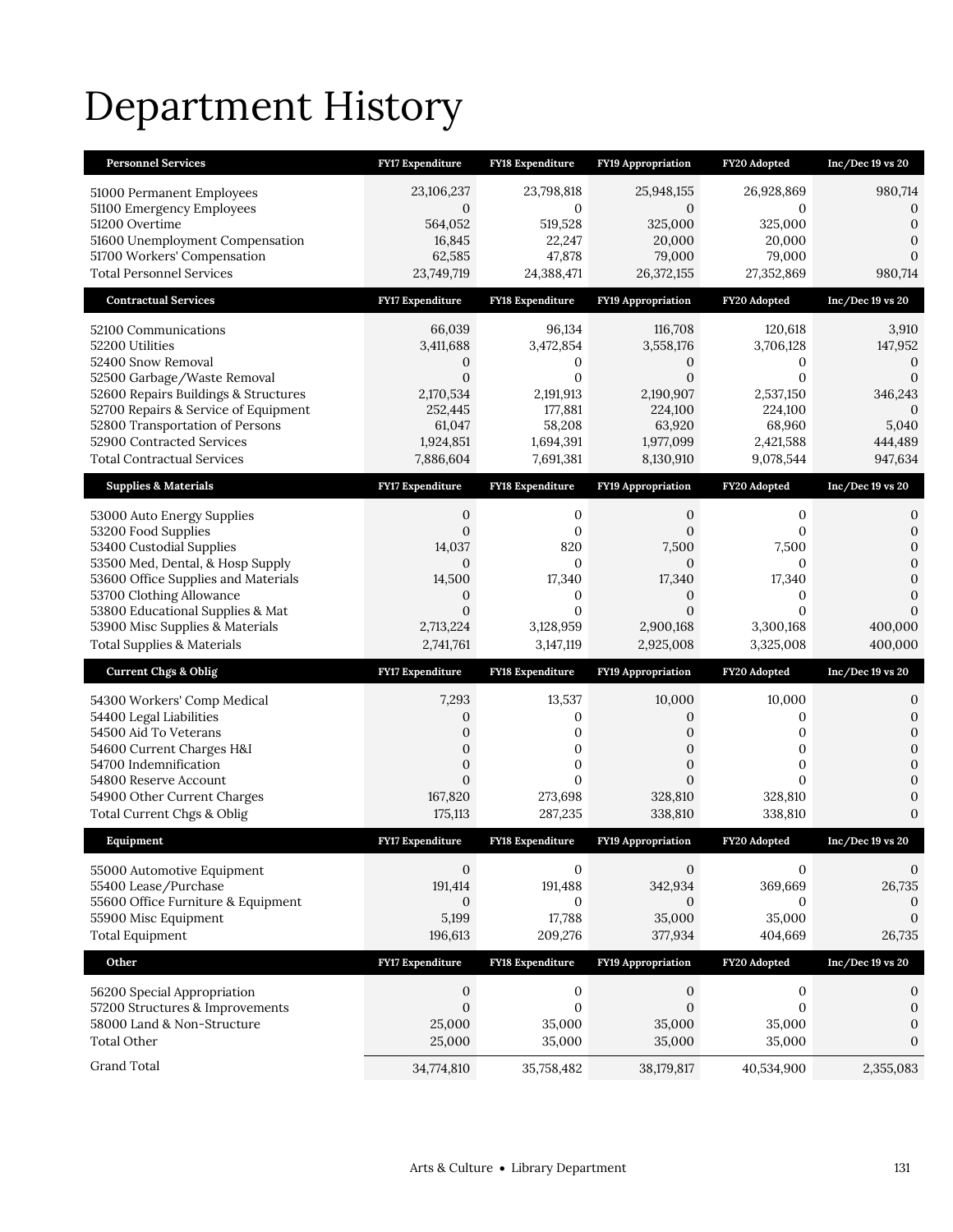# Department Personnel

| Title                                         | Union<br>Code                      | Grade    | Position      | <b>FY20 Salary</b> | Title                                                  | Union<br>Code     | Grade    | Position     | <b>FY20 Salary</b> |
|-----------------------------------------------|------------------------------------|----------|---------------|--------------------|--------------------------------------------------------|-------------------|----------|--------------|--------------------|
| Adult Programs Supervisor                     | <b>PSA</b>                         | 04       | 1.00          | 68,172             | Manager of Content Discovery                           | PL <sub>2</sub>   | 07       | 0.70         | 86,133             |
| Adults Librarian II                           | <b>PSA</b>                         | 02       | 4.00          | 315,589            | Manager of Digital Services                            | <b>PSA</b>        | 05       | 0.50         | 37,642             |
| Application & Training Manager PL2            |                                    | 06       | 1.00          | 112,043            | Manager of Online Web Serv                             | <b>PSA</b>        | 06       | 0.50         | 57,998             |
| Applications Technical Support                | AFP                                | 08       | 1.00          | 70,123             | Manager of Youth Services                              | <b>PSA</b>        | 06       | 1.00         | 114,844            |
| Asst Keeper of Prints                         | <b>PSA</b>                         | 03       | 0.35          | 30,534             | Mgr of System Wide Security                            | PL <sub>2</sub>   | 05       | 1.00         | 81,154             |
| Asst Neighborhood Services<br>Mgr             | <b>PSA</b>                         | 05       | 3.00          | 309,460            | Mgr of the Central Library                             | PL <sub>2</sub>   | 07       | 0.25         | 29,099             |
| Asst Prin Acct                                | <b>PSA</b>                         | 03       | 2.00          | 169,635            | Motor Equip Operator & Lbr                             | AFP               | 05       | 2.00         | 108,020            |
| Book Conservatior Proj Direc                  | <b>PSA</b>                         | 04       | 0.95          | 88,485             | Neigh Library Service Manager                          | PL <sub>2</sub>   | 08       | 1.00         | 126,836            |
| Branch Librarian                              | <b>PSA</b>                         | 04       | 1.00          | 95,982             | Network & Server Manager                               | PL <sub>2</sub>   | 06       | 0.90         | 74,691             |
| Branch Librarian I                            | <b>PSA</b>                         | 03       | 14.00         | 1,191,898          | Network Manager                                        | <b>PSA</b>        | 06       | 1.00         | 199,102            |
| Branch Librarian II                           | <b>PSA</b>                         | 04       | 10.00         | 956,364            | Painter                                                | AFP               | 07       | 1.00         | 56,635             |
| Budget & Procurement Mgr                      | PL <sub>2</sub>                    | 06       | 1.00          | 112,043            | Preservation Manager                                   | <b>PSA</b>        | 05       | 0.95         | 93,783             |
| Sr Facilities Mgr                             | PL <sub>2</sub>                    | 06       | 1.00          | 88,799             | President                                              | CDH               | NG       | 1.00         | 191,044            |
| <b>Business Analyst</b>                       | <b>PSA</b>                         | 03       | 1.00          | 80,466             | Prin Clerk & Stenographer                              | AFP               | 07       | 1.00         | 69,610             |
| Carpenter                                     | AFP                                | 07       | 2.00          | 106,766            | Prin Library Assistant                                 | PL1               | 03       | 2.00         | 64,928             |
| Cataloger & Classifier II                     | <b>PSA</b>                         | 02       | 2.40          | 186,290            | Prin Library Asst                                      | AFP               | 03       | 2.86         | 139,109            |
| Cataloger & Classifier I                      | <b>PSA</b>                         | 01       | 0.80          | 57,707             | Professional Librarian III                             | <b>PSA</b>        | 03       | 2.45         | 190,453            |
| Chief                                         | PL <sub>2</sub>                    | 07       | 1.00          | 123,487            | Programs & Community                                   | <b>PSA</b>        | 02       | 4.00         | 286,030            |
| Communications/Strategy                       |                                    | 07       | 1.00          |                    | Outreach Librarian                                     |                   |          |              | 84,678             |
| Chief of Adult Library Servcs                 | PL <sub>2</sub><br>PL <sub>2</sub> |          | 0.90          | 123,487            | Programs & Outreach Librarian                          | <b>PSA</b>        | 03       | 1.00<br>1.00 |                    |
| <b>Chief of Colletion Strategy</b>            |                                    | 08       |               | 122,516            | Project Assistant                                      | <b>PSA</b>        | 03       |              | 59,471             |
| Chief-Cataloging<br>Children's Librarian I    | <b>PSA</b><br><b>PSA</b>           | 04<br>01 | 0.80<br>10.00 | 76,786<br>682,816  | Public Relations Associate<br>Rare Books & Manuscripts | PSA<br><b>PSA</b> | 03<br>02 | 1.00<br>0.95 | 61,874<br>75,356   |
|                                               |                                    |          |               |                    | Librn                                                  |                   |          |              |                    |
| Children's Librarian II                       | <b>PSA</b>                         | 02       | 18.00         | 1,344,452          | Reader & Info Librarian I                              | <b>PSA</b>        | 01       | 2.00         | 129,071            |
| Children's Serv Libr Asst II                  | AFP                                | 05       | 1.00          | 57,995             | Reader & Info Librarian II                             | <b>PSA</b>        | 02       | 0.90         | 68,155             |
| Clerk                                         | AFP                                | 03       | 2.00          | 97,279             | Reader & InfoLibrarian III                             | <b>PSA</b>        | 03       | 1.00         | 87,240             |
| <b>Collection Development Mgr</b>             | <b>PSA</b>                         | 05       | 0.80          | 84,296             | Reference Librarian I                                  | <b>PSA</b>        | 01       | 5.45         | 358,207            |
| Collection Librarian II                       | <b>PSA</b>                         | 02       | 1.60          | 125,555            | Reference Librarian II                                 | <b>PSA</b>        | 02       | 3.70         | 273,499            |
| Collections Librarian                         | <b>PSA</b>                         | 01       | 0.80          | 57,707             | Research Services Team Leader                          | <b>PSA</b>        | 05       | 1.00         | 105,872            |
| Coord of Youth Services                       | <b>PSA</b>                         | 05       | 2.00          | 202,984            | Research Specialist                                    | <b>PSA</b>        | 02       | 1.90         | 142,423            |
| Curator - Professional Librarian PSA          |                                    | 03       | 2.85          | 176,341            | Senior Library Asst (Branch)                           | AFP               | 03       | 47.00        | 2,030,641          |
| Curator of Rare Books                         | <b>PSA</b>                         | 04       | 0.95          | 89,567             | Sp Library Asst II (Branch)                            | AFP               | 06       | 8.00         | 489,680            |
| Curator-Manuscripts                           | <b>PSA</b>                         | 03       | 0.95          | 82,402             | Spc Libr Asst V-Shipping Supv                          | AFP               | 08       | 1.00         | 76,228             |
| Curator-Professional Lib IV                   | <b>PSA</b>                         | 04       | 2.30          | 219,218            | Spc Proj/Record Mangmnt<br>Asst                        | <b>PSA</b>        | 04       | 0.95         | 91,183             |
| Curriculum Development Coord PSA              |                                    | 03       | 1.00          | 74,479             | Spec Collection Lib I                                  | <b>PSA</b>        | 01       | 0.95         | 68,527             |
| Dep Dir/Legal Advisor                         | PL <sub>2</sub>                    | 06       | 1.00          | 110,045            | Spec Library Asst I                                    | AFP               | 04       | 11.50        | 565,898            |
| Digital Imaging Production Ast                | <b>PSA</b>                         | 02       | 0.50          | 30,389             | Spec Library Asst II                                   | AFP               | 05       | 19.95        | 1,078,408          |
| Digital ImagingProductionCoord PSA            |                                    | 04       | 0.50          | 47,140             | Spec Library Asst III                                  | AFP               | 06       | 2.95         | 182,315            |
| Digital Projects Librarian II                 | <b>PSA</b>                         | 02       | 0.50          | 38,023             | Spec Library Asst V (BPL)                              | AFP               | 08F      | 2.70         | 210,590            |
| Digital Repository Developer                  | PSA                                | 05       | 0.50          | 41,127             | Special Lib Asst I (Branch)                            | AFP               | 05       | 20.00        | 1,124,643          |
| Digitization Asst Proj Archivist              | <b>PSA</b>                         | 02       | 0.50          | 36,918             | Special Library Assistant V                            | PL1               | 08       | 1.00         | 72,178             |
| Dir of Information Technology                 | PL <sub>2</sub>                    | 07       | 0.90          | 111,138            | Special Library Asst IV                                | PL1               | 07       | 1.00         | 55,602<br>539,889  |
| Dir of Library Services                       | PL <sub>2</sub>                    | 09       | 1.00          | 150,065            | Special Library Asst V                                 | AFP               | 08       | 7.74         |                    |
| Dir of Operations                             | PL <sub>2</sub>                    | 08       | 1.00          | 134,188            | Special Library Asst IV                                | AFP               | 07       | 2.00         | 122,749            |
| Dir of Strategic Partnerships                 | PL <sub>2</sub>                    | 07       | 1.00          | 123,487            | Sr Bldg Cust                                           | AFP               | 06       | 22.00        | 1,200,954          |
| ESL Instructor                                | PSA                                | $01\,$   | 1.00          | 64,290             | Sr Bldg Cust(T)                                        | AFP               | 06       | 1.00         | 44,516             |
| Exhibitions Outreach Coord                    | <b>PSA</b>                         | 03       | 1.00          | 84,506             | Sr Cataloger & Classifier                              | <b>PSA</b>        | 03       | 0.80         | 69,392             |
| <b>Facilities Manager</b>                     | PL <sub>2</sub>                    | 06       | 2.00          | 114,130            | Sr Clerk                                               | AFP               | 05       | 3.00         | 169,379            |
| Floater Librarian I                           | <b>PSA</b>                         | 01       | 11.00         | 654,885            | Sr Library Asst                                        | AFP               | 03       | 32.34        | 1,371,329          |
| Generalist I                                  | <b>PSA</b>                         | 01       | 4.00          | 283,056            | Sr Marketing Associate                                 | <b>PSA</b>        | 03       | 1.00         | 84,850             |
| Generalist II                                 | <b>PSA</b>                         | 02       | 5.00          | 380,127            | <b>Staff Officer-Special Projects</b>                  | $\rm PL2$         | 05       | $2.00\,$     | 201,811            |
| Hd of Bibliographic Serv Metr<br><b>BLNet</b> | <b>PSA</b>                         | 03       | 1.00          | 87,240             |                                                        |                   |          |              |                    |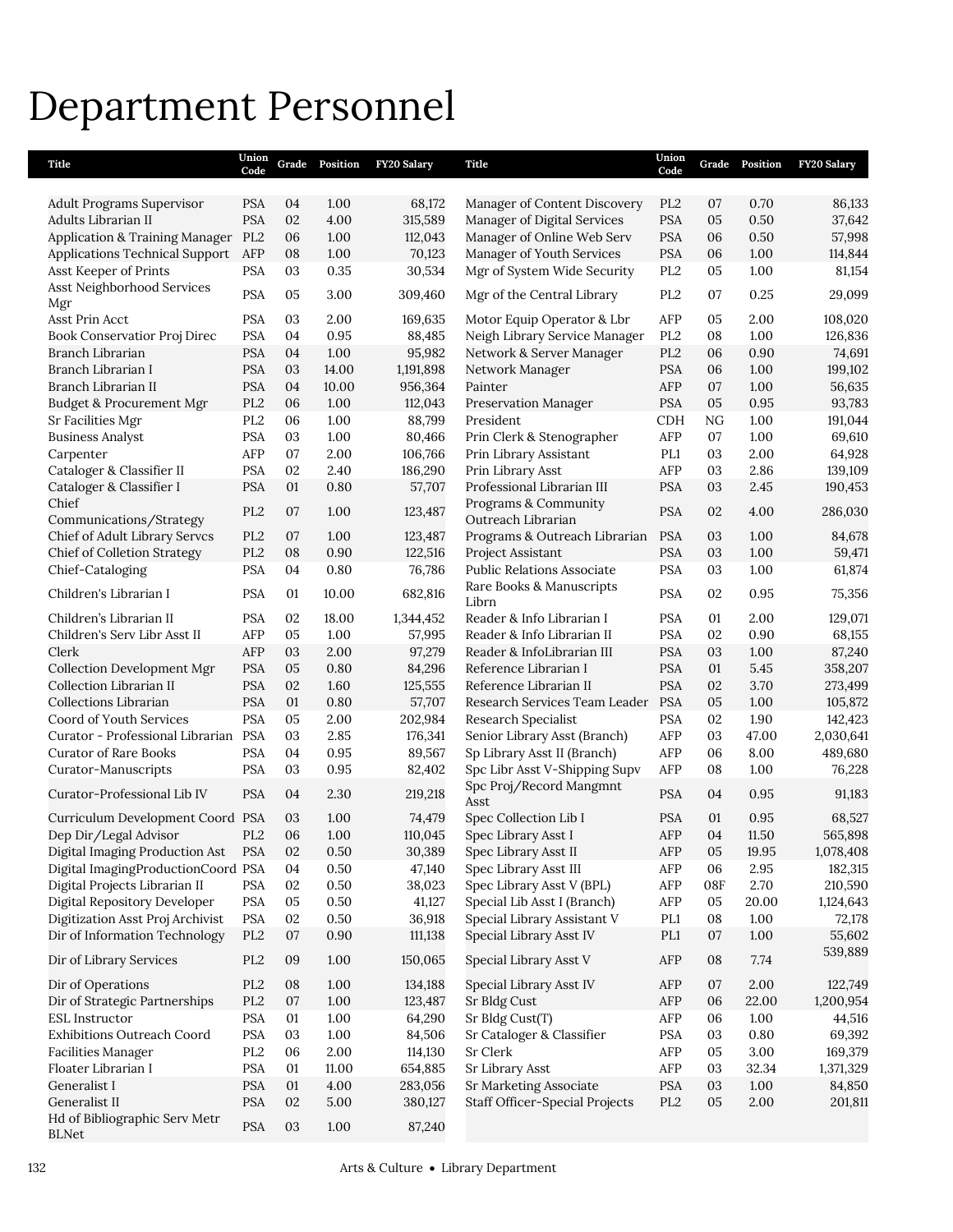| Title                             | Union<br>Code   | Grade | Position | <b>FY20 Salary</b> | Title                              | Union<br>Code   | Grade | Position | <b>FY20 Salary</b> |
|-----------------------------------|-----------------|-------|----------|--------------------|------------------------------------|-----------------|-------|----------|--------------------|
| Head Central ChildServ            | <b>PSA</b>      | 04    | 1.00     | 95,481             | Supn-Library Buildings             | PL <sub>2</sub> | 08    | 2.00     | 165,980            |
| Help Desk Manager                 | <b>PSA</b>      | 06    | 0.90     | 103,360            | <b>Supv of Accounting Services</b> | PL <sub>2</sub> | 07    | 1.00     | 123,487            |
| Human Resources Manager<br>(BPL)  | PL <sub>2</sub> | 07    | 1.00     | 114,165            | Supv of Circulation & Shelving     | AFP             | 09    | 0.98     | 108,423            |
| Instruction Librarian II          | <b>PSA</b>      | 02    | 1.00     | 56,139             | Systems Officer                    | PL <sub>2</sub> | 08    | 1.00     | 100,834            |
| Inter Library Loan Librarian      | <b>PSA</b>      | 02    | 0.35     | 27,763             | Systemwide Yth Prog Librarian      | <b>PSA</b>      | 03    | 1.00     | 61,874             |
| Interlibrary Loan Officer         | <b>PSA</b>      | 04    | 0.54     | 51,831             | <b>Technical Specialist</b>        | AFP             | 09T   | 4.80     | 536,129            |
| Jr Bld Cust-Traveling             | AFP             | 06    | 2.00     | 110,892            | Technical Support Associate        | AFP             | 05    | 5.00     | 276,087            |
| Jr Bldg Cust                      | AFP             | 04    | 15.00    | 646,485            | Technology Access Manager          | <b>PSA</b>      | 05    | 1.00     | 78,588             |
| Jr Building Custodian             | AFP             | 04    | 1.00     | 49,348             | <b>Training Coordinator</b>        | AFP             | 09    | 1.00     | 110,636            |
| Keeper of Special Collections     | PL <sub>2</sub> | 07    | 0.95     | 117,312            | Web Services Librarian             | <b>PSA</b>      | 03    | 0.50     | 35,739             |
| Laborer                           | AFP             | 04    | 3.00     | 118,123            | Web Services Specialist            | AFP             | 08F   | 0.50     | 34,787             |
| Librarian I                       | <b>PSA</b>      | 01    | 1.00     | 63,044             | Wkg Foreprs, Oper/Labor BPL        | AFP             | 08    | 1.00     | 64,874             |
| Librarian Manager I.              | <b>PSA</b>      | 05    | 0.60     | 45,645             | Wkg Frperson Painter               | AFP             | 08    | 1.00     | 64,874             |
| Library Aide                      | EXO             | NG    | 63.00    | 274,848            | Wkg Frprs Carpenter                | AFP             | 08    | 1.00     | 64,874             |
| Literacy Coordinator              | <b>PSA</b>      | 03    | 1.00     | 84,850             | Workforce Develop Librarian        | <b>PSA</b>      | 02    | 0.45     | 35,771             |
| Major Projects Coord              | <b>PSA</b>      | 03    | 1.00     | 85,538             | Young Adults Librarian I           | <b>PSA</b>      | 01    | 4.00     | 239,329            |
| Major Projects Program<br>Manager | PL <sub>2</sub> | 05    | 1.00     | 101,629            | Young Adults Librarian II          | <b>PSA</b>      | 02    | 5.00     | 310,402            |
| Manager of Budget & Finance       | PL <sub>2</sub> | 08    | 1.00     | 136,129            | Youth & Community Outreach<br>Lib  | <b>PSA</b>      | 02    | 1.00     | 71,117             |

# **Adjustments**

| <b>FY20 Total Request</b> | 26,928,871   |
|---------------------------|--------------|
| <b>Salary Savings</b>     | $-1,736,729$ |
| Chargebacks               |              |
| Other                     | 265,024      |
| Differential Payments     |              |
|                           |              |

Youth Prog Support Adminstrtor AFP <sup>05</sup> 1.00 57,995 **Total 488 28,400,576**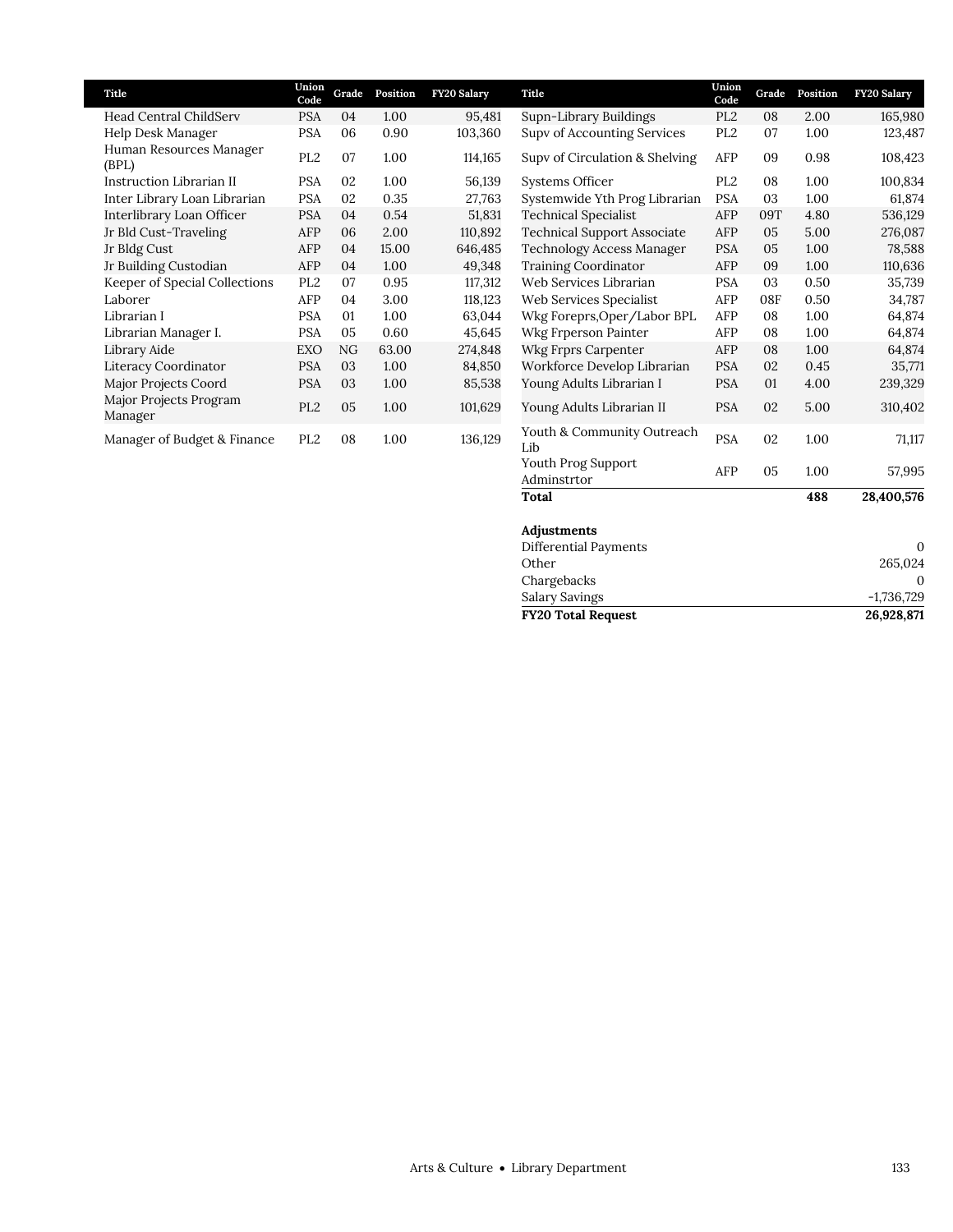# External Funds History

| <b>Personnel Services</b>                                                    | FY17 Expenditure        | FY18 Expenditure                     | FY19 Appropriation           | FY20 Adopted                     | Inc/Dec 19 vs 20           |
|------------------------------------------------------------------------------|-------------------------|--------------------------------------|------------------------------|----------------------------------|----------------------------|
| 51000 Permanent Employees                                                    | 2,702,380               | 3,256,495                            | 3,052,342                    | 3,375,627                        | 323,285                    |
| 51100 Emergency Employees                                                    | $\mathbf{0}$            | $\mathbf{0}$                         | 0                            | $\mathbf{0}$                     | 0                          |
| 51200 Overtime<br>51300 Part Time Employees                                  | 130,068<br>$\mathbf{0}$ | 541,403<br>$\mathbf{0}$              | 200,000<br>$\mathbf{0}$      | 200,000<br>0                     | $\overline{0}$<br>$\Omega$ |
| 51400 Health Insurance                                                       | 152,311                 | 289,619                              | 32,000                       | $\mathbf{0}$                     | $-32,000$                  |
| 51500 Pension & Annuity<br>51600 Unemployment Compensation                   | 84,243                  | 102,624                              | 20,000                       | $\mathbf{0}$<br>$\mathbf{0}$     | $-20,000$<br>$\Omega$      |
| 51700 Workers' Compensation                                                  | 0<br>0                  | 0<br>$\mathbf{0}$                    | 0<br>0                       | $\mathbf{0}$                     | $\overline{0}$             |
| 51800 Indirect Costs                                                         | $\mathbf{0}$            | 0                                    | $\overline{0}$               | $\mathbf{0}$                     | $\Omega$                   |
| 51900 Medicare<br><b>Total Personnel Services</b>                            | 19,118<br>3,088,120     | 14,129<br>4,204,270                  | 2,500<br>3,306,842           | $\overline{0}$<br>3,575,627      | $-2,500$<br>268,785        |
| <b>Contractual Services</b>                                                  |                         |                                      |                              | FY20 Adopted                     |                            |
|                                                                              | <b>FY17 Expenditure</b> | FY18 Expenditure                     | FY19 Appropriation           |                                  | $Inc/Dec 19$ vs $20$       |
| 52100 Communications<br>52200 Utilities                                      | 13,096<br>899           | 2,914<br>0                           | 0<br>0                       | 0<br>0                           | 0<br>0                     |
| 52400 Snow Removal                                                           | 23,997                  | $\mathbf{0}$                         | $\overline{0}$               | 0                                |                            |
| 52500 Garbage/Waste Removal                                                  | $\mathbf{0}$            | $\mathbf{0}$                         | $\overline{0}$               | $\overline{0}$                   | $\Omega$                   |
| 52600 Repairs Buildings & Structures<br>52700 Repairs & Service of Equipment | 315,038<br>126,993      | 50,443<br>40,800                     | 320,000<br>0                 | 1,020,670<br>0                   | 700,670<br>$\mathcal{O}$   |
| 52800 Transportation of Persons                                              | 68,267                  | 29,487                               | $\overline{0}$               | 0                                | $\Omega$                   |
| 52900 Contracted Services                                                    | 2,135,169               | 1,418,543                            | 2,934,210                    | 3,238,843                        | 304,633                    |
| Total Contractual Services                                                   | 2,683,459               | 1,542,187                            | 3,254,210                    | 4,259,513                        | 1,005,303                  |
| <b>Supplies &amp; Materials</b>                                              | <b>FY17 Expenditure</b> | <b>FY18 Expenditure</b>              | <b>FY19 Appropriation</b>    | FY20 Adopted                     | Inc/Dec 19 vs 20           |
| 53000 Auto Energy Supplies                                                   | 15,110                  | $\mathbf{0}$                         | 0                            | 0                                | 0                          |
| 53200 Food Supplies<br>53400 Custodial Supplies                              | 63,834<br>134,267       | 6,724<br>0                           | 0<br>0                       | $\mathbf{0}$<br>$\mathbf{0}$     | 0<br>$\Omega$              |
| 53500 Med, Dental, & Hosp Supply                                             | $\mathbf{0}$            | $\mathbf{0}$                         | $\overline{0}$               | $\overline{0}$                   | $\Omega$                   |
| 53600 Office Supplies and Materials                                          | 137,517                 | 41,988                               | 65,818                       | 179,694                          | 113,876                    |
| 53700 Clothing Allowance<br>53800 Educational Supplies & Mat                 | 588<br>80,253           | $\mathbf{0}$<br>8,479                | $\mathbf{0}$<br>$\mathbf{0}$ | 0<br>0                           |                            |
| 53900 Misc Supplies & Materials                                              | 1,830,758               | 1,405,252                            | 1,473,704                    | 975,620                          | $-498,084$                 |
| <b>Total Supplies &amp; Materials</b>                                        | 2,262,327               | 1,462,443                            | 1,539,522                    | 1,155,314                        | $-384,208$                 |
| <b>Current Chgs &amp; Oblig</b>                                              | <b>FY17 Expenditure</b> | FY18 Expenditure                     | FY19 Appropriation           | FY20 Adopted                     | $Inc/Dec 19$ vs $20$       |
| 54300 Workers' Comp Medical                                                  | 0                       | $\mathbf{0}$                         | $\mathbf{0}$                 | 0                                | 0                          |
| 54400 Legal Liabilities                                                      | $\overline{0}$          | $\mathbf{0}$                         | $\overline{0}$               | 0                                | $\Omega$                   |
| 54600 Current Charges H&I<br>54700 Indemnification                           | 0<br>$\mathbf{0}$       | 0<br>$\mathbf{0}$                    | 0<br>$\mathbf{0}$            | $\boldsymbol{0}$<br>0            | 0<br>$\mathbf{0}$          |
| 54800 Reserve Account                                                        | 236                     | $\Omega$                             | $\Omega$                     | $\Omega$                         | $\overline{0}$             |
| 54900 Other Current Charges<br>Total Current Chgs & Oblig                    | 1,045,704<br>1,045,940  | 700,953<br>700,953                   | 418,182<br>418,182           | 310,000<br>310,000               | $-108,182$<br>$-108,182$   |
| Equipment                                                                    | FY17 Expenditure        | FY18 Expenditure                     | <b>FY19 Appropriation</b>    | FY20 Adopted                     | $Inc/Dec 19$ vs $20$       |
|                                                                              |                         |                                      |                              |                                  |                            |
| 55000 Automotive Equipment<br>55400 Lease/Purchase                           | 0<br>$\mathbf{0}$       | $\boldsymbol{0}$<br>$\boldsymbol{0}$ | 0<br>$\boldsymbol{0}$        | $\boldsymbol{0}$<br>$\mathbf{0}$ | 0<br>$\mathbf{0}$          |
| 55600 Office Furniture & Equipment                                           | 36,358                  | $\mathbf{0}$                         | 0                            | 60,000                           | 60,000                     |
| 55900 Misc Equipment                                                         | 193,947                 | 71,453                               | 195,000                      | 60,000                           | $-135,000$                 |
| <b>Total Equipment</b>                                                       | 230,305                 | 71,453                               | 195,000                      | 120,000                          | $-75,000$                  |
| Other                                                                        | FY17 Expenditure        | FY18 Expenditure                     | FY19 Appropriation           | FY20 Adopted                     | Inc/Dec 19 vs 20           |
| 56200 Special Appropriation                                                  | 0                       | $\boldsymbol{0}$                     | 0                            | 0                                | 0                          |
| 57200 Structures & Improvements<br>58000 Land & Non-Structure                | $\mathbf{0}$<br>22,031  | $\boldsymbol{0}$<br>$\boldsymbol{0}$ | $\mathbf{0}$<br>25,000       | $\boldsymbol{0}$<br>0            | $\mathbf{0}$<br>$-25,000$  |
| Total Other                                                                  | 22,031                  | $\mathbf{0}$                         | 25,000                       | 0                                | $-25,000$                  |
| Grand Total                                                                  | 9,332,182               | 7,981,306                            | 8,738,756                    | 9,420,454                        | 681,698                    |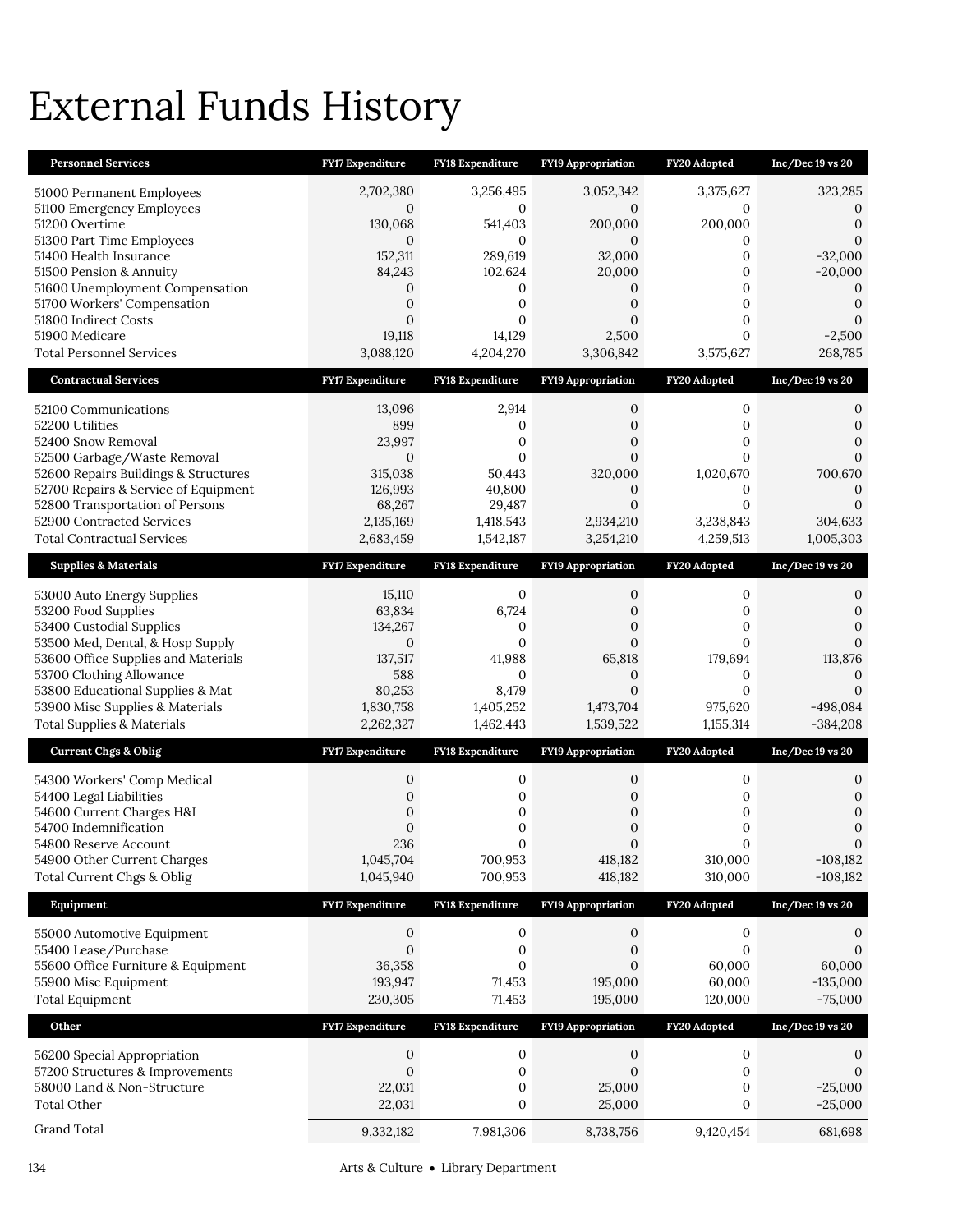# External Funds Personnel

| Title                                | Union<br>Code   | Grade | Position | FY20 Salary | Title                                 | Union<br>Code   | Grade | Position | FY20 Salary |
|--------------------------------------|-----------------|-------|----------|-------------|---------------------------------------|-----------------|-------|----------|-------------|
|                                      |                 |       |          |             |                                       |                 |       |          |             |
| <b>Adult Technology Coord</b>        | <b>PSA</b>      | 03    | 1.00     | 80,466      | Manager of Content Discovery          | PL <sub>2</sub> | 07    | 0.30     | 36,914      |
| <b>Asst Events Coord</b>             | PL1             | 07    | 1.00     | 60,409      | Manager of Digital Services           | <b>PSA</b>      | 05    | 0.50     | 37,642      |
| Asst Events Manager                  | PL <sub>2</sub> | 03    | 1.00     | 66,105      | Manager of Online Web Serv            | <b>PSA</b>      | 06    | 0.50     | 57,998      |
| Asst Keeper of Prints                | <b>PSA</b>      | 03    | 0.65     | 56,706      | Mgr of the Central Library            | PL <sub>2</sub> | 07    | 0.75     | 87,296      |
| Book Conservatior Proj Direc         | <b>PSA</b>      | 04    | 0.05     | 4,657       | Network & Server Manager              | PL <sub>2</sub> | 06    | 0.10     | 8,299       |
| Cash Management Auditor              | <b>PSA</b>      | 02    | 1.00     | 59,681      | Preservation Manager                  | <b>PSA</b>      | 05    | 0.05     | 4,936       |
| Cataloger & Classifier II            | <b>PSA</b>      | 02    | 0.60     | 46,572      | Prin Library Asst                     | AFP             | 03    | 0.14     | 6,810       |
| CatalogerAndClassifierI              | <b>PSA</b>      | 01    | 0.20     | 14,427      | Professional Librarian III            | <b>PSA</b>      | 03    | 2.55     | 157,779     |
| Chief of Colletion Strategy          | PL <sub>2</sub> | 08    | 0.10     | 13,613      | Rare Books & Manuscripts<br>Librarian | <b>PSA</b>      | 02    | 0.05     | 3,966       |
| Chief-Cataloging                     | <b>PSA</b>      | 04    | 0.20     | 19,196      | Reader & Info Librarian II            | <b>PSA</b>      | 02    | 0.10     | 7,573       |
| <b>Collection Development Mgr</b>    | <b>PSA</b>      | 05    | 0.20     | 21,074      | Reference Librarian I                 | <b>PSA</b>      | 01    | 0.55     | 36,188      |
| Collection Librarian II              | <b>PSA</b>      | 02    | 0.40     | 31,389      | Reference Librarian II                | <b>PSA</b>      | 02    | 0.30     | 22,655      |
| Collections Librarian                | <b>PSA</b>      | 01    | 0.20     | 14,427      | Research Specialist                   | <b>PSA</b>      | 02    | 0.10     | 7,932       |
| <b>Communications Assistant</b>      | AFP             | 05    | 1.00     | 46,900      | Spc Proj/Record Mgmt Asst             | <b>PSA</b>      | 04    | 0.05     | 4,799       |
| <b>Conservation Officer</b>          | <b>PSA</b>      | 03    | 1.00     | 79,267      | Spec Collection Lib I                 | <b>PSA</b>      | 01    | 0.05     | 3,607       |
| Corporate Events Coord               | PL1             | 08    | 1.00     | 51,025      | Spec Library Asst I                   | AFP             | 04    | 2.50     | 124,578     |
| Curator - Professional Librarian PSA |                 | 03    | 1.15     | 71,155      | Spec Library Asst II                  | AFP             | 05    | 10.05    | 520,351     |
| <b>Curator of Rare Books</b>         | <b>PSA</b>      | 04    | 0.05     | 4,714       | Spec Library Asst III                 | AFP             | 06    | 0.05     | 2,899       |
| Curator-Manuscripts                  | <b>PSA</b>      | 03    | 0.05     | 4,337       | Spec Library Asst V (BPL)             | AFP             | 08F   | 0.30     | 23,399      |
| Curator-Professional Lib IV          | <b>PSA</b>      | 04    | 0.70     | 67,195      | Special Library Asst V                | AFP             | 08    | 1.26     | 89,639      |
| Digital Imaging Production Ast       | <b>PSA</b>      | 02    | 0.50     | 30,389      | Sr Cataloger & Classifier             | <b>PSA</b>      | 03    | 2.20     | 164,761     |
| Digital Imaging Prod Coord           | <b>PSA</b>      | 04    | 0.50     | 47,140      | Sr Library Asst                       | AFP             | 03    | 0.66     | 27,986      |
| Digital Projects Librarian II        | <b>PSA</b>      | 02    | 0.50     | 38,023      | Statewide Metadata<br>Coordinator     | <b>PSA</b>      | 03    | 1.00     | 74,479      |
| Digital Repository Developer         | <b>PSA</b>      | 05    | 0.50     | 41,127      | Supv of Circulation & Shelving        | AFP             | 09    | 0.02     | 2,213       |
| Digitization Asst Proj Archivist     | <b>PSA</b>      | 02    | 0.50     | 36,918      | <b>Technical Specialist</b>           | AFP             | 09T   | 0.20     | 17,364      |
| Dir of Information Technology        | PL <sub>2</sub> | 07    | 0.10     | 12,349      | Web Services Librarian                | <b>PSA</b>      | 03    | 0.50     | 35,739      |
| Director of Special Events           | PL <sub>2</sub> | 06    | 1.00     | 112,043     | Web Services Specialist               | AFP             | 08F   | 0.50     | 34,787      |
| Help Desk Manager                    | <b>PSA</b>      | 06    | 0.10     | 11,484      | Welcome Services Supervisor           | AFP             | 08    | 1.00     | 76,228      |
| Inter Library Loan Librarian         | <b>PSA</b>      | 02    | 0.65     | 51,560      | Workforce Develop Librarian           | <b>PSA</b>      | 02    | 0.55     | 43,720      |
| Interlibrary Loan Officer            | <b>PSA</b>      | 04    | 0.46     | 44,152      | Young Adults Librarian II             | <b>PSA</b>      | 02    | 1.00     | 56,139      |
| Keeper of Special Collections        | PL <sub>2</sub> | 07    | 0.05     | 6,174       | Youth Programs Librarian              | <b>PSA</b>      | 01    | 1.00     | 59,593      |
| Librarian Manager I.                 | <b>PSA</b>      | 05    | 0.40     | 30,430      | Youth Technology Coord                | <b>PSA</b>      | 03    | 1.00     | 61,874      |
| Librarian Manager II.                | <b>PSA</b>      | 06    | 1.00     | 114,844     | Yth Programs Librarian III            | <b>PSA</b>      | 03    | 1.00     | 85,538      |
|                                      |                 |       |          |             | <b>Total</b>                          |                 |       | 48       | 3,375,628   |

### **Adjustments**

| <b>FY20 Total Request</b> | 3,375,628 |
|---------------------------|-----------|
| Salary Savings            |           |
| Chargebacks               | 0         |
| Other                     | 0         |
| Differential Payments     |           |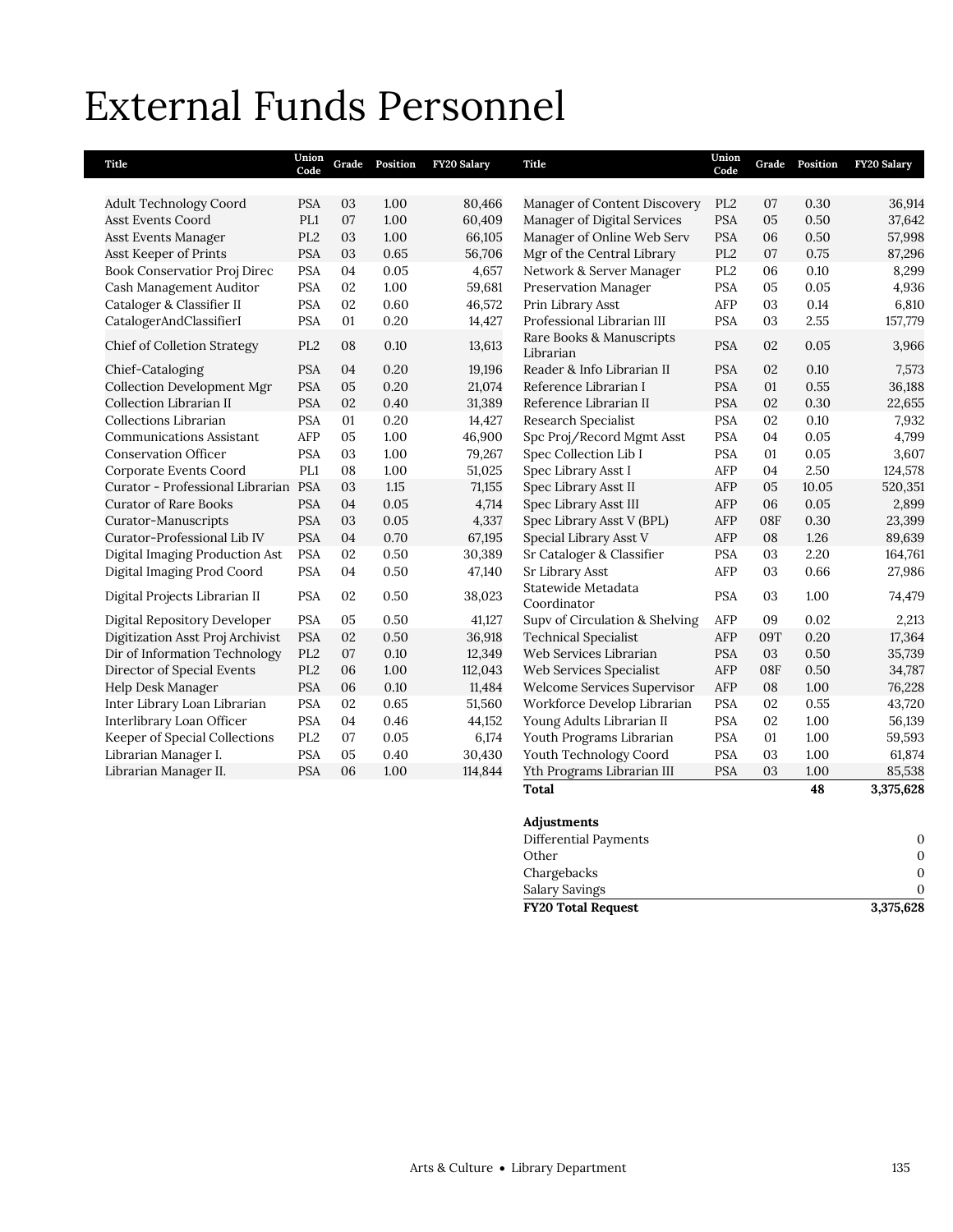# <span id="page-21-0"></span>Program 1. Administration

# **David Leonard,** *President,* **Organization 110100**

# **Program Description**

The Administration Program proposes goals and objectives to the Board of Trustees, manages the library to continuously improve service to the public, and provides centralized functional support for the library. The program functions through the centralized offices of the President, Human Resources, Finance, Facilities, Systems, Technical Services, and Communications and Community Affairs.

| <b>Operating Budget</b>             | <b>Actual</b> '17       | <b>Actual '18</b>       | Approp '19              | Budget '20              |
|-------------------------------------|-------------------------|-------------------------|-------------------------|-------------------------|
| Personnel Services<br>Non Personnel | 7,688,839<br>10.572.176 | 8,175,028<br>10.991.978 | 8.032.707<br>11.660.716 | 8,182,930<br>13,045,543 |
| Total                               | 18,261,015              | 19,167,006              | 19.693.423              | 21,228,473              |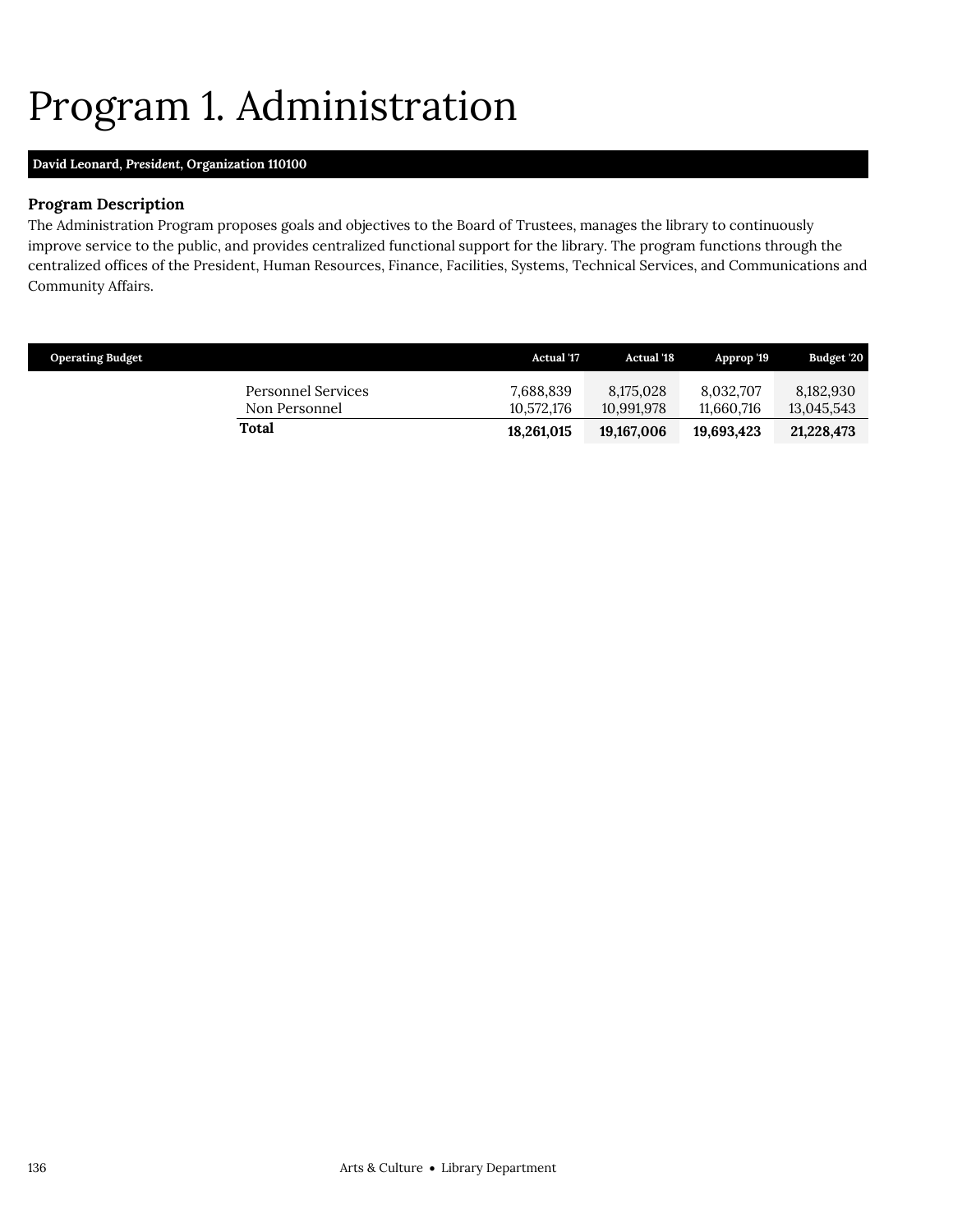# <span id="page-22-0"></span>Program 2. Community Library Services

## **David Leonard,** *President,* **Organization 110200**

# **Program Description**

The Community Library Services Program supports the strategic goal of the library being a center for, and facilitator of, lifelong learning. Its objective is to assist people of various ages, backgrounds, and stages of learning through the development of a variety of materials and programs, including those designed to teach information literacy.

|              | <b>Operating Budget</b>            |                                                                                                                                                                    |                                 | <b>Actual 17</b><br><b>Actual '18</b>      | Approp '19                                 | Budget '20                                 |
|--------------|------------------------------------|--------------------------------------------------------------------------------------------------------------------------------------------------------------------|---------------------------------|--------------------------------------------|--------------------------------------------|--------------------------------------------|
|              |                                    | <b>Personnel Services</b><br>Non Personnel                                                                                                                         | 14,077,434<br>446,250           | 14,670,039<br>374,054                      | 16,368,354<br>146,946                      | 17, 124, 235<br>136,488                    |
|              |                                    | <b>Total</b>                                                                                                                                                       | 14,523,684                      | 15,044,093                                 | 16,515,300                                 | 17,260,723                                 |
|              | Performance                        |                                                                                                                                                                    |                                 |                                            |                                            |                                            |
| <b>Goal:</b> |                                    | To provide customer satisfaction through daily operations, program events, and special collection events                                                           |                                 |                                            |                                            |                                            |
|              |                                    | <b>Performance Measures</b>                                                                                                                                        | Actual '17                      | <b>Actual '18</b>                          | Projected '19                              | Target '20                                 |
| Goal:        |                                    | % of Satisfied customer surveys<br>% of Satisfied program exit surveys<br>Average Daily Library Users<br>Average number of EBook holds<br>Library Card Daily Usage | 8,267<br>3,300,000              | 83%<br>87%<br>8,404<br>42,545<br>3,029,762 | 91%<br>82%<br>8,669<br>73,742<br>3,120,980 | 75%<br>80%<br>8,570<br>40,000<br>3,000,000 |
|              |                                    | To provide improved access to programs, services and collections                                                                                                   |                                 |                                            |                                            |                                            |
|              |                                    | <b>Performance Measures</b><br>Library Reach                                                                                                                       | <b>Actual</b> '17<br>10,000,000 | <b>Actual '18</b><br>9,614,405             | Projected '19<br>9,815,213                 | Target '20<br>10,000,000                   |
| Goal:        | To support improved youth literacy |                                                                                                                                                                    |                                 |                                            |                                            |                                            |
|              |                                    | <b>Performance Measures</b>                                                                                                                                        | <b>Actual</b> '17               | <b>Actual '18</b>                          | Projected '19                              | Target '20                                 |
|              |                                    | Participants in Early Literacy<br>Program                                                                                                                          |                                 | 32,065                                     | 43,503                                     | 55,000                                     |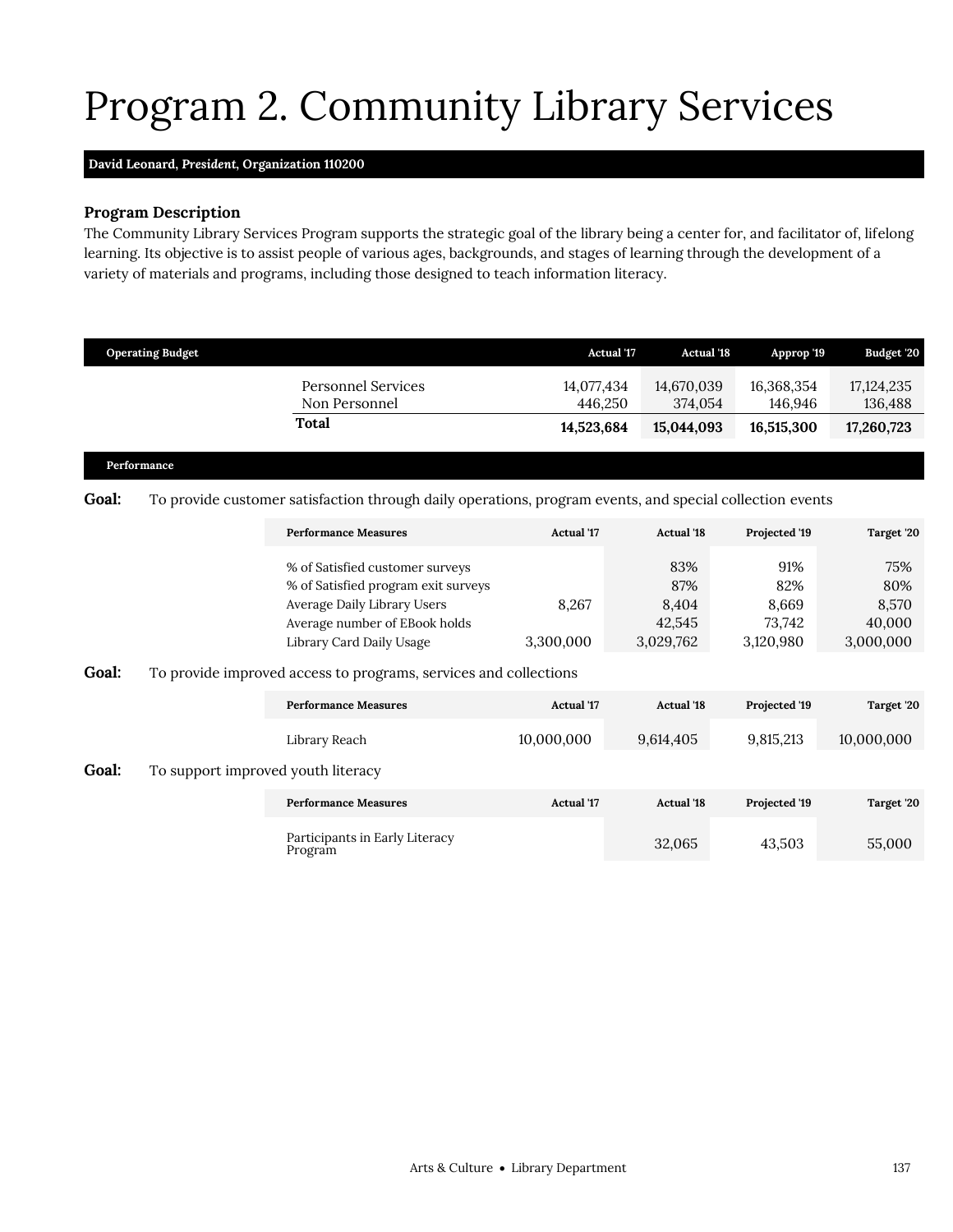# <span id="page-23-0"></span>Program 3. Research Services

# **David Leonard,** *President,* **Organization 110300**

# **Program Description**

The Research Services Program provides and preserves access to information and collections in all fields of knowledge for users at the local, state, and national levels through the assistance of professionally skilled staff. The program also provides Internet use and wireless access to the Internet.

| <b>Operating Budget</b>             | <b>Actual</b> '17  | <b>Actual</b> '18  | Approp '19 | Budget '20 |
|-------------------------------------|--------------------|--------------------|------------|------------|
| Personnel Services<br>Non Personnel | 1,983,446<br>6.665 | 1,543,404<br>3.979 | 1.971.094  | 2,045,704  |
| Total                               | 1,990,111          | 1,547,383          | 1,971,094  | 2,045,704  |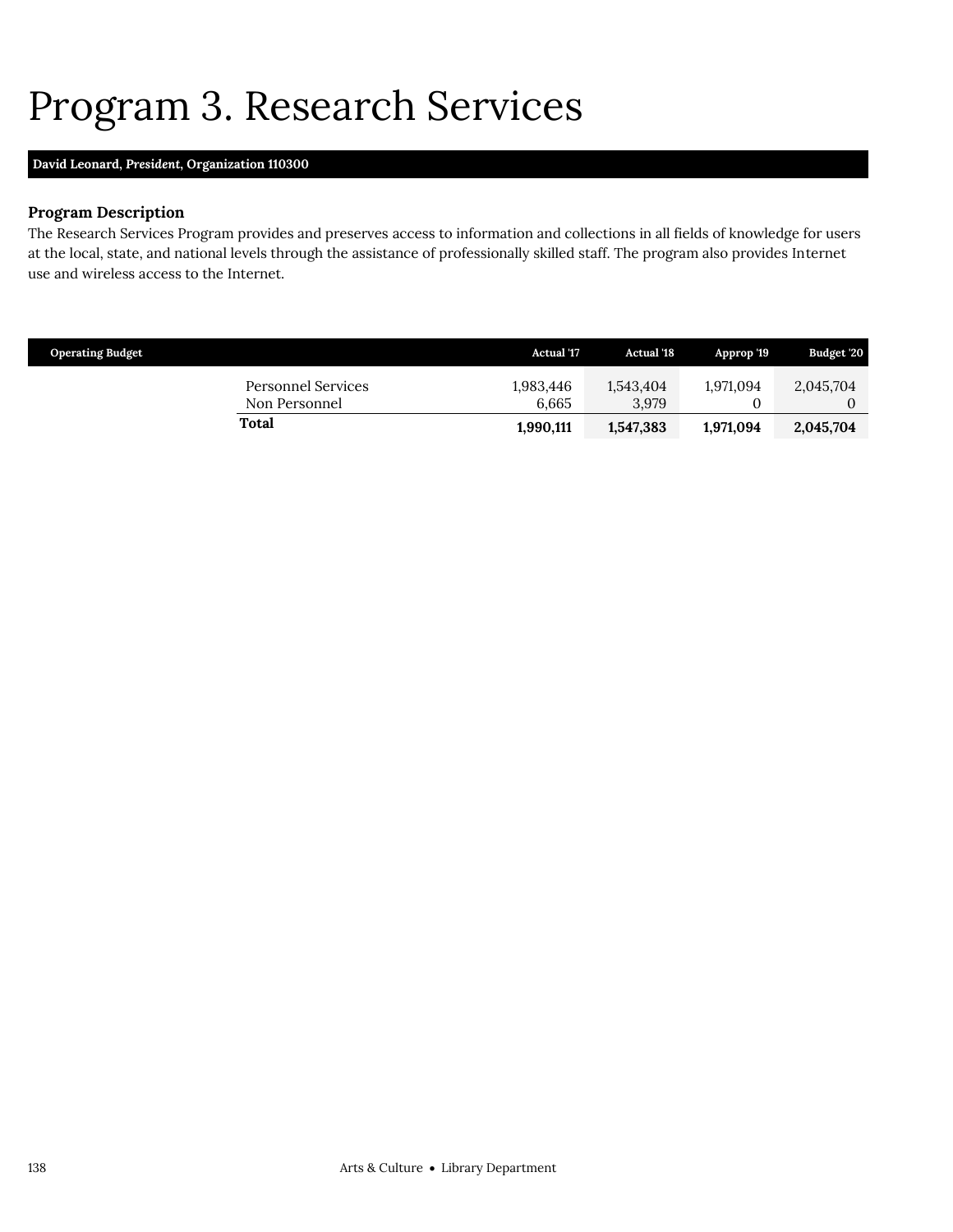# External Funds Projects

### **Boston Public Library Affiliates**

### **Project Mission**

Represents funding received through the Library's fundraising partners, including the Fund for the Boston Public Library, the Associates of the Boston Public Library, the Boston Public Library's City-wide Friends group, and Boston Public Library branch Friends' groups.

### **InterLibrary Loan Grant**

### **Project Mission**

Interlibrary loan (ILL) is a service through which a user of one library can borrow materials or receive electronic copies of documents (usually journal or magazine articles) that are owned by another library. Massachusetts Library System contracts with the Boston Public Library to supply copies of documents electronically to all Massachusetts Library System members. These documents come either from the Boston Public Library's own collection or BPL's ILL staff will locate and request documents from libraries around the world. BPL is uniquely suited to provide documents to the state because of BPL's large and diverse collection that is second in size only to the Library of Congress.

### **Library for the Commonwealth**

### **Project Mission**

The Library for the Commonwealth (LFC) provides reference and research services for all residents of the Commonwealth of Massachusetts at the Boston Public Library through developing, maintaining, and preserving comprehensive collections to supplement library resources available throughout Massachusetts. The Massachusetts Board of Library Commissioners provides this appropriation for the BPL to support personnel, purchase materials, digitize content, and develop a digital repository. The appropriation is calculated on a statewide per capita basis and distributed annually.

### **Other sources**

### **Project Mission**

Represents revenue from private events, royalties, commissions, pay for print, etc.

### **State Aid To Libraries**

### **Project Mission**

The Library Incentive Grant/Municipal Equalization Grant is annually granted by the Commonwealth of Massachusetts Board of Library Commissioners to the Trustees of the Boston Public Library. The Library is required to meet certain minimum standards of free public service established by the Board to receive the grant. Four important measures are used to determine eligibility: the Municipal Appropriation Requirement (MAR), the percent of the total budget spent on library materials, the hours of operation, and the ability to lend books to other libraries in the Commonwealth.

**Trust funds and other donations**

#### **Project Mission**

Represents gifts received from individuals, corporations, and other private donors. Donations made via trusts are held in accordance with the intention of the donor, and the principle is invested in securities that generate an annual income. This income is used to purchase library materials, support specific library positions, and enhance library programming.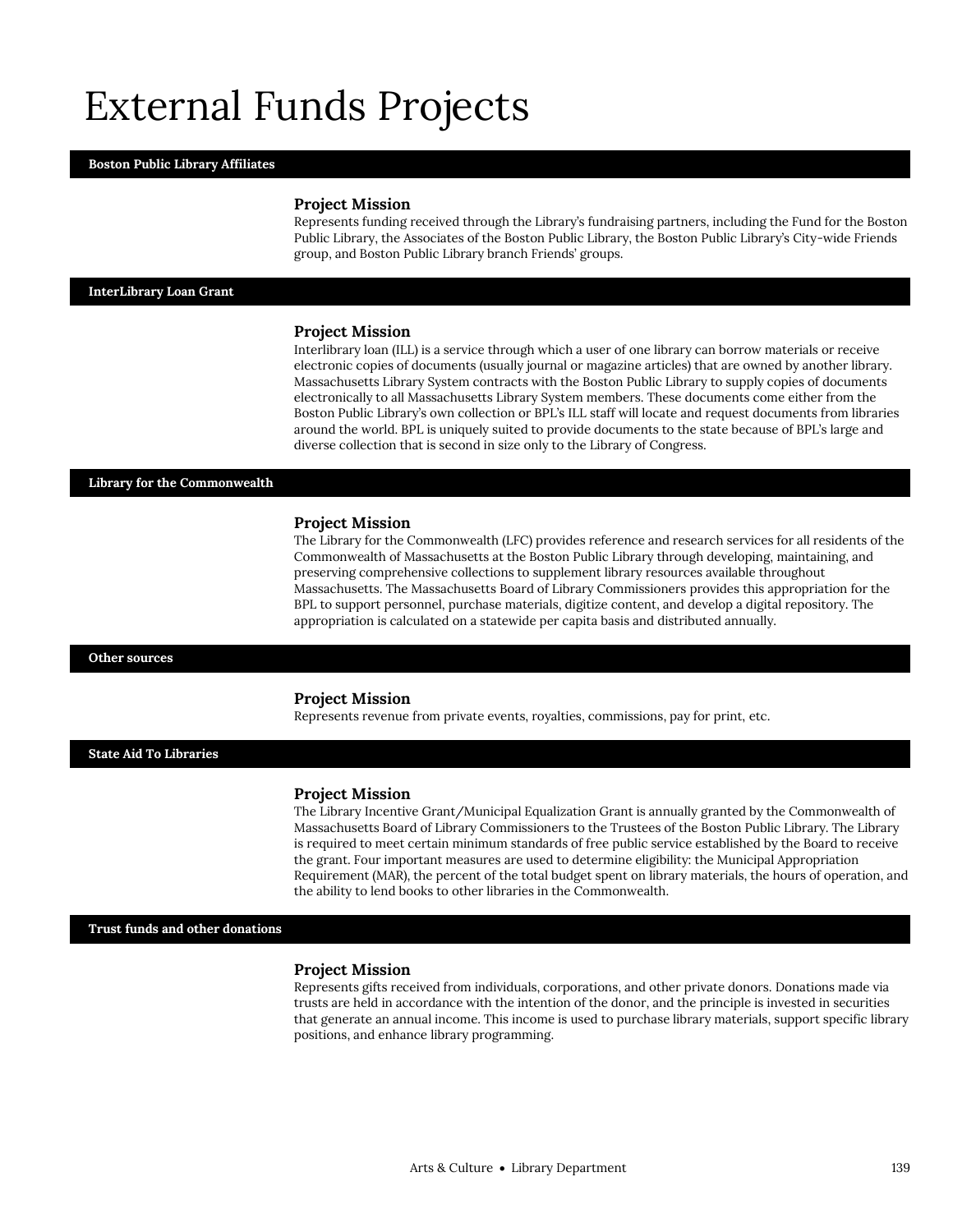# Library Department Capital Budget

# **Overview**

The City is committed to investing in reinvigorating its branch libraries, an important cultural attraction in neighborhoods across the city. Fiscal year 2020 capital investments will further enhance the Boston Public Library by continuing to preserve existing buildings and build new library spaces to provide better services for all.

## **FY20 Major Initiatives**

- Construction of a new Adams Street Branch Library will begin.
- A major renovation project at the Roslindale Branch Library will also begin. The project includes a new entrance and a major redesign of the interior space.
- Construction for a comprehensive building renovation will be completed at the Dudley Branch Library.
- A programming study for a new Fields Corner Branch Library will be completed.
- A renovation project at the Central Library in Copley Square, to enhance preservation of historic special collections of rare books and manuscripts, will begin construction.
- The City will develop a building program for a new Upham's Corner Branch Library.

| <b>Capital Budget Expenditures</b> |                         | <b>Total Actual '17</b> | <b>Total Actual '18</b> | <b>Estimated '19</b> | <b>Total Projected</b><br>$20^{\circ}$ |
|------------------------------------|-------------------------|-------------------------|-------------------------|----------------------|----------------------------------------|
|                                    | <b>Total Department</b> | 14.891.807              | 5.879.150               | 26,416,574           | 11.695.375                             |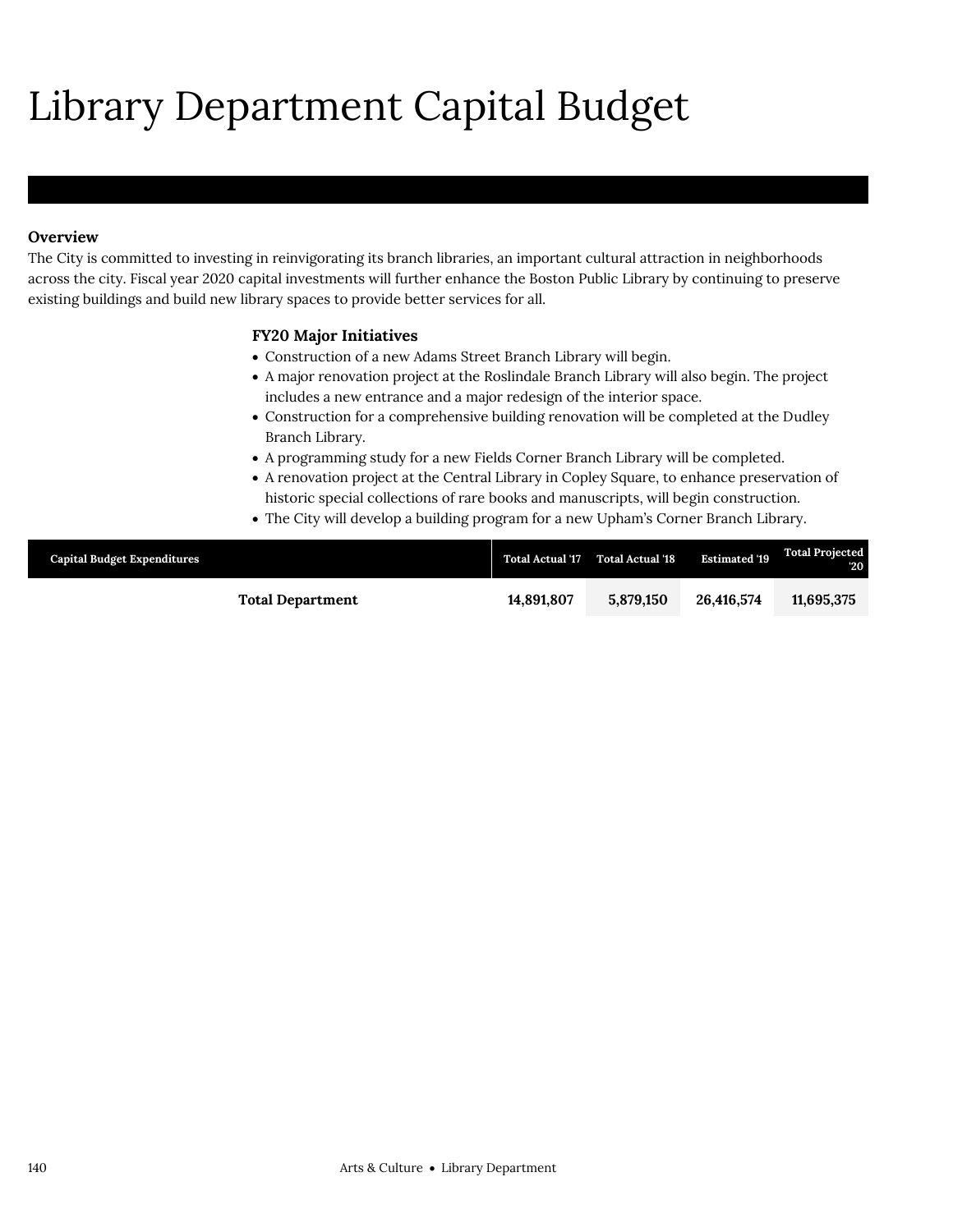## **ADAMS STREET BRANCH LIBRARY**

### **Project Mission**

Design and construct a new branch library. Develop a building program that reflects the Boston Public Library's Compass Principles and supports the needs of the neighborhood.

**Managing Department, Public Facilities Department Status, In Construction** 

**Location, Operating Impact,** No

# **Authorizations** Source Existing FY20 Future Non Capital Fund Total City Capital 18,300,000 0 0 0 18,300,000 Grants/Other 0 0 0 0 0 0 Total 18,300,000 0 0 0 18,300,000 **Expenditures (Actual and Planned)** Source Thru 6/30/18 FY19 FY20 FY21-24 Total City Capital 42,325 900,000 2,000,000 15,357,675 18,300,000 Grants/Other 0 0 0 0 0 0 Total 42,325 900,000 2,000,000 15,357,675 18,300,000

# **CENTRAL LIBRARY: JOHNSON BUILDING**

## **Project Mission**

Renovate existing staff restroom into a women's staff restroom and locker room.

**Managing Department, Public Facilities Department Status, New Project** 

# **Location, Operating Impact,** No

| <b>Authorizations</b>                    |          |                |                  |                   |          |
|------------------------------------------|----------|----------------|------------------|-------------------|----------|
|                                          |          |                |                  | Non Capital       |          |
| Source                                   | Existing | <b>FY20</b>    | Future           | Fund              | Total    |
| City Capital                             | 435,000  | 0              | $\left( \right)$ | 0                 | 435,000  |
| Grants/Other                             |          | O              | O                |                   | $\Omega$ |
| Total                                    | 435,000  | $\overline{0}$ | 0                | 0                 | 435,000  |
| <b>Expenditures (Actual and Planned)</b> |          |                |                  |                   |          |
|                                          | Thru     |                |                  |                   |          |
| Source                                   | 6/30/18  | <b>FY19</b>    | <b>FY20</b>      | FY21-24           | Total    |
| City Capital                             | 0        | 0              | 50,000           | 385,000           | 435,000  |
| Grants/Other                             | 0        | 0              | $\theta$         | $\mathbf{\Omega}$ | $\theta$ |
| Total                                    | $\Omega$ | $\overline{0}$ | 50,000           | 385,000           | 435,000  |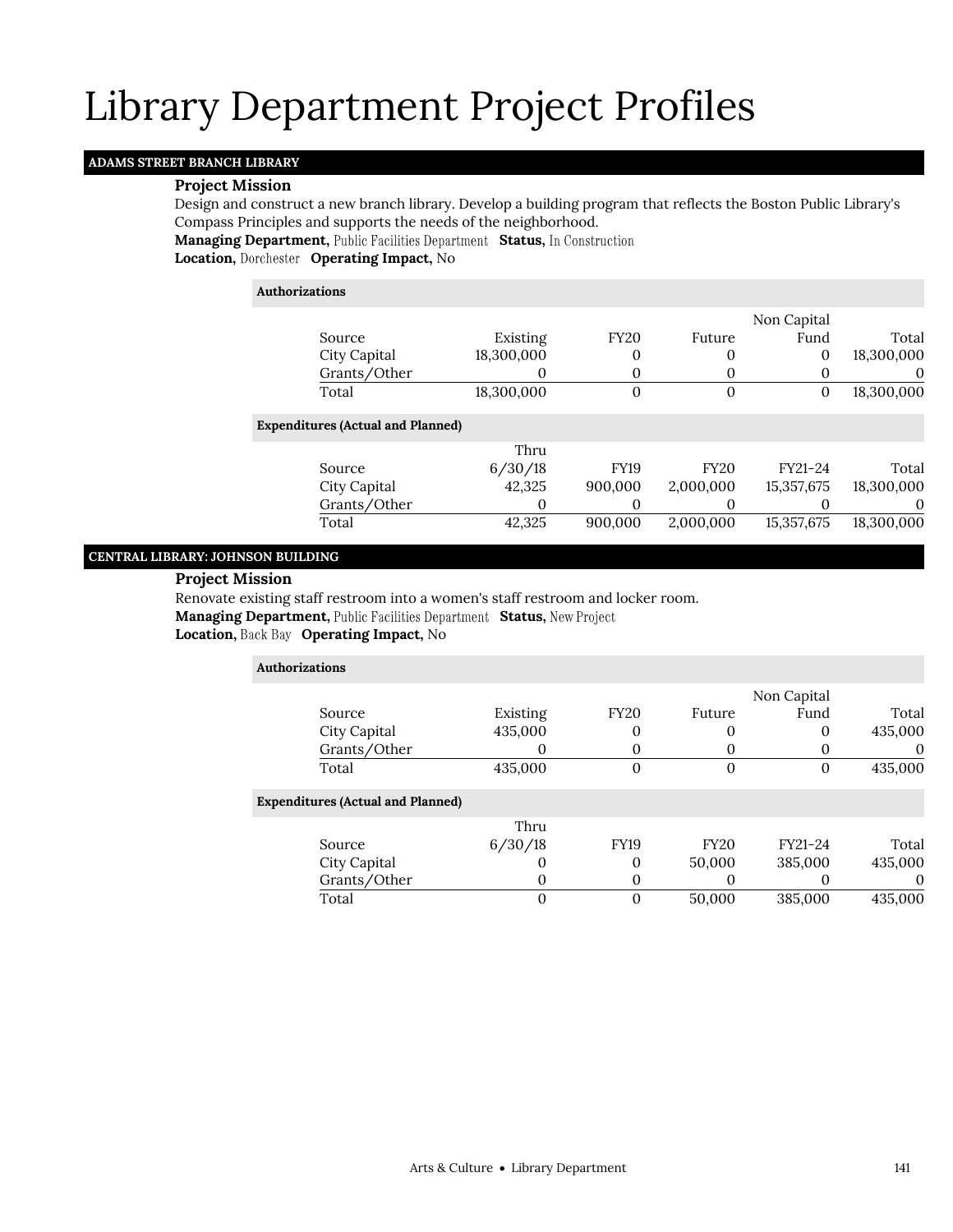## **CENTRAL LIBRARY: JOHNSON ROOF REPLACEMENT**

### **Project Mission**

Replace all low sloped roofing and flashing, repair or replace existing slate roofing material, and replace pyramid style skylights.

**Managing Department, Public Facilities Department Status, In Design Location, Back Bay Operating Impact, No** 

# **Authorizations**

|           | Non Capital |             |              |           |                                          |  |
|-----------|-------------|-------------|--------------|-----------|------------------------------------------|--|
| Total     | Fund        | Future      | <b>FY20</b>  | Existing  | Source                                   |  |
| 6,130,000 | 0           | 0           | 0            | 6,130,000 | City Capital                             |  |
| $\theta$  | 0           | $\Omega$    | 0            | 0         | Grants/Other                             |  |
| 6,130,000 | 0           | $\theta$    | $\mathbf{0}$ | 6,130,000 | Total                                    |  |
|           |             |             |              |           | <b>Expenditures (Actual and Planned)</b> |  |
|           |             |             |              | Thru      |                                          |  |
| Total     | FY21-24     | <b>FY20</b> | <b>FY19</b>  | 6/30/18   | Source                                   |  |
| 6,130,000 | 4,780,000   | 1,000,000   | 350,000      | $\Omega$  | City Capital                             |  |
| 0         |             | 0           | 0            | 0         | Grants/Other                             |  |
| 6,130,000 | 4,780,000   | 1,000,000   | 350,000      | 0         | Total                                    |  |

## **CENTRAL LIBRARY: MCKIM STUDY**

### **Project Mission**

This project will focus on a re-imagining of the Master Plan for the non-renovated floors of the McKim building; planning for repairs to the McKim Courtyard Fountain; development of a new program for and repairs to the Dartmouth Street Plaza.

**Managing Department,** Public Facilities Department Status, To Be Scheduled **Location, Back Bay Operating Impact, No** 

| <b>Authorizations</b>                    |          |                |                |             |          |
|------------------------------------------|----------|----------------|----------------|-------------|----------|
|                                          |          |                |                | Non Capital |          |
| Source                                   | Existing | <b>FY20</b>    | Future         | Fund        | Total    |
| City Capital                             | 450,000  | 0              |                | 0           | 450,000  |
| Grants/Other                             | O        | 0              | $\theta$       |             | $\theta$ |
| Total                                    | 450,000  | $\overline{0}$ | $\overline{0}$ | $\Omega$    | 450,000  |
| <b>Expenditures (Actual and Planned)</b> |          |                |                |             |          |
|                                          | Thru     |                |                |             |          |
| Source                                   | 6/30/18  | <b>FY19</b>    | <b>FY20</b>    | FY21-24     | Total    |
| City Capital                             | O        | 0              | 50,000         | 400,000     | 450,000  |
| Grants/Other                             | O        | 0              |                |             | 0        |
| Total                                    | 0        | $\overline{0}$ | 50,000         | 400,000     | 450,000  |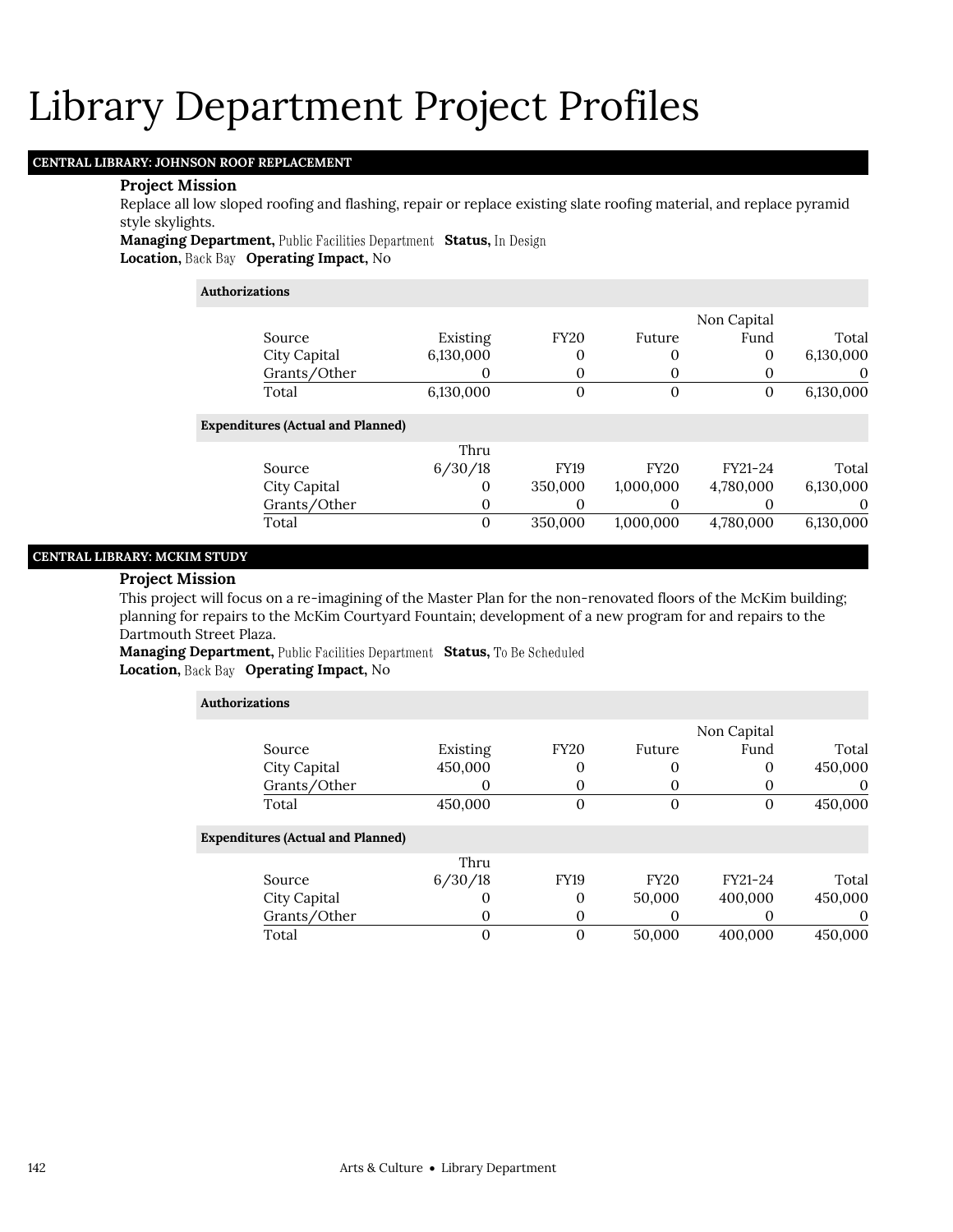# **CENTRAL LIBRARY: RARE BOOKS AND MANUSCRIPTS DEPARTMENT**

### **Project Mission**

A renovation project at the Central Library in Copley Square to help preserve its historic special collections in Rare Books and Manuscripts.

**Managing Department, Public Facilities Department Status, In Design Location, Back Bay Operating Impact, No** 

### **Authorizations**

|       |                                          |            |                |             | Non Capital |            |
|-------|------------------------------------------|------------|----------------|-------------|-------------|------------|
|       | Source                                   | Existing   | <b>FY20</b>    | Future      | Fund        | Total      |
|       | City Capital                             | 15,725,000 | 0              | 0           | 0           | 15,725,000 |
|       | Grants/Other                             | 0          | 0              | 0           | $\theta$    | $\Omega$   |
| Total |                                          | 15,725,000 | $\overline{0}$ | 0           | 0           | 15,725,000 |
|       | <b>Expenditures (Actual and Planned)</b> |            |                |             |             |            |
|       |                                          | Thru       |                |             |             |            |
|       | Source                                   | 6/30/18    | <b>FY19</b>    | <b>FY20</b> | FY21-24     | Total      |
|       | City Capital                             | 140,097    | 1,500,000      | 5,000,000   | 9,084,903   | 15,725,000 |
|       | Grants/Other                             | 0          | 0              | $\Omega$    |             | $\Omega$   |
| Total |                                          | 140,097    | 1,500,000      | 5,000,000   | 9,084,903   | 15,725,000 |

# **CHINATOWN BRANCH LIBRARY**

### **Project Mission**

Design and construct the fit-out for a new branch library.

**Managing Department, Public Facilities Department Status, New Project** 

### **Location, Operating Impact,** No

| <b>Authorizations</b>                    |          |                |                |                  |           |
|------------------------------------------|----------|----------------|----------------|------------------|-----------|
|                                          |          |                |                | Non Capital      |           |
| Source                                   | Existing | <b>FY20</b>    | Future         | Fund             | Total     |
| City Capital                             | 0        | 1,000,000      | 0              | 0                | 1,000,000 |
| Grants/Other                             | $\Omega$ | O              | $\Omega$       |                  | $\Omega$  |
| Total                                    | 0        | 1,000,000      | $\overline{0}$ | $\theta$         | 1,000,000 |
| <b>Expenditures (Actual and Planned)</b> |          |                |                |                  |           |
|                                          | Thru     |                |                |                  |           |
| Source                                   | 6/30/18  | <b>FY19</b>    | <b>FY20</b>    | FY21-24          | Total     |
| City Capital                             | $\Omega$ | 0              | 100,000        | 900,000          | 1,000,000 |
| Grants/Other                             | 0        | 0              | $\Omega$       | $\left( \right)$ | $\theta$  |
| Total                                    | $\Omega$ | $\overline{0}$ | 100,000        | 900.000          | 1,000,000 |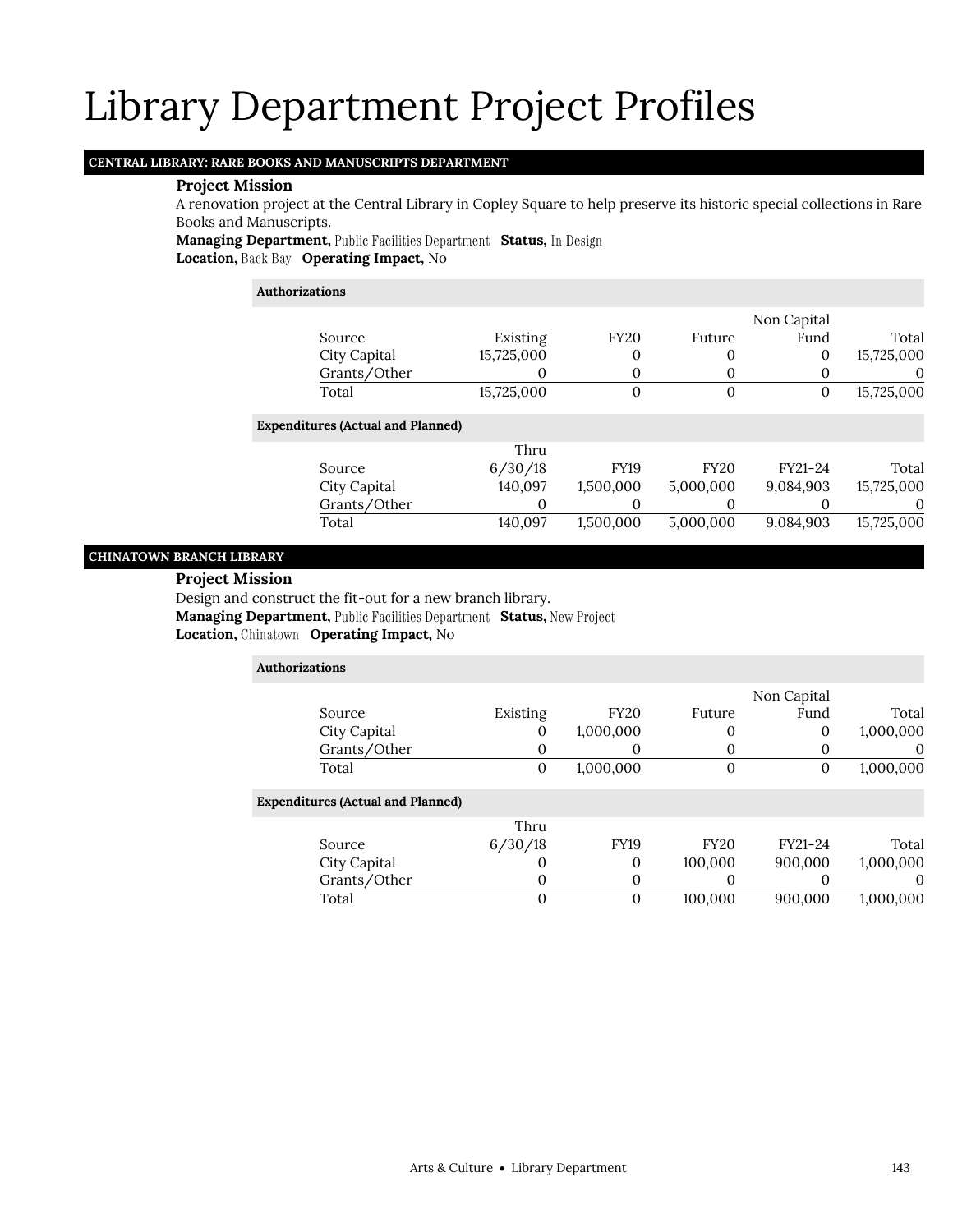# **CODMAN SQUARE BRANCH LIBRARY STUDY**

### **Project Mission**

Conduct a facility assessment and develop a building program that reflects the BPL's Compass Principles and supports the needs of the neighborhood. Design and construct a new branch library.

**Managing Department, Public Facilities Department Status, New Project** 

**Location, Operating Impact,** No

# **Authorizations** Source Existing FY20 Future Non Capital Fund Total City Capital **0** 100,000 0 0 100,000 Grants/Other 0 0 0 0 0 0 Total 0 100,000 0 0 100,000 **Expenditures (Actual and Planned)** Source Thru 6/30/18 FY19 FY20 FY21-24 Total City Capital 0 0 50,000 50,000 100,000 Grants/Other 0 0 0 0 0 0 Total 0 0 50,000 50,000 100,000

# **DUDLEY BRANCH LIBRARY RENOVATION**

### **Project Mission**

A comprehensive building renovation will enrich library services and visitor experience through improved spatial definition, a fully accessible facility, improved signage and greater energy efficiency.

**Managing Department, Public Facilities Department Status, In Construction** 

**Location, Roxbury Operating Impact, No** 

| Authorizations |            |             |        |             |            |
|----------------|------------|-------------|--------|-------------|------------|
|                |            |             |        | Non Capital |            |
| Source         | Existing   | <b>FY20</b> | Future | Fund        | Total      |
| City Capital   | 11,602,626 |             |        |             | 11,602,626 |
| Grants/Other   | 5,597,374  |             |        |             | 5,597,374  |
| Total          | 17,200,000 |             |        |             | 17,200,000 |

### **Expenditures (Actual and Planned)**

|              | Thru      |             |             |           |            |
|--------------|-----------|-------------|-------------|-----------|------------|
| Source       | 6/30/18   | <b>FY19</b> | <b>FY20</b> | FY21-24   | Total      |
| City Capital | 972.024   | 6.000.000   | 1,500,000   | 3.130.602 | 11,602,626 |
| Grants/Other | 1,819,640 | 3.777.734   |             |           | 5.597.374  |
| Total        | 2,791,664 | 9.777.734   | 1,500,000   | 3,130,602 | 17.200.000 |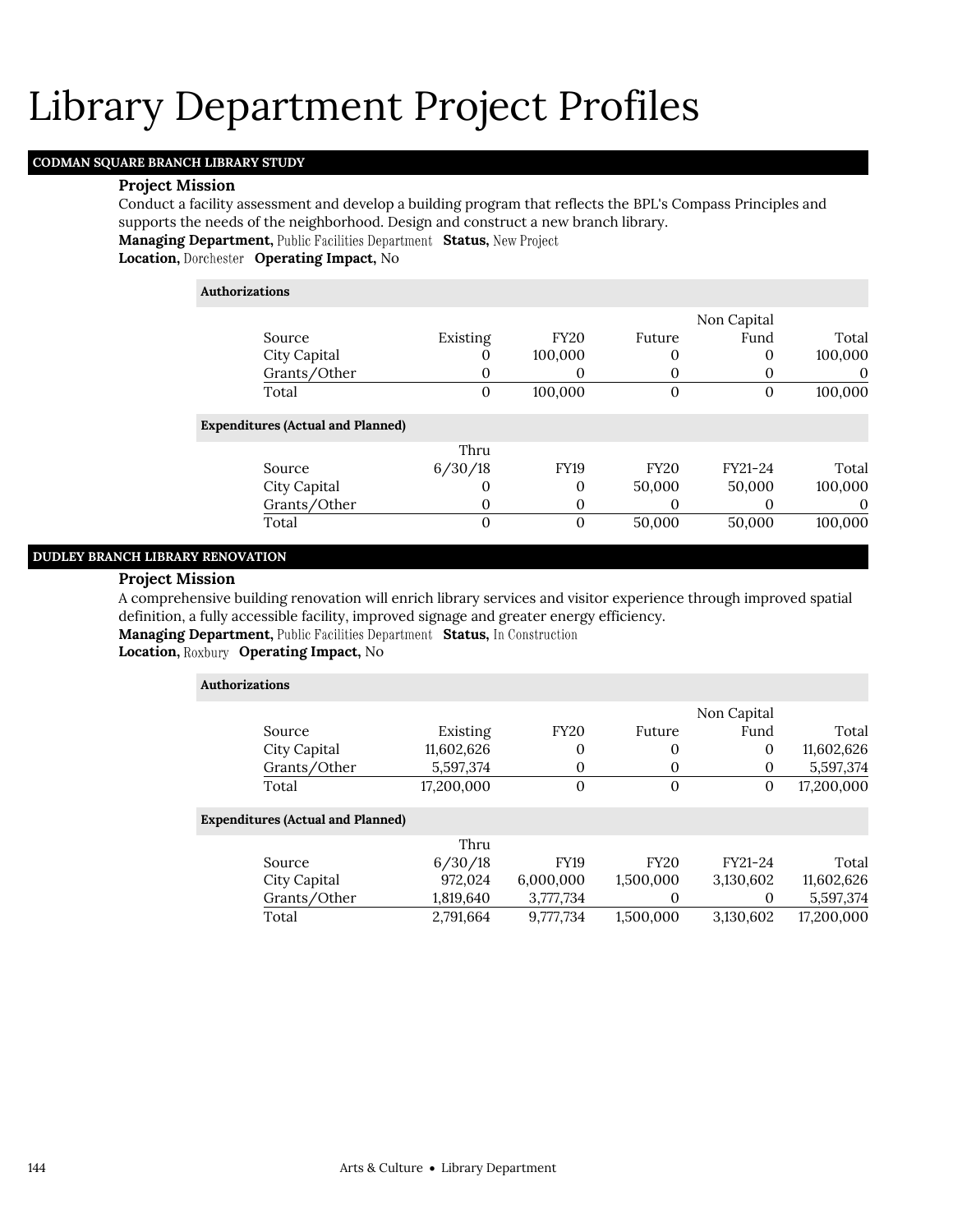## **EGLESTON SQUARE BRANCH LIBRARY**

### **Project Mission**

Assess the existing interior and exterior physical conditions and systems according to how ably the branch can accomplish the Compass principles; develop and implement an improvement plan.

**Managing Department, Public Facilities Department Status, To Be Scheduled** 

**Location, Operating Impact,** No

| <b>Authorizations</b>                    |          |                  |             |             |            |
|------------------------------------------|----------|------------------|-------------|-------------|------------|
|                                          |          |                  |             | Non Capital |            |
| Source                                   | Existing | <b>FY20</b>      | Future      | Fund        | Total      |
| City Capital                             | 206,267  | 0                | 11,893,733  | 0           | 12,100,000 |
| Grants/Other                             | 0        | 0                | 0           | $\Omega$    | O          |
| Total                                    | 206,267  | $\boldsymbol{0}$ | 11,893,733  | $\theta$    | 12,100,000 |
| <b>Expenditures (Actual and Planned)</b> |          |                  |             |             |            |
|                                          | Thru     |                  |             |             |            |
| Source                                   | 6/30/18  | <b>FY19</b>      | <b>FY20</b> | FY21-24     | Total      |
| City Capital                             | 2,145    | 25,000           | 75,000      | 11,997,855  | 12,100,000 |
| Grants/Other                             | $_{0}$   | 0                | $\Omega$    |             | $\theta$   |
| Total                                    | 2,145    | 25,000           | 75,000      | 11,997,855  | 12,100,000 |

# **FANEUIL BRANCH LIBRARY**

## **Project Mission**

Library branch improvements consistent with the BPL's Compass Principles and based on the completed programming study which calls for improved accessibility, interior renovations and refurbishment, as well as, a building addition.

**Managing Department, Public Facilities Department Status, In Design Location, Operating Impact,** No

| Authorizations |                                          |           |                  |             |              |            |
|----------------|------------------------------------------|-----------|------------------|-------------|--------------|------------|
|                |                                          |           |                  |             | Non Capital  |            |
|                | Source                                   | Existing  | <b>FY20</b>      | Future      | Fund         | Total      |
|                | City Capital                             | 2,108,650 | $\overline{0}$   | 10,516,350  | 0            | 12,625,000 |
|                | Grants/Other                             | 0         | 0                | 0           |              | 0          |
|                | Total                                    | 2,108,650 | $\boldsymbol{0}$ | 10,516,350  | $\mathbf{0}$ | 12,625,000 |
|                | <b>Expenditures (Actual and Planned)</b> |           |                  |             |              |            |
|                |                                          | Thru      |                  |             |              |            |
|                | Source                                   | 6/30/18   | <b>FY19</b>      | <b>FY20</b> | FY21-24      | Total      |
|                | City Capital                             | 8,373     | 25,000           | 100,000     | 12,491,627   | 12,625,000 |
|                | Grants/Other                             | 0         | 0                | 0           |              | 0          |
|                | Total                                    | 8,373     | 25,000           | 100,000     | 12,491,627   | 12,625,000 |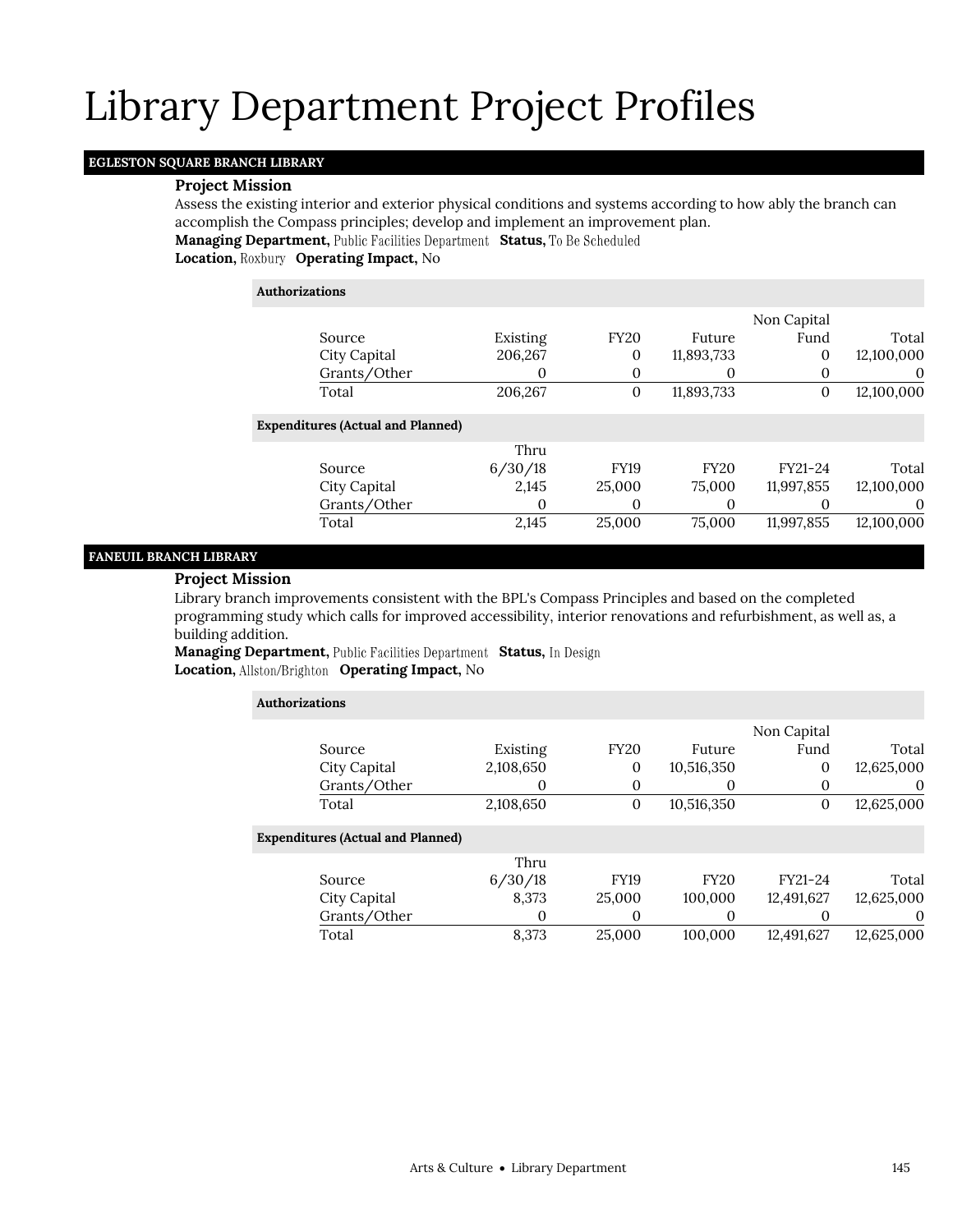# **FIELDS CORNER BRANCH LIBRARY**

### **Project Mission**

Conduct a facility assessment and develop a building program that reflects the BPL's Compass Principles and supports the needs of the neighborhood. Design and construct a new branch library.

**Managing Department, Public Facilities Department Status, Study Underway** 

**Location, Operating Impact,** No

| <b>Authorizations</b>                    |          |                  |             |             |            |
|------------------------------------------|----------|------------------|-------------|-------------|------------|
|                                          |          |                  |             | Non Capital |            |
| Source                                   | Existing | <b>FY20</b>      | Future      | Fund        | Total      |
| City Capital                             | 100,000  | $\boldsymbol{0}$ | 12,000,000  | 0           | 12,100,000 |
| Grants/Other                             | 0        | 0                | 0           | $\Omega$    | $\theta$   |
| Total                                    | 100,000  | $\boldsymbol{0}$ | 12,000,000  | $\theta$    | 12,100,000 |
| <b>Expenditures (Actual and Planned)</b> |          |                  |             |             |            |
|                                          | Thru     |                  |             |             |            |
| Source                                   | 6/30/18  | <b>FY19</b>      | <b>FY20</b> | FY21-24     | Total      |
| City Capital                             | $\Omega$ | 0                | 25,000      | 12,075,000  | 12,100,000 |
| Grants/Other                             | 0        | 0                | 0           |             | $\theta$   |
| Total                                    | $\Omega$ | $\overline{0}$   | 25,000      | 12,075,000  | 12,100,000 |

# **HYDE PARK BRANCH LIBRARY**

### **Project Mission**

Waterproof basement walls to prevent water infiltration and repair interior finishes damaged by water. **Managing Department, Public Facilities Department Status, New Project Location, Hyde Park Operating Impact, No** 

| <b>Authorizations</b>                    |          |             |             |             |          |
|------------------------------------------|----------|-------------|-------------|-------------|----------|
|                                          |          |             |             | Non Capital |          |
| Source                                   | Existing | <b>FY20</b> | Future      | Fund        | Total    |
| City Capital                             | O        | 300,000     | O           | $\Omega$    | 300,000  |
| Grants/Other                             | 0        | $\theta$    |             | $\Omega$    | $\theta$ |
| Total                                    | 0        | 300,000     | 0           | 0           | 300,000  |
| <b>Expenditures (Actual and Planned)</b> |          |             |             |             |          |
|                                          | Thru     |             |             |             |          |
| Source                                   | 6/30/18  | FY19        | <b>FY20</b> | FY21-24     | Total    |
| City Capital                             | O        | $\Omega$    | 30,000      | 270,000     | 300,000  |
| Grants/Other                             | 0        | 0           |             | $\Omega$    | $\theta$ |
| Total                                    | 0        | 0           | 30,000      | 270,000     | 300,000  |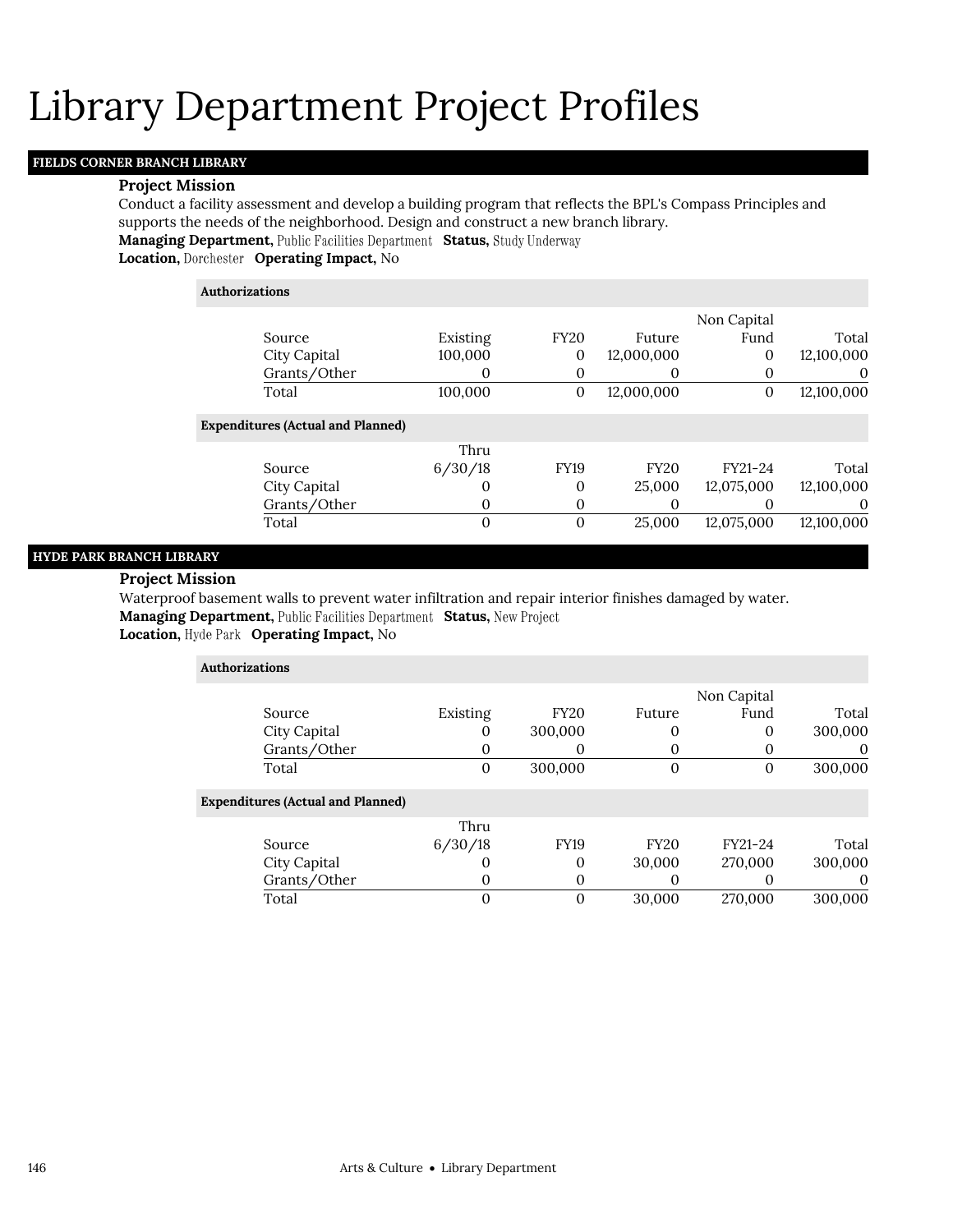## **LOWER MILLS BRANCH LIBRARY IMPROVEMENTS**

### **Project Mission**

An interior reconfiguration project which will include major electrical and telecommunications data upgrades, paint, carpet, and circulation upgrades.

**Managing Department, Boston Public Library Status, In Design Location, Operating Impact,** No

### **Authorizations**

|                                          |          |             |                  | Non Capital |          |
|------------------------------------------|----------|-------------|------------------|-------------|----------|
| Source                                   | Existing | <b>FY20</b> | Future           | Fund        | Total    |
| City Capital                             | 226,000  | 0           | 0                | 0           | 226,000  |
| Grants/Other                             |          | 0           | 0                | $\theta$    | $\theta$ |
| Total                                    | 226,000  | 0           | 0                | 0           | 226,000  |
| <b>Expenditures (Actual and Planned)</b> |          |             |                  |             |          |
|                                          | Thru     |             |                  |             |          |
| Source                                   | 6/30/18  | <b>FY19</b> | <b>FY20</b>      | FY21-24     | Total    |
| City Capital                             | 4,625    | 60,000      | 161,375          | 0           | 226,000  |
| Grants/Other                             | $\theta$ | 0           | $\left( \right)$ | 0           | $\theta$ |
| Total                                    | 4,625    | 60,000      | 161,375          | $\Omega$    | 226,000  |
|                                          |          |             |                  |             |          |

# **NORTH END BRANCH LIBRARY**

## **Project Mission**

Assess the existing interior and exterior physical conditions and systems according to how ably the branch can accomplish the Compass principles; develop and implement an improvement plan.

**Managing Department, Public Facilities Department Status, To Be Scheduled** 

# Location, North End Operating Impact, No

| <b>Authorizations</b>                    |          |                  |             |             |           |
|------------------------------------------|----------|------------------|-------------|-------------|-----------|
|                                          |          |                  |             | Non Capital |           |
| Source                                   | Existing | <b>FY20</b>      | Future      | Fund        | Total     |
| City Capital                             | 865,000  | 0                | 610,000     | 0           | 1,475,000 |
| Grants/Other                             | O        | 0                | 0           | 0           | $\theta$  |
| Total                                    | 865,000  | $\boldsymbol{0}$ | 610,000     | 0           | 1,475,000 |
| <b>Expenditures (Actual and Planned)</b> |          |                  |             |             |           |
|                                          | Thru     |                  |             |             |           |
| Source                                   | 6/30/18  | <b>FY19</b>      | <b>FY20</b> | FY21-24     | Total     |
| City Capital                             | 4,183    | 0                | 100,000     | 1,370,817   | 1,475,000 |
| Grants/Other                             | 0        | 0                | 0           | O           | 0         |
| Total                                    | 4,183    | $\overline{0}$   | 100,000     | 1,370,817   | 1,475,000 |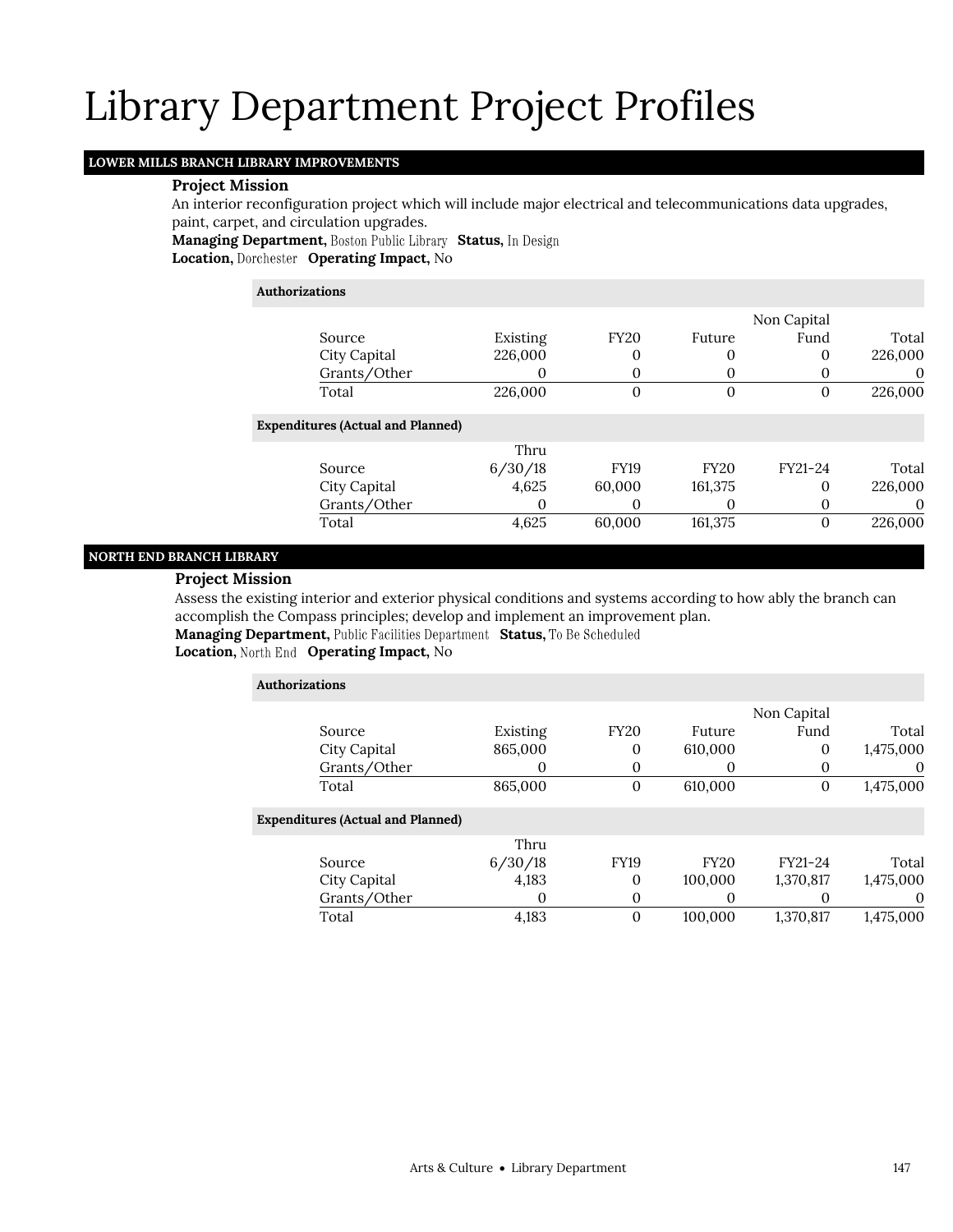## **RESEARCH COLLECTIONS PRESERVATION AND STORAGE PLAN**

## **Project Mission**

A planning study for the storage, preservation and security of the BPL's research collections. **Managing Department, Boston Public Library Status, New Project Location, Operating Impact,** No

## **Authorizations**

|              |          |             |        | Non Capital |         |
|--------------|----------|-------------|--------|-------------|---------|
| Source       | Existing | <b>FY20</b> | Future | Fund        | Total   |
| City Capital |          | 200,000     |        |             | 200,000 |
| Grants/Other |          |             |        |             |         |
| Total        |          | 200,000     |        |             | 200,000 |

### **Expenditures (Actual and Planned)**

|              | Thru    |             |             |         |         |
|--------------|---------|-------------|-------------|---------|---------|
| Source       | 6/30/18 | <b>FY19</b> | <b>FY20</b> | FY21-24 | Total   |
| City Capital |         |             | 50,000      | 150,000 | 200,000 |
| Grants/Other |         |             |             |         |         |
| Total        |         |             | 50,000      | 150,000 | 200,000 |

## **ROSLINDALE BRANCH LIBRARY RENOVATION**

### **Project Mission**

A comprehensive building renovation will enrich library services and visitor experience through improved spatial definition, a fully accessible facility, improve signage and increase energy efficiency.

**Managing Department, Public Facilities Department Status, In Design** 

## **Location, Roslindale Operating Impact, No**

| <b>Authorizations</b> |                                          |            |             |                |             |            |  |
|-----------------------|------------------------------------------|------------|-------------|----------------|-------------|------------|--|
|                       |                                          |            |             |                | Non Capital |            |  |
|                       | Source                                   | Existing   | <b>FY20</b> | Future         | Fund        | Total      |  |
|                       | City Capital                             | 10,200,000 | 0           | 0              | 0           | 10,200,000 |  |
|                       | Grants/Other                             | 0          | 0           | 0              | $\theta$    | $\theta$   |  |
|                       | Total                                    | 10,200,000 | 0           | $\overline{0}$ | 0           | 10,200,000 |  |
|                       | <b>Expenditures (Actual and Planned)</b> |            |             |                |             |            |  |
|                       |                                          | Thru       |             |                |             |            |  |
|                       | Source                                   | 6/30/18    | <b>FY19</b> | <b>FY20</b>    | FY21-24     | Total      |  |
|                       | City Capital                             | 195.438    | 350,000     | 1,000,000      | 8,654,562   | 10,200,000 |  |
|                       | Grants/Other                             | $\Omega$   | 0           | $\Omega$       |             | $\Omega$   |  |
|                       | Total                                    | 195,438    | 350,000     | 1,000,000      | 8,654,562   | 10,200,000 |  |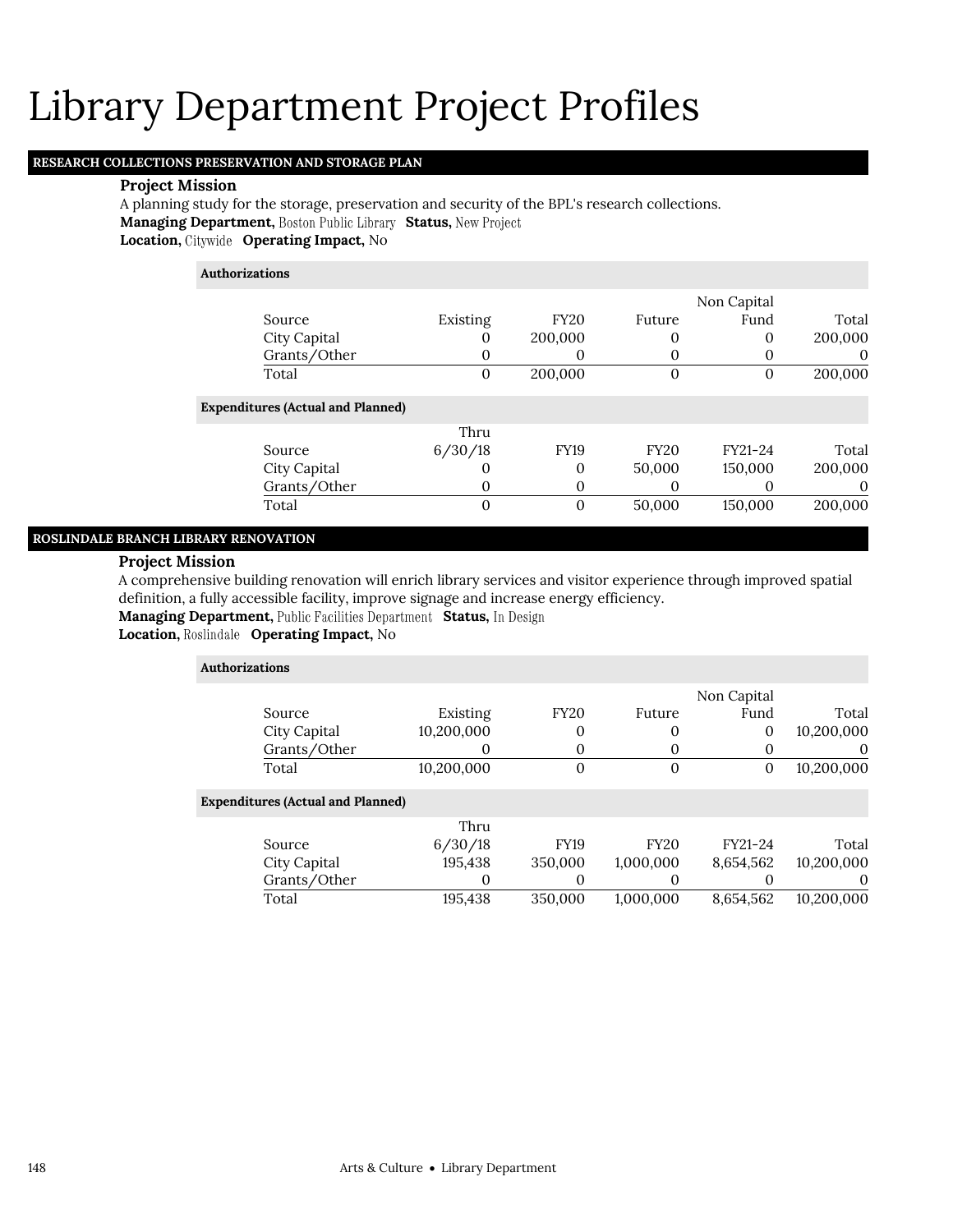### **SOUTH BOSTON BRANCH LIBRARY IMPROVEMENTS**

### **Project Mission**

An exterior improvement project to improve the use and access to the back yard. **Managing Department, Boston Public Library Status, In Construction Location, Operating Impact,** No

# **Authorizations**

|                                          |          |             |             | Non Capital |          |
|------------------------------------------|----------|-------------|-------------|-------------|----------|
| Source                                   | Existing | <b>FY20</b> | Future      | Fund        | Total    |
| City Capital                             | 138,000  | 0           | 0           |             | 138,000  |
| Grants/Other                             |          | 0           | O           | O           | $\theta$ |
| Total                                    | 138,000  | 0           | 0           | 0           | 138,000  |
| <b>Expenditures (Actual and Planned)</b> |          |             |             |             |          |
|                                          | Thru     |             |             |             |          |
| Source                                   | 6/30/18  | <b>FY19</b> | <b>FY20</b> | FY21-24     | Total    |
| City Capital                             | $\theta$ | 99,000      | 39,000      | 0           | 138,000  |
| Grants/Other                             | $\Omega$ | 0           | O           |             |          |
| Total                                    | $\Omega$ | 99,000      | 39,000      |             | 138,000  |

## **SOUTH END BRANCH LIBRARY IMPROVEMENTS**

### **Project Mission**

An interior reconfiguration project which will include major electrical, telecommunications, paint, and carpet upgrades.

**Managing Department, Boston Public Library Status, In Design Location, Operating Impact,** No

| <b>Authorizations</b>                    |          |             |              |             |          |
|------------------------------------------|----------|-------------|--------------|-------------|----------|
|                                          |          |             |              | Non Capital |          |
| Source                                   | Existing | <b>FY20</b> | Future       | Fund        | Total    |
| City Capital                             | 132,000  | 0           | 0            | 0           | 132,000  |
| Grants/Other                             |          | 0           | 0            | 0           | 0        |
| Total                                    | 132,000  | 0           | $\mathbf{0}$ | 0           | 132,000  |
| <b>Expenditures (Actual and Planned)</b> |          |             |              |             |          |
|                                          | Thru     |             |              |             |          |
| Source                                   | 6/30/18  | <b>FY19</b> | <b>FY20</b>  | FY21-24     | Total    |
| City Capital                             | 0        | 17,000      | 115,000      | 0           | 132,000  |
| Grants/Other                             | 0        | 0           | 0            | $\theta$    | $\theta$ |
| Total                                    | 0        | 17,000      | 115,000      | 0           | 132,000  |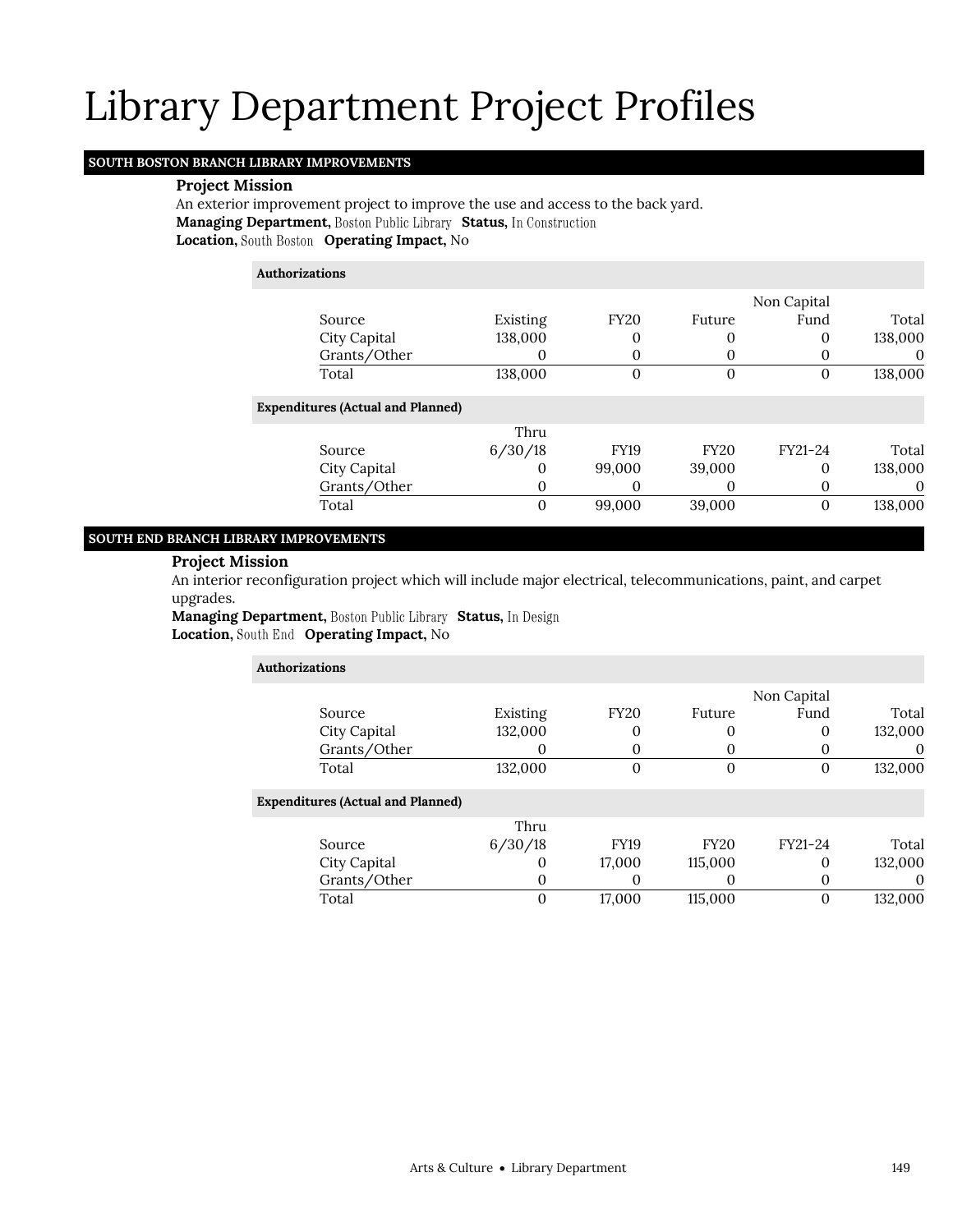## **SOUTH END BRANCH LIBRARY STUDY**

### **Project Mission**

This project will conduct a facility assessment, review neighborhood goals, develop an updated building program that reflects the BPL's strategic vision supporting the future needs of the neighborhood, and support additional interior improvements.

**Managing Department, Public Facilities Department Status, To Be Scheduled Location, Operating Impact,** No

### **Authorizations**

|                                          |                   |                |             | Non Capital |          |
|------------------------------------------|-------------------|----------------|-------------|-------------|----------|
| Source                                   | Existing          | <b>FY20</b>    | Future      | Fund        | Total    |
| City Capital                             | 100,000           | 0              | 400,000     | 0           | 500,000  |
| Grants/Other                             |                   | 0              | $\theta$    | $\Omega$    | $\theta$ |
| Total                                    | 100,000           | $\overline{0}$ | 400,000     | $\Omega$    | 500,000  |
| <b>Expenditures (Actual and Planned)</b> |                   |                |             |             |          |
|                                          | Thru              |                |             |             |          |
| Source                                   | 6/30/18           | <b>FY19</b>    | <b>FY20</b> | FY21-24     | Total    |
| City Capital                             | $\mathbf{\Omega}$ | 0              | 100,000     | 400.000     | 500,000  |
| Grants/Other                             | $\mathbf{\Omega}$ | 0              | $\Omega$    |             | $\theta$ |
| Total                                    | $\Omega$          | 0              | 100,000     | 400,000     | 500,000  |
|                                          |                   |                |             |             |          |

# **UPHAM'S CORNER LIBRARY**

## **Project Mission**

Site acquisition, design, construction, and furnishings for the development of a new branch library. **Managing Department, Public Facilities Department Status, To Be Scheduled Location, Operating Impact,** No

| <b>Authorizations</b>                    |           |             |             |              |            |  |  |  |
|------------------------------------------|-----------|-------------|-------------|--------------|------------|--|--|--|
|                                          |           |             |             | Non Capital  |            |  |  |  |
| Source                                   | Existing  | <b>FY20</b> | Future      | Fund         | Total      |  |  |  |
| City Capital                             | 2,250,000 | 0           | 15,730,000  | 0            | 17,980,000 |  |  |  |
| Grants/Other                             | 0         | $\theta$    | $\theta$    | 0            | 0          |  |  |  |
| Total                                    | 2,250,000 | $\theta$    | 15,730,000  | $\mathbf{0}$ | 17,980,000 |  |  |  |
| <b>Expenditures (Actual and Planned)</b> |           |             |             |              |            |  |  |  |
|                                          | Thru      |             |             |              |            |  |  |  |
| Source                                   | 6/30/18   | <b>FY19</b> | <b>FY20</b> | FY21-24      | Total      |  |  |  |
| City Capital                             | 0         | 25,000      | 100,000     | 17,855,000   | 17,980,000 |  |  |  |

Grants/Other 0 0 0 0 0 0 Total 0 25,000 100,000 17,855,000 17,980,000